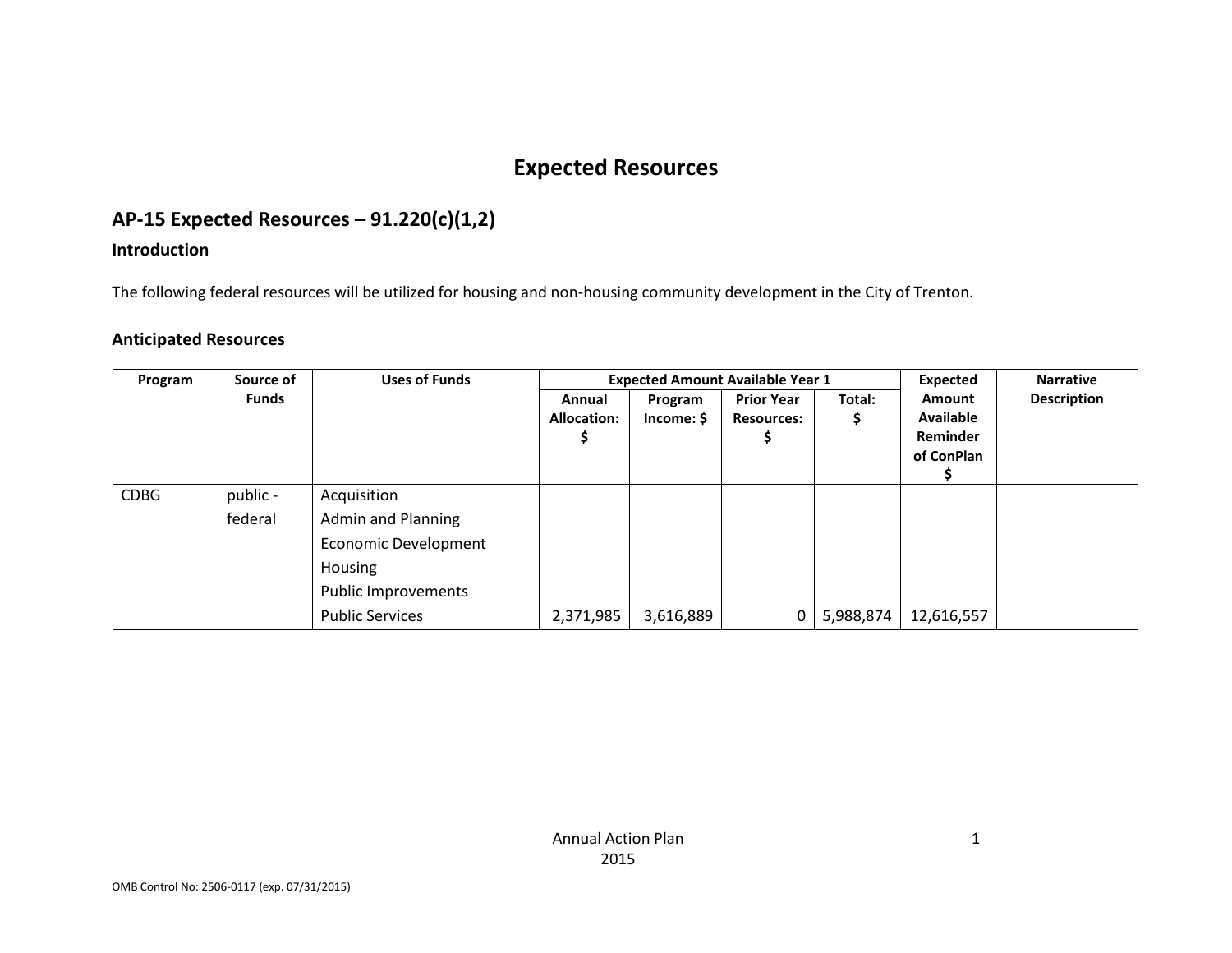| Program | Source of    | <b>Uses of Funds</b>        |                                    | <b>Expected Amount Available Year 1</b> | <b>Expected</b><br><b>Narrative</b>          |              |                                                            |                    |
|---------|--------------|-----------------------------|------------------------------------|-----------------------------------------|----------------------------------------------|--------------|------------------------------------------------------------|--------------------|
|         | <b>Funds</b> |                             | Annual<br><b>Allocation:</b><br>\$ | Program<br>Income: \$                   | <b>Prior Year</b><br><b>Resources:</b><br>\$ | Total:<br>\$ | Amount<br><b>Available</b><br>Reminder<br>of ConPlan<br>\$ | <b>Description</b> |
| HOME    | public -     | Acquisition                 |                                    |                                         |                                              |              |                                                            |                    |
|         | federal      | Homebuyer assistance        |                                    |                                         |                                              |              |                                                            |                    |
|         |              | Homeowner rehab             |                                    |                                         |                                              |              |                                                            |                    |
|         |              | Multifamily rental new      |                                    |                                         |                                              |              |                                                            |                    |
|         |              | construction                |                                    |                                         |                                              |              |                                                            |                    |
|         |              | Multifamily rental rehab    |                                    |                                         |                                              |              |                                                            |                    |
|         |              | New construction for        |                                    |                                         |                                              |              |                                                            |                    |
|         |              | ownership                   |                                    |                                         |                                              |              |                                                            |                    |
|         |              | <b>TBRA</b>                 | 536,858                            | 0                                       | 0                                            | 536,858      | 2,147,432                                                  |                    |
| ESG     | public -     | Conversion and rehab for    |                                    |                                         |                                              |              |                                                            |                    |
|         | federal      | transitional housing        |                                    |                                         |                                              |              |                                                            |                    |
|         |              | <b>Financial Assistance</b> |                                    |                                         |                                              |              |                                                            |                    |
|         |              | Overnight shelter           |                                    |                                         |                                              |              |                                                            |                    |
|         |              | Rapid re-housing (rental    |                                    |                                         |                                              |              |                                                            |                    |
|         |              | assistance)                 |                                    |                                         |                                              |              |                                                            |                    |
|         |              | Rental Assistance           |                                    |                                         |                                              |              |                                                            |                    |
|         |              | <b>Services</b>             |                                    |                                         |                                              |              |                                                            |                    |
|         |              | <b>Transitional housing</b> | 219,357                            | 0                                       | 0                                            | 219,357      | 877,428                                                    |                    |

**Table 1 - Expected Resources – Priority Table**

### **Explain how federal funds will leverage those additional resources (private, state and local funds), including a description of how matching requirements will be satisfied**

The City of Trenton is adept at leveraging resources from all levels of government, as well as from for-profit and non-profit organizations to address the many needs in the community. The following is a description of non-CDBG resources to be leveraged in 2014.

> Annual Action Plan 2015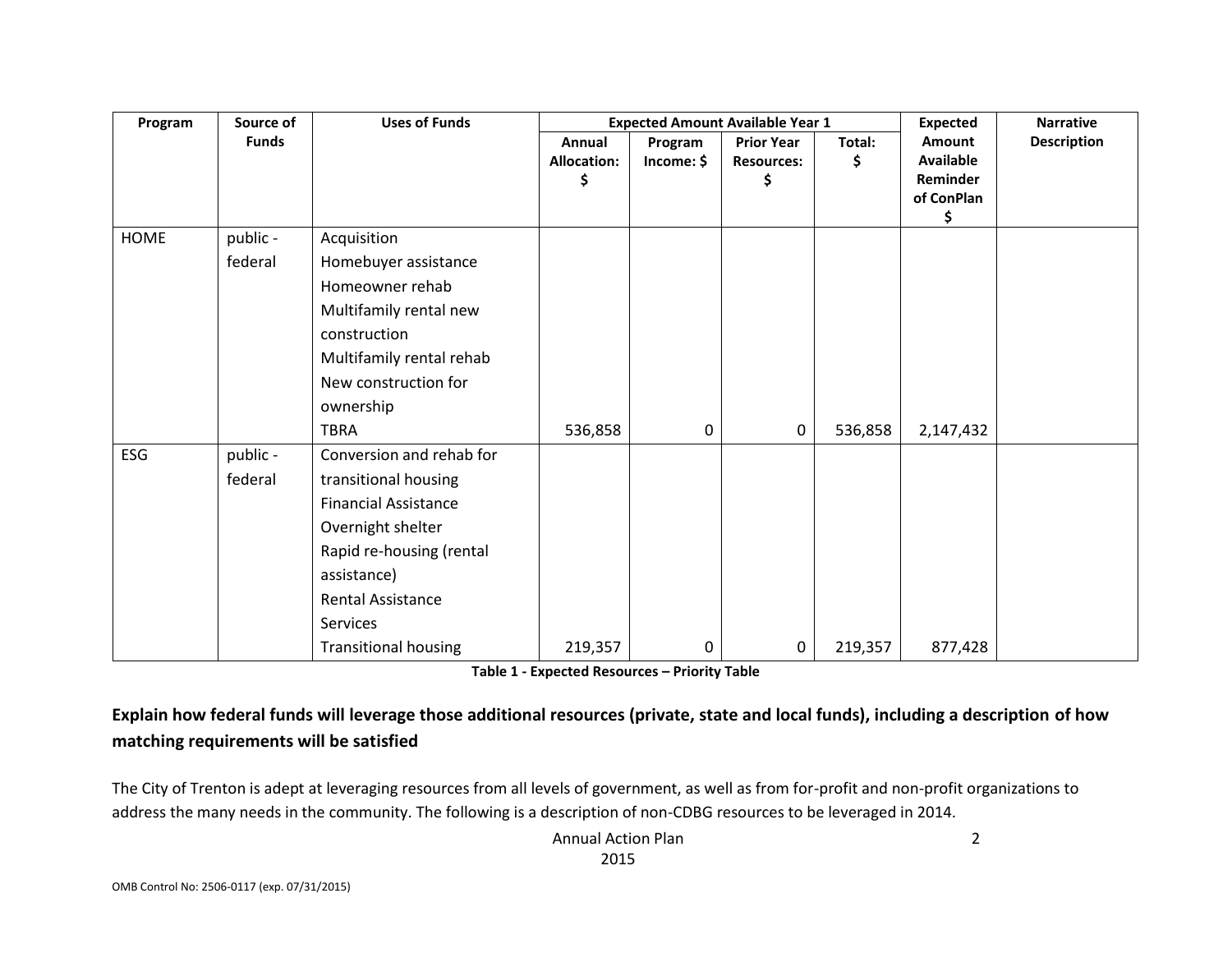The City will utilize CDBG funds to administer housing rehabilitation hard costs allocated from the City's Regional Contribution Agreements. In order to maintain regulatory compliance, the City will revise the program guidelines of these local funds to meet Federal regulations.

The Emergency Solutions Grant Program and the HOME Program require matching funds. All applicants to these programs must identify the match in the applications for funding from the Department of Housing and Economic Development. All matching sources are verified prior to commitment of any federal funds. The City has not committed any funds specifically to provide a monetary match to any activity, but may provide the match for Emergency Solutions activities through local grant-in-aid to homeless service providers. Sponsors of HOME activities are responsible to provide their match.

Specific matching requirements will be met as follows:

HOME: Anticipated sources of match will be provided by activities requiring match - the total value of which will meet or exceed 25% of the total HOME award, with the exception of program administration activities which do not require match. Sources will include waiver of fees, in-kind donations, donations of land, private, state and local government funds.The City of Trenton has a 100% match reduction.

ESG: Each agency must provide a 1:1 match for funding provided from the Emergency Solutions Grant Program. Most of the grant recipients are private non-profits with fund raising activities and other grants.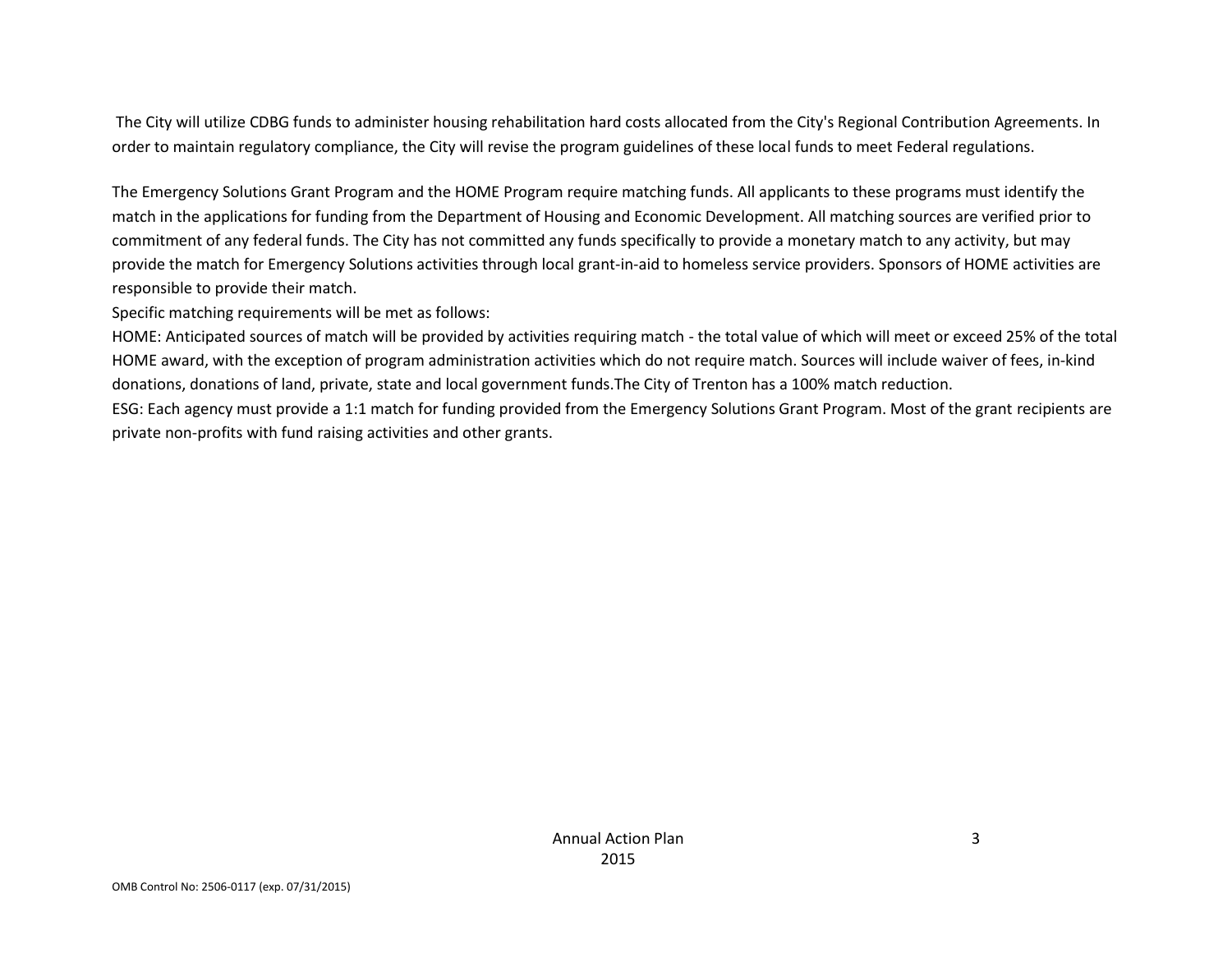## **If appropriate, describe publically owned land or property located within the jurisdiction that may be used to address the needs identified in the plan**

The City of Trenton owns land within the City that may be used for future housing and non-housing development.

### **Discussion**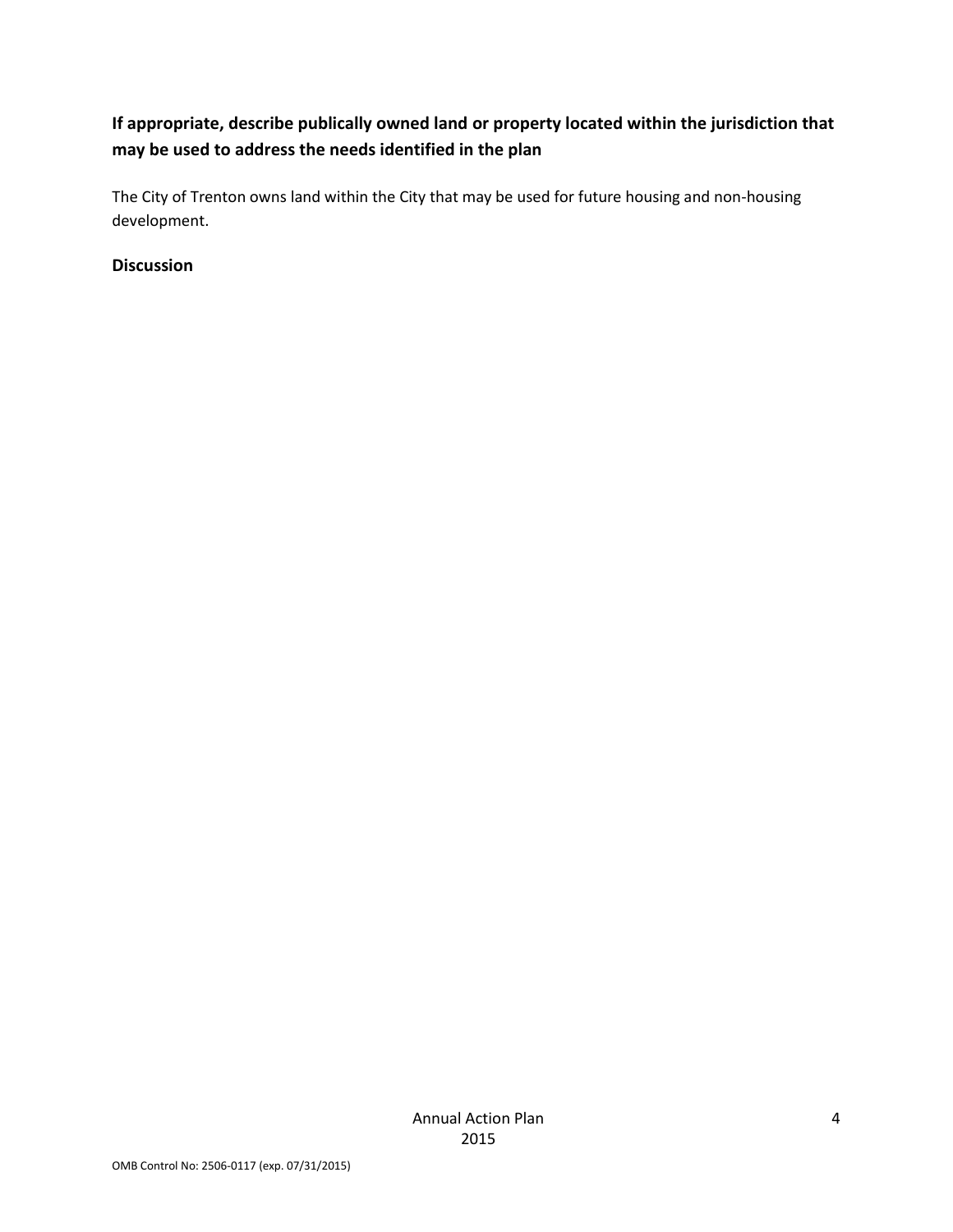# **Annual Goals and Objectives**

# **AP-20 Annual Goals and Objectives**

### **Goals Summary Information**

| Sort           | <b>Goal Name</b> | <b>Start</b> | End  | Category           | Geographic       | <b>Needs Addressed</b> | <b>Funding</b> | <b>Goal Outcome Indicator</b>     |
|----------------|------------------|--------------|------|--------------------|------------------|------------------------|----------------|-----------------------------------|
| Order          |                  | Year         | Year |                    | Area             |                        |                |                                   |
| 1              | Increase the     | 2015         | 2019 | Affordable         | <b>CITY OF</b>   | Create and             | CDBG:          | <b>Homeowner Housing</b>          |
|                | number of        |              |      | Housing            | <b>TRENTON</b>   | Maintain               | \$371,630      | Rehabilitated: 29 Household       |
|                | affordable units |              |      |                    | <b>RESIDENTS</b> | Affordable             | HOME:          | <b>Housing Unit</b>               |
|                |                  |              |      |                    |                  | Housing                | \$483,172      |                                   |
| $\overline{2}$ | Slum and blight  | 2015         | 2019 | Non-Housing        | <b>CITY OF</b>   | Eliminate Blight       |                |                                   |
|                | removal          |              |      | Community          | <b>TRENTON</b>   |                        |                |                                   |
|                |                  |              |      | Development        | <b>RESIDENTS</b> |                        |                |                                   |
| 3              | Improve public   | 2015         | 2019 | Non-Housing        | <b>CITY OF</b>   | Improve Public         | CDBG:          | Public Facility or Infrastructure |
|                | infrastructure   |              |      | Community          | <b>TRENTON</b>   | Infrastructure         | \$2,221,230    | Activities other than             |
|                |                  |              |      | Development        | <b>RESIDENTS</b> |                        |                | Low/Moderate Income Housing       |
|                |                  |              |      |                    |                  |                        |                | Benefit: 5000 Persons Assisted    |
| 4              | Improve public   | 2015         | 2019 | Non-Housing        | <b>CITY OF</b>   | Improve Public         | CDBG:          | Public Facility or Infrastructure |
|                | facilities       |              |      | Community          | <b>TRENTON</b>   | <b>Facilities</b>      | \$1,150,000    | Activities other than             |
|                |                  |              |      | Development        | <b>RESIDENTS</b> |                        |                | Low/Moderate Income Housing       |
|                |                  |              |      |                    |                  |                        |                | Benefit: 4837 Persons Assisted    |
| 5              | Improve health   | 2015         | 2019 | <b>Health Care</b> | <b>CITY OF</b>   | Improve Health         | CDBG:          | Public service activities other   |
|                | care             |              |      |                    | <b>TRENTON</b>   | Care                   | \$108,768      | than Low/Moderate Income          |
|                |                  |              |      |                    | <b>RESIDENTS</b> |                        |                | Housing Benefit: 4000 Persons     |
|                |                  |              |      |                    |                  |                        |                | Assisted                          |

Annual Action Plan 2015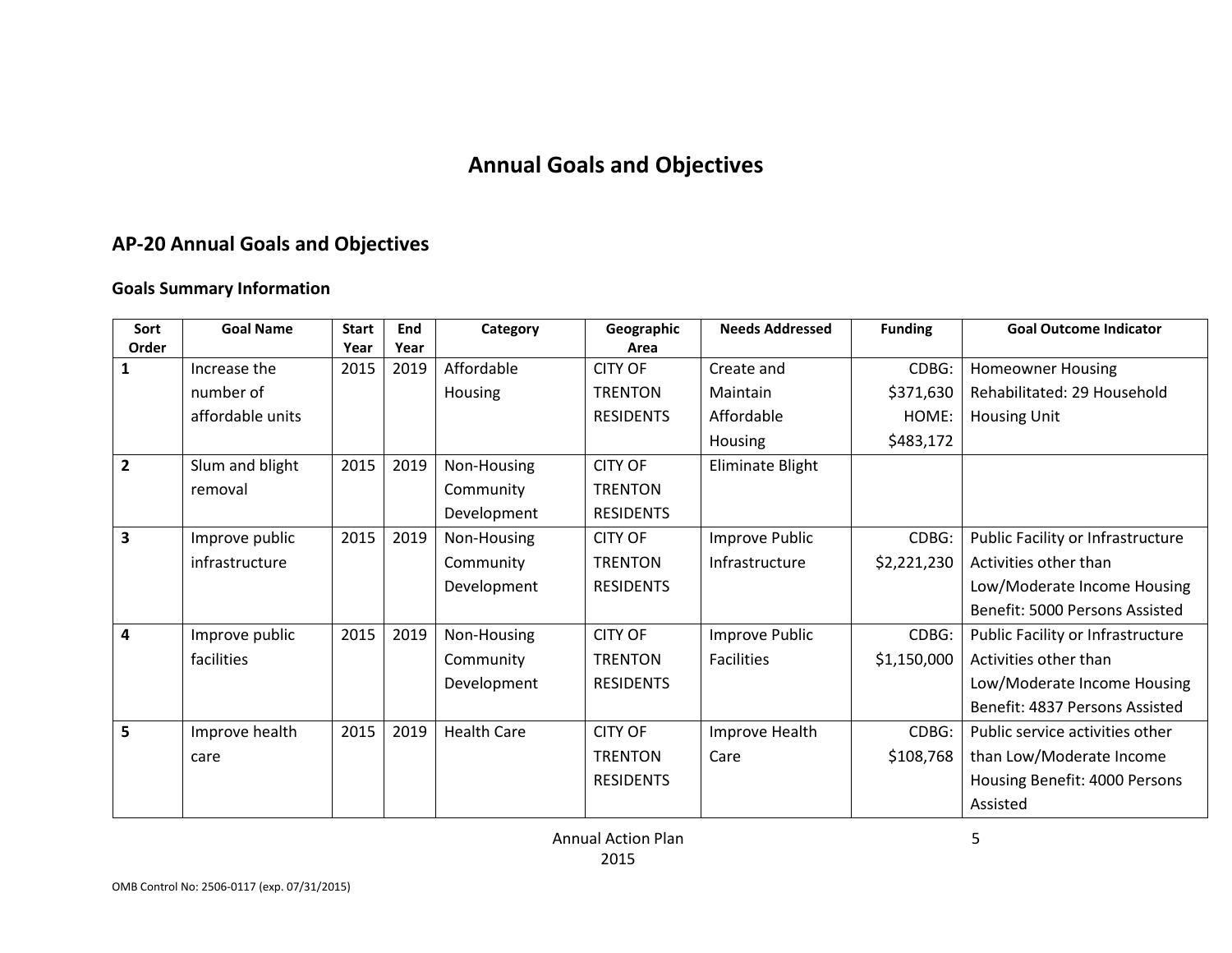| Sort  | <b>Goal Name</b> | <b>Start</b> | End  | Category       | Geographic       | <b>Needs Addressed</b>  | <b>Funding</b>   | <b>Goal Outcome Indicator</b>    |
|-------|------------------|--------------|------|----------------|------------------|-------------------------|------------------|----------------------------------|
| Order |                  | Year         | Year |                | Area             |                         |                  |                                  |
| 6     | Provide public   | 2015         | 2019 | Non-Housing    | <b>CITY OF</b>   | Provide Public          | CDBG:            | Public service activities other  |
|       | services         |              |      | Community      | <b>TRENTON</b>   | Services                | \$1,162,849      | than Low/Moderate Income         |
|       |                  |              |      | Development    | <b>RESIDENTS</b> |                         |                  | Housing Benefit: 11047 Persons   |
|       |                  |              |      |                |                  |                         |                  | Assisted                         |
| 7     | Provide homeless | 2015         | 2019 | Homeless       | <b>CITY OF</b>   | <b>Provide Homeless</b> | CDBG:            | Tenant-based rental assistance / |
|       | housing and      |              |      |                | <b>TRENTON</b>   | Housing and             | \$80,000         | Rapid Rehousing: 10 Households   |
|       | services         |              |      |                | <b>RESIDENTS</b> | <b>Services</b>         | ESG:             | Assisted                         |
|       |                  |              |      |                |                  |                         | \$202,905        |                                  |
| 8     | Acquisition      | 2015         | 2019 | Acq            | <b>CITY OF</b>   | Acquisition             | <b>CDBG: \$0</b> |                                  |
|       |                  |              |      |                | <b>TRENTON</b>   |                         | HOME: \$0        |                                  |
|       |                  |              |      |                | <b>RESIDENTS</b> |                         | ESG: \$0         |                                  |
| 9     | Planning and     | 2015         | 2019 | Planning and   | <b>CITY OF</b>   | Planning and            | CDBG:            | Other: 3 Other                   |
|       | administration   |              |      | administration | <b>TRENTON</b>   | administration          | \$974,397        |                                  |
|       |                  |              |      |                | <b>RESIDENTS</b> |                         | HOME:            |                                  |
|       |                  |              |      |                |                  |                         | \$53,686         |                                  |
|       |                  |              |      |                |                  |                         | ESG: \$16,451    |                                  |

**Table 2 – Goals Summary**

### **Goal Descriptions**

| <b>Goal Name</b>   | Increase the number of affordable units                                                                                   |
|--------------------|---------------------------------------------------------------------------------------------------------------------------|
| Goal               | Continue the housing rehabilitation, first-time homebuyer, and new housing construction activities to support an increase |
| <b>Description</b> | in the number of affordable units in the City of Trenton.                                                                 |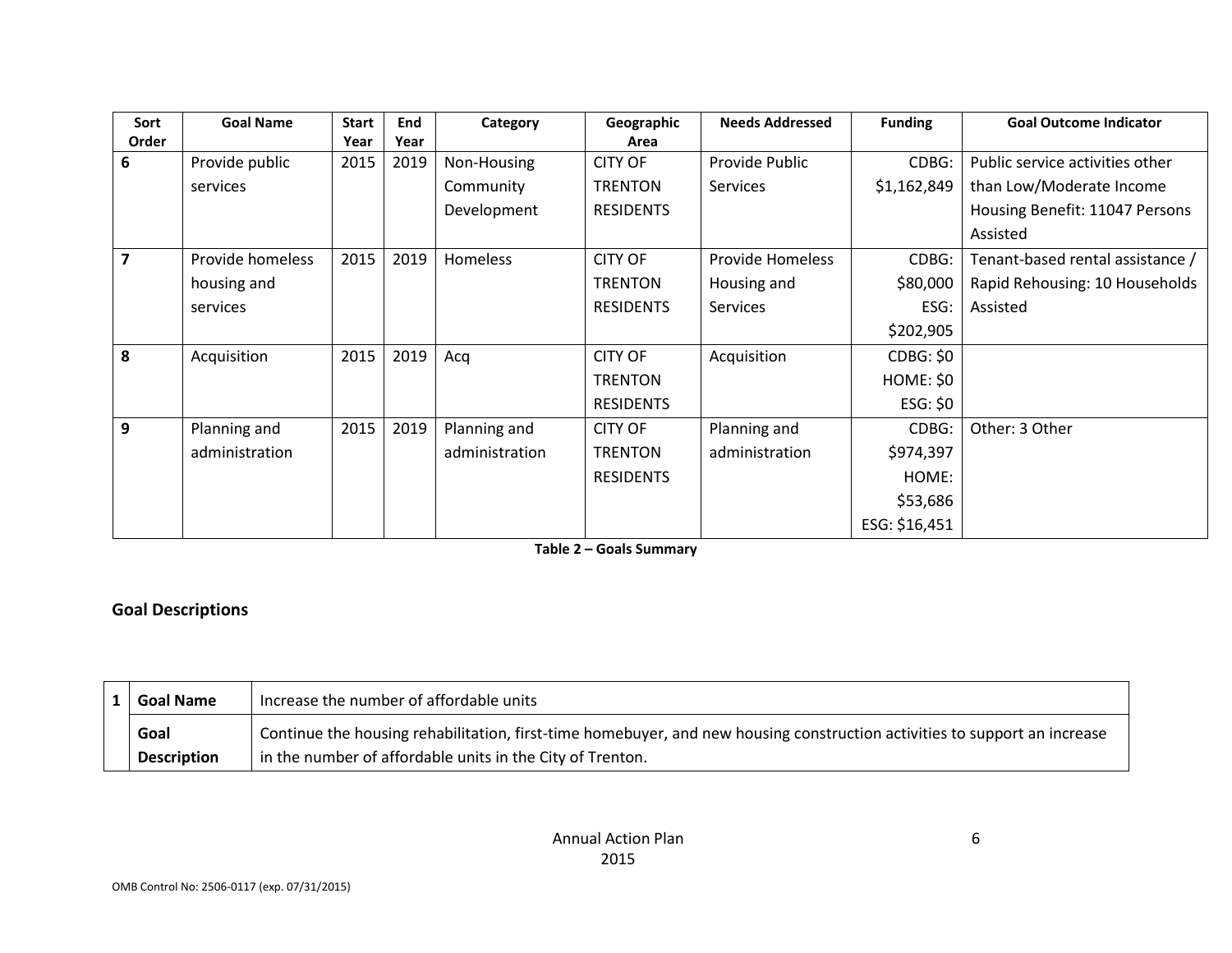| 2                       | <b>Goal Name</b>           | Slum and blight removal                                                                                                                                    |  |  |  |  |
|-------------------------|----------------------------|------------------------------------------------------------------------------------------------------------------------------------------------------------|--|--|--|--|
|                         | Goal<br><b>Description</b> | The City of Trenton seeks to improve the sustainability of suitable living environments by acquiring strategically located<br>buildings for redevelopment. |  |  |  |  |
| 3                       | <b>Goal Name</b>           | Improve public infrastructure                                                                                                                              |  |  |  |  |
|                         | Goal<br><b>Description</b> | Infrastructure in the low income areas of the City must be improved or expanded to improve the quality of life for lower<br>income residents.              |  |  |  |  |
| 4                       | <b>Goal Name</b>           | Improve public facilities                                                                                                                                  |  |  |  |  |
|                         | Goal<br><b>Description</b> | Public facilities serving low income residents including senior centers that require capital improvements.                                                 |  |  |  |  |
| 5                       | <b>Goal Name</b>           | Improve health care                                                                                                                                        |  |  |  |  |
|                         | Goal<br><b>Description</b> | The Trenton Health Clinic provides health screening activities.                                                                                            |  |  |  |  |
| 6                       | <b>Goal Name</b>           | Provide public services                                                                                                                                    |  |  |  |  |
|                         | Goal<br><b>Description</b> | Expand and continue non-housing community development supportive services.                                                                                 |  |  |  |  |
| $\overline{\mathbf{z}}$ | <b>Goal Name</b>           | Provide homeless housing and services                                                                                                                      |  |  |  |  |
|                         | Goal<br><b>Description</b> | Preservation of short- and long-term homeless facilities and associated services.                                                                          |  |  |  |  |
| 8                       | <b>Goal Name</b>           | Acquisition                                                                                                                                                |  |  |  |  |
|                         | Goal<br><b>Description</b> | The City will acquire one or more properties that are critical to redevelopment efforts.                                                                   |  |  |  |  |
| 9                       | <b>Goal Name</b>           | Planning and administration                                                                                                                                |  |  |  |  |
|                         | Goal<br><b>Description</b> | Provide administrative support for the CDBG, HOME, and ESG programs.                                                                                       |  |  |  |  |
|                         |                            | 7<br><b>Annual Action Plan</b>                                                                                                                             |  |  |  |  |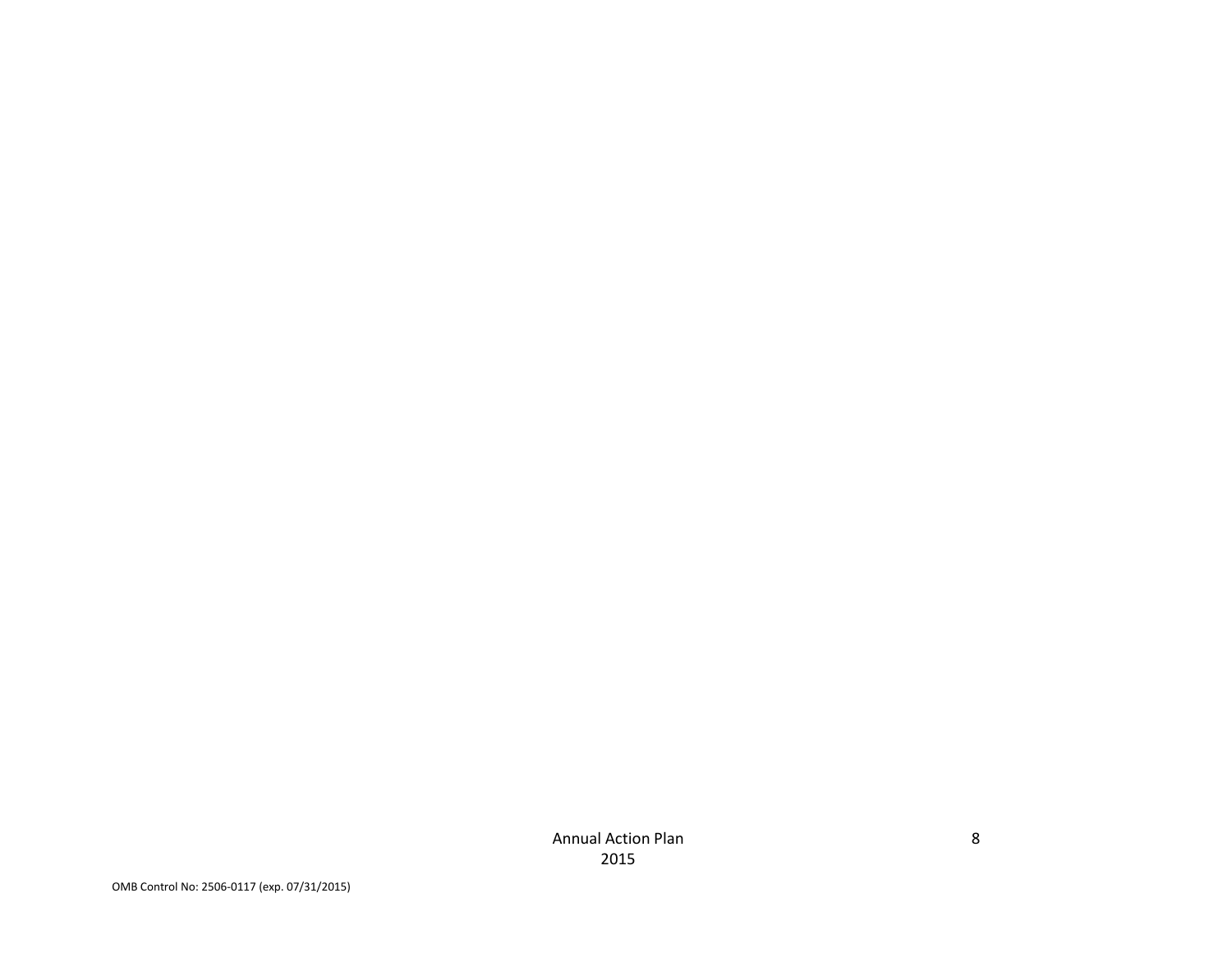# **Projects**

# **AP-35 Projects – 91.220(d)**

#### **Introduction**

The City's FY 2015 planned actions will address the City's priority housing and community development needs.

### **Projects**

| #              | <b>Project Name</b>                                                                                  |
|----------------|------------------------------------------------------------------------------------------------------|
| $\mathbf{1}$   | Housing Rehabilitation of Owner-Occupied Housing                                                     |
| $\overline{2}$ | Housing Rehabilitation Administration                                                                |
| 3              | <b>HOME Housing Development</b>                                                                      |
| 4              | <b>HOME CHDO Setaside</b>                                                                            |
| 6              | Public Service Projects -- Job Training & Career Development, Home Front, Inc.                       |
| $\overline{7}$ | Public Service Projects -- After School, Summer Camp, Day care; Trenton Community Music School       |
| 8              | Public Service Projects -- Homeless Services & Prevention                                            |
| 9              | Public Service Projects -- Housing Counseling & Life Skills Training                                 |
| 10             | Public Service Projects -- After School, Summer Camp or Day Care; Boys and Girls Club                |
| 11             | Public Service Projects -- Crime Prevention, Gang Awareness, Prisoner Re-entry; PEI Kids             |
| 12             | Public Service Projects -- Job Training & Career Development; Boys and Girls Club                    |
| 13             | Public Service Projects -- Crime Prevention, Gang Awareness, Prisoner Re-entry; Milhill              |
| 14             | Public Service Projects -- Homeless Services & Prevention; Crisis Ministry                           |
| 15             | Public Service Project -- After School, Summer Camp or Day Care; Young Scholars, Inc.                |
|                | Public Service Projects -- Crime Prevention, Gang Awareness, Prisoner Re-entry; Big Brothers Big     |
| 16             | Sis                                                                                                  |
| 17             | Public Service Projects -- After School, Summer Camp, Day Care: Trenton Children's Chorus            |
| 18             | Public Service Projects -- Homeless Services & Prevention; Crisis Ministry                           |
| 19             | Public Service Projects -- Homeless Services & Prevention; Rescue Mission of Trenton                 |
| 20             | Public Service Projects -- Health Care, Nutrition, Mental Health, Substance Abuse Rehab: TASK        |
| 21             | Public Service Projects -- After School, Summer Camp, Day care: CYO                                  |
| 22             | Public Service Project -- After School, Summer Camp or Day Care; NJTLT                               |
| 23             | Public Service Project -- Job Training and Career Development: Shiloh CDC                            |
| 24             | Public Service Projects -- Housing Counseling or Life Skills Training: Mercer County Hispanic Associ |
| 25             | Public Service Projects -- Job Training & Career Dev., Vocational Arts Science and Training Center   |
| 26             | Public Service Projects -- Home Improvements, Isles                                                  |
| 27             | Public Service Project -- After School, Summer Camp or Day Care; Family Guidance Center Corp         |
| 28             | Public Service Projects -- Homeless Services & Prevention; Mercer Alliance to End Homelessness       |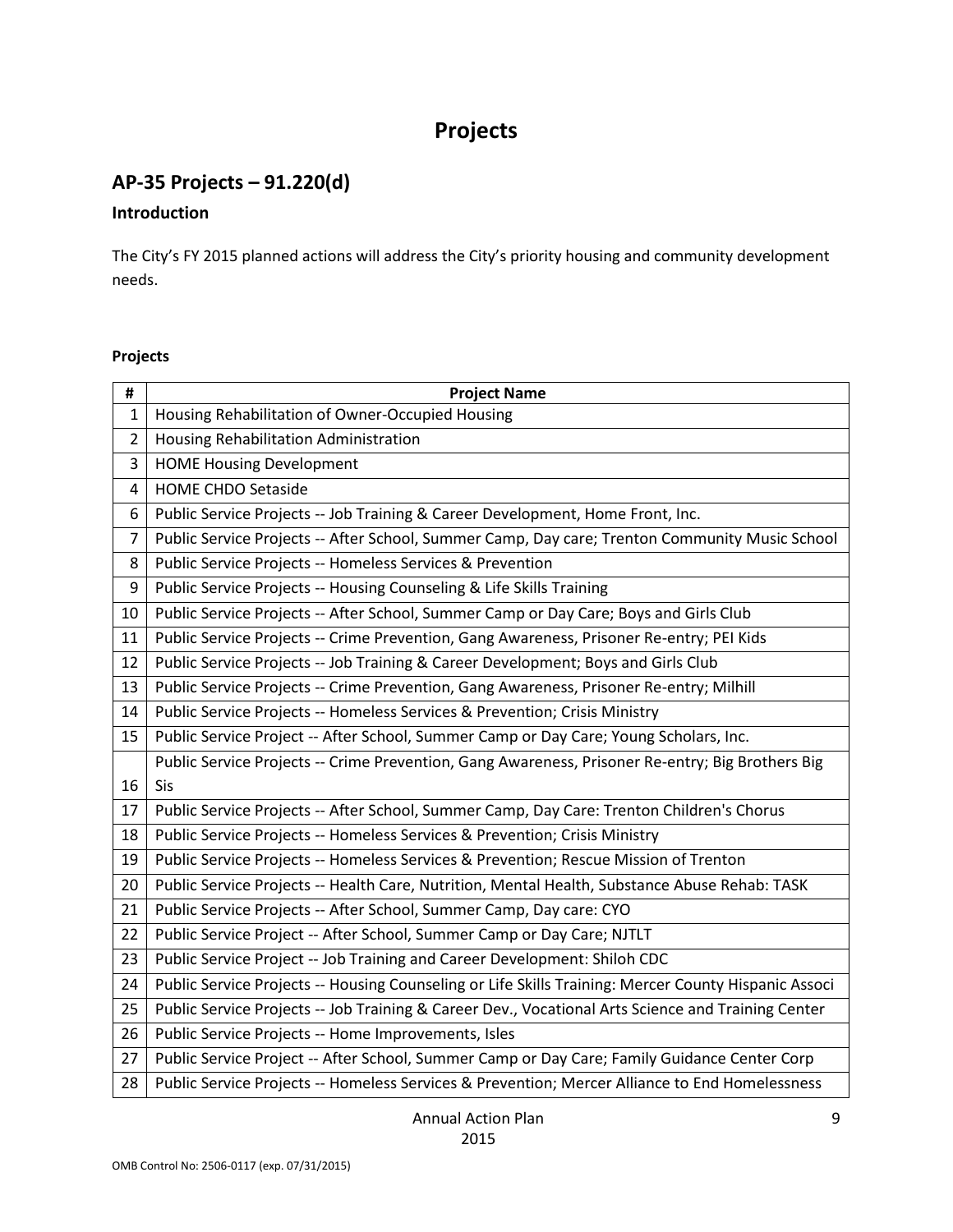| #  | <b>Project Name</b>                                                                          |  |  |  |  |
|----|----------------------------------------------------------------------------------------------|--|--|--|--|
|    | Public Service Project: After School, Summer Camp or Day Care; Bonner Center for Civic and   |  |  |  |  |
| 29 | Community                                                                                    |  |  |  |  |
| 30 | Public Service Projects -- Summer Camp; Catholic Youth Organization (CYO) of Mercer Co       |  |  |  |  |
| 31 | Public Service Projects -- Health Care, Nutrition, Mental Health: Isles, Inc.                |  |  |  |  |
| 32 | Public Service -- Health Care, Nutrition, Mental Health: Interfaith Caregivers               |  |  |  |  |
| 33 | Public Service -- After School, Summer Camp or Day Care; Living Hope Empowerment Center      |  |  |  |  |
| 34 | Public Service -- After School, Summer Camp or Day Care: YMCA of Trenton                     |  |  |  |  |
| 35 | Public Service -- After School, Summer Camp or Day Care: Play Soccer Nonprofit International |  |  |  |  |
| 36 | Public Service -- Home Improvements: Enable, Inc.                                            |  |  |  |  |
| 37 | Public Service -- After School, Summer Camp or Day Care: YMCA of Trenton                     |  |  |  |  |
| 38 | Public Facilities-Improvements to Senior Centers                                             |  |  |  |  |
| 39 | City Run Public Service Projects: Operation of Senior Centers                                |  |  |  |  |
| 40 | <b>Public Infrastructure: Road Reconstruction</b>                                            |  |  |  |  |
| 41 | City-Run Public Service Projects: Health Clinic Operations                                   |  |  |  |  |
| 42 | Homeless Housing, Services, Administration, and Shelter Operation/Repair                     |  |  |  |  |
| 43 | <b>Public Facility Projects</b>                                                              |  |  |  |  |
| 44 | Capital Improvements for Nonprofit Facilities                                                |  |  |  |  |
| 45 | <b>CDBG Administration</b>                                                                   |  |  |  |  |
| 47 | <b>HOME Administration</b>                                                                   |  |  |  |  |
|    | <b>Table 3 - Project Information</b>                                                         |  |  |  |  |

**Describe the reasons for allocation priorities and any obstacles to addressing underserved needs**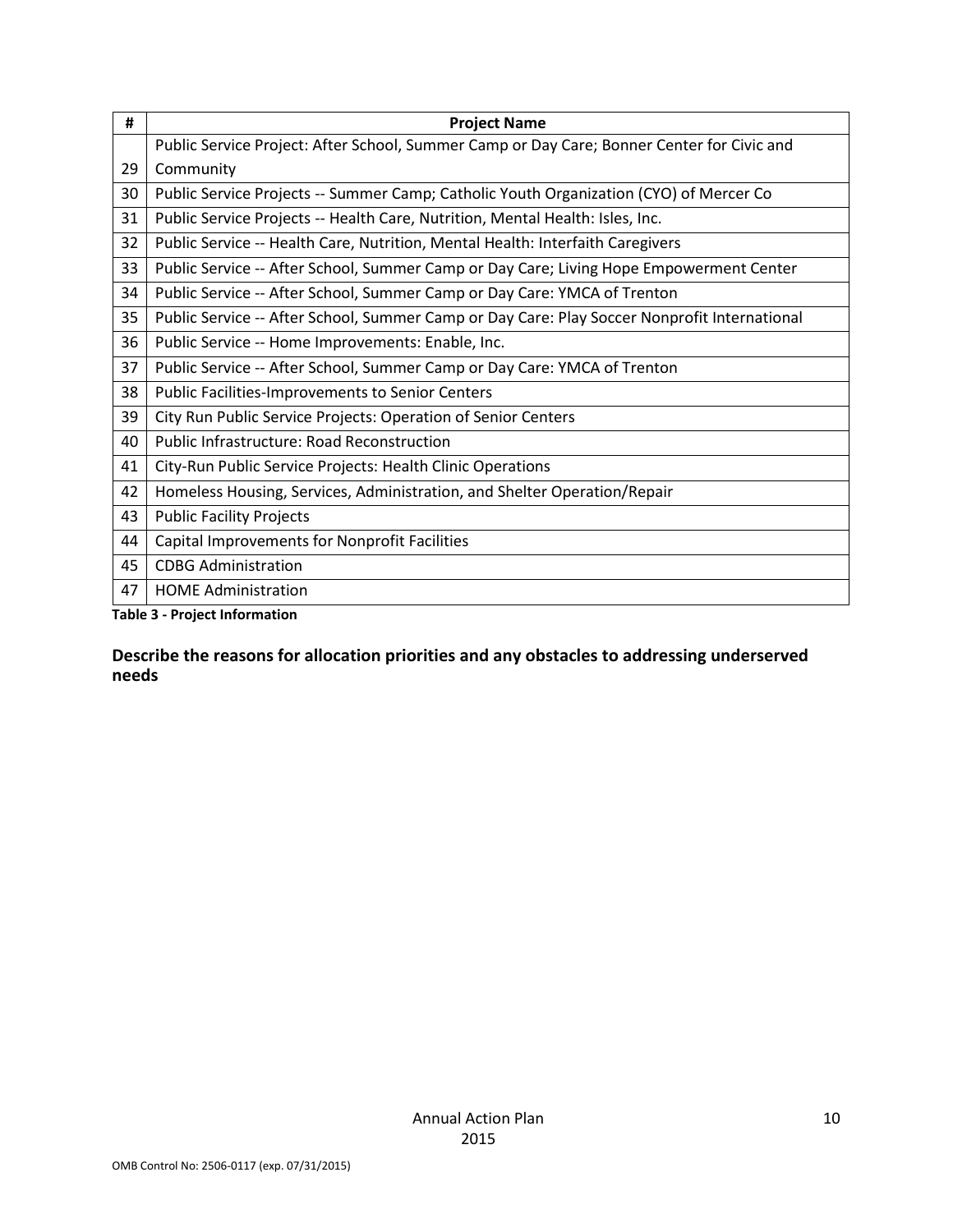# **AP-38 Project Summary**

**Project Summary Information**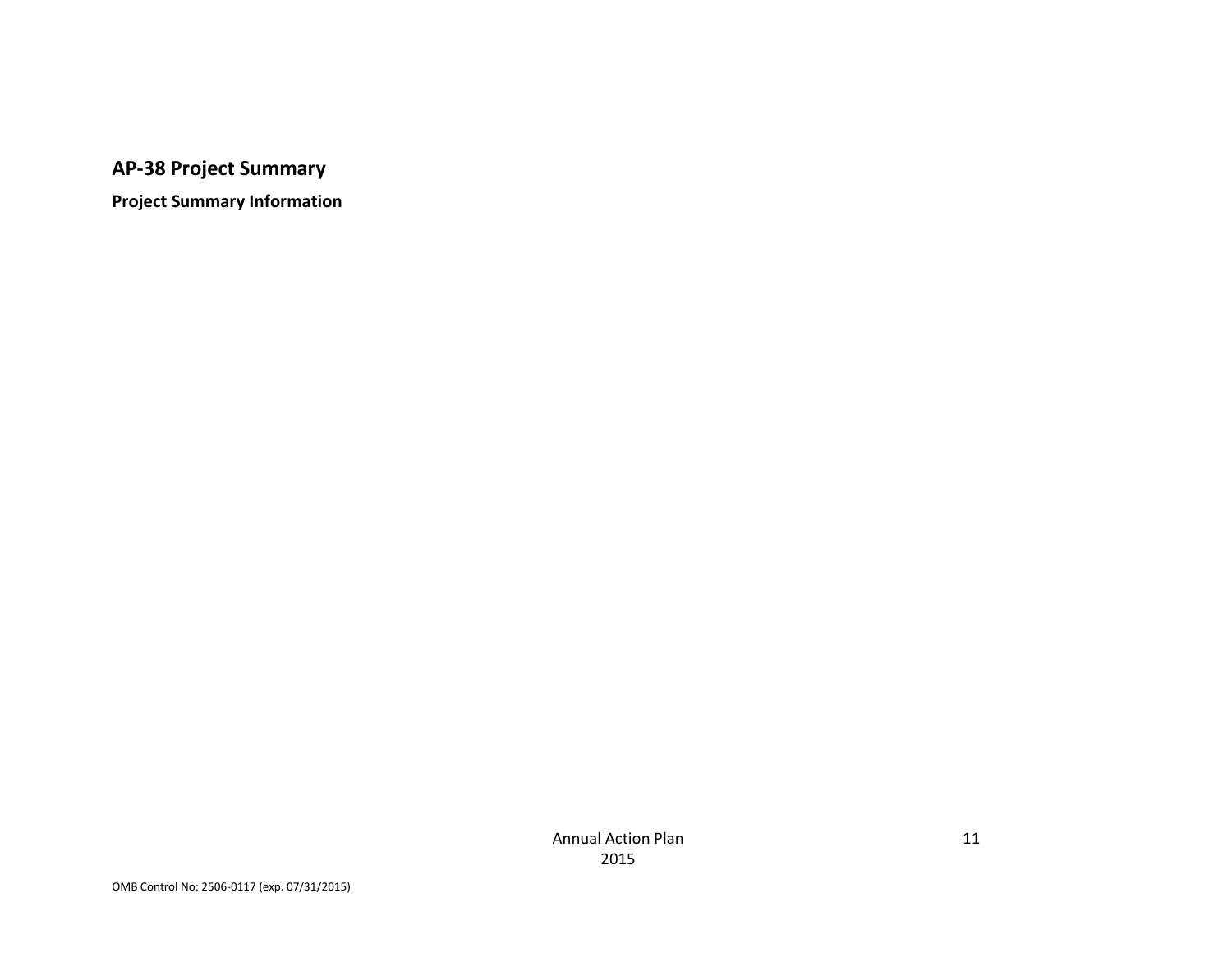| $\mathbf{1}$ | <b>Project Name</b>                                                                                        | Housing Rehabilitation of Owner-Occupied Housing                                                                                                                                                                                                                                                                                                                                                                                                                                                                                                                                                     |
|--------------|------------------------------------------------------------------------------------------------------------|------------------------------------------------------------------------------------------------------------------------------------------------------------------------------------------------------------------------------------------------------------------------------------------------------------------------------------------------------------------------------------------------------------------------------------------------------------------------------------------------------------------------------------------------------------------------------------------------------|
|              | <b>Target Area</b>                                                                                         | <b>CITY OF TRENTON RESIDENTS</b>                                                                                                                                                                                                                                                                                                                                                                                                                                                                                                                                                                     |
|              | <b>Goals Supported</b>                                                                                     | Increase the number of affordable units                                                                                                                                                                                                                                                                                                                                                                                                                                                                                                                                                              |
|              | <b>Needs Addressed</b>                                                                                     | Create and Maintain Affordable Housing                                                                                                                                                                                                                                                                                                                                                                                                                                                                                                                                                               |
|              | <b>Funding</b>                                                                                             | CDBG: \$246,630                                                                                                                                                                                                                                                                                                                                                                                                                                                                                                                                                                                      |
|              | <b>Description</b>                                                                                         | The housing rehabilitation program provides home improvement assistance<br>to income-eligible homeowners. The program provides up to \$25,000 to<br>abate code violations and bring owner-occupied homes up to a safe and<br>decent condition. CDBG funds will be leveraged 1:1 with Regional<br>Contribution Agreement funds and all assisted units will meet application<br>HUD regulations (including lead-based paint regulations) as well as be credit-<br>worthy for the RCA sending municipality. The policies and procedures manual<br>for the program is included in the Unique Appendices. |
|              | <b>Target Date</b>                                                                                         | 6/30/2016                                                                                                                                                                                                                                                                                                                                                                                                                                                                                                                                                                                            |
|              | <b>Estimate the</b><br>number and type<br>of families that will<br>benefit from the<br>proposed activities | Eighteen homes will be rehabilitated for LMI families with the CDBG funds for<br>the housing rehabilitation program.                                                                                                                                                                                                                                                                                                                                                                                                                                                                                 |
|              | Location<br><b>Description</b>                                                                             | Citywide.                                                                                                                                                                                                                                                                                                                                                                                                                                                                                                                                                                                            |
|              | <b>Planned Activities</b>                                                                                  | Housing rehabilitation. Matrix code: 14A.                                                                                                                                                                                                                                                                                                                                                                                                                                                                                                                                                            |
| $\mathbf{2}$ | <b>Project Name</b>                                                                                        | Housing Rehabilitation Administration                                                                                                                                                                                                                                                                                                                                                                                                                                                                                                                                                                |
|              | <b>Target Area</b>                                                                                         | <b>CITY OF TRENTON RESIDENTS</b>                                                                                                                                                                                                                                                                                                                                                                                                                                                                                                                                                                     |
|              | <b>Goals Supported</b>                                                                                     | Increase the number of affordable units                                                                                                                                                                                                                                                                                                                                                                                                                                                                                                                                                              |
|              | <b>Needs Addressed</b>                                                                                     | Create and Maintain Affordable Housing                                                                                                                                                                                                                                                                                                                                                                                                                                                                                                                                                               |
|              | <b>Funding</b>                                                                                             | CDBG: \$125,000                                                                                                                                                                                                                                                                                                                                                                                                                                                                                                                                                                                      |
|              | <b>Description</b>                                                                                         | Funds will be used to pay personnel and consultant costs directly related to<br>implementing the City's Housing Rehabilitation Program.                                                                                                                                                                                                                                                                                                                                                                                                                                                              |
|              | <b>Target Date</b>                                                                                         | 6/30/2016                                                                                                                                                                                                                                                                                                                                                                                                                                                                                                                                                                                            |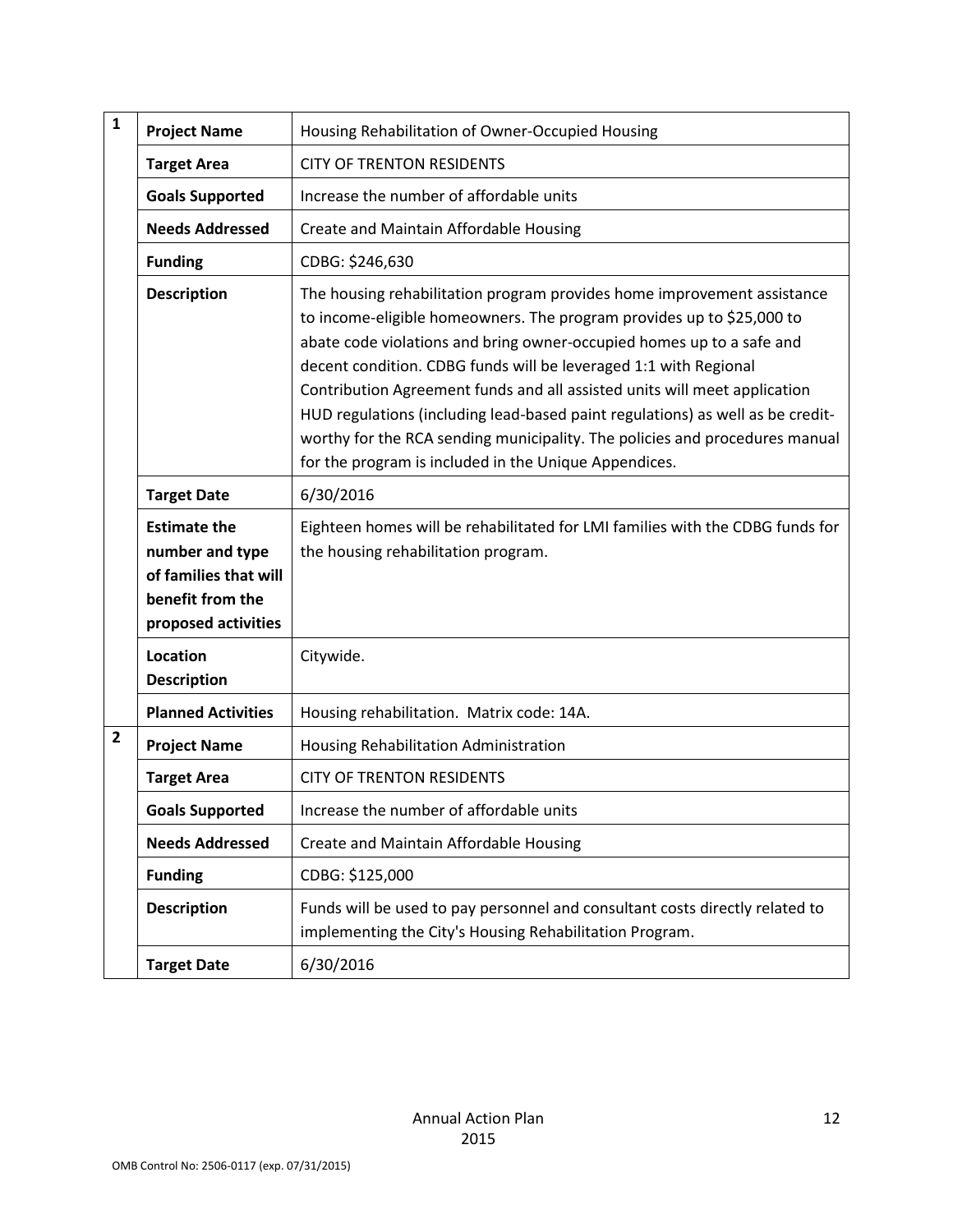|                         | <b>Estimate the</b><br>number and type<br>of families that will<br>benefit from the<br>proposed activities | Housing rehabilitation program administration to support the rehabilitation<br>of affordable housing in the City of Trenton. With rehabilitation hard costs<br>being matched 1:1 with RCA funds, administration costs will be 25% of total<br>hard costs. |
|-------------------------|------------------------------------------------------------------------------------------------------------|-----------------------------------------------------------------------------------------------------------------------------------------------------------------------------------------------------------------------------------------------------------|
|                         | <b>Location</b><br><b>Description</b>                                                                      | Citywide.                                                                                                                                                                                                                                                 |
|                         | <b>Planned Activities</b>                                                                                  | Housing rehabilitation program administration. HUD Matrix Code: 14H                                                                                                                                                                                       |
| $\overline{\mathbf{3}}$ | <b>Project Name</b>                                                                                        | <b>HOME Housing Development</b>                                                                                                                                                                                                                           |
|                         | <b>Target Area</b>                                                                                         | <b>CITY OF TRENTON RESIDENTS</b>                                                                                                                                                                                                                          |
|                         | <b>Goals Supported</b>                                                                                     | Increase the number of affordable units                                                                                                                                                                                                                   |
|                         | <b>Needs Addressed</b>                                                                                     | Create and Maintain Affordable Housing                                                                                                                                                                                                                    |
|                         | <b>Funding</b>                                                                                             | HOME: \$402,643                                                                                                                                                                                                                                           |
|                         | <b>Description</b>                                                                                         | The City of Trenton will use HOME funds to develop affordable housing in the<br>City of Trenton.                                                                                                                                                          |
|                         | <b>Target Date</b>                                                                                         | 6/30/2016                                                                                                                                                                                                                                                 |
|                         | <b>Estimate the</b><br>number and type<br>of families that will<br>benefit from the<br>proposed activities | Nine affordable housing units will be developed or acquired for qualified LMI<br>City residents.                                                                                                                                                          |
|                         | <b>Location</b><br><b>Description</b>                                                                      | Citywide.                                                                                                                                                                                                                                                 |
|                         | <b>Planned Activities</b>                                                                                  | See above.                                                                                                                                                                                                                                                |
| 4                       | <b>Project Name</b>                                                                                        | <b>HOME CHDO Setaside</b>                                                                                                                                                                                                                                 |
|                         | <b>Target Area</b>                                                                                         | <b>CITY OF TRENTON RESIDENTS</b>                                                                                                                                                                                                                          |
|                         | <b>Goals Supported</b>                                                                                     | Increase the number of affordable units                                                                                                                                                                                                                   |
|                         | <b>Needs Addressed</b>                                                                                     | Create and Maintain Affordable Housing                                                                                                                                                                                                                    |
|                         | <b>Funding</b>                                                                                             | HOME: \$80,529                                                                                                                                                                                                                                            |
|                         | <b>Description</b>                                                                                         | The City has not determined a final CHDO activity for FY 2016 funding.                                                                                                                                                                                    |
|                         | <b>Target Date</b>                                                                                         | 6/30/2016                                                                                                                                                                                                                                                 |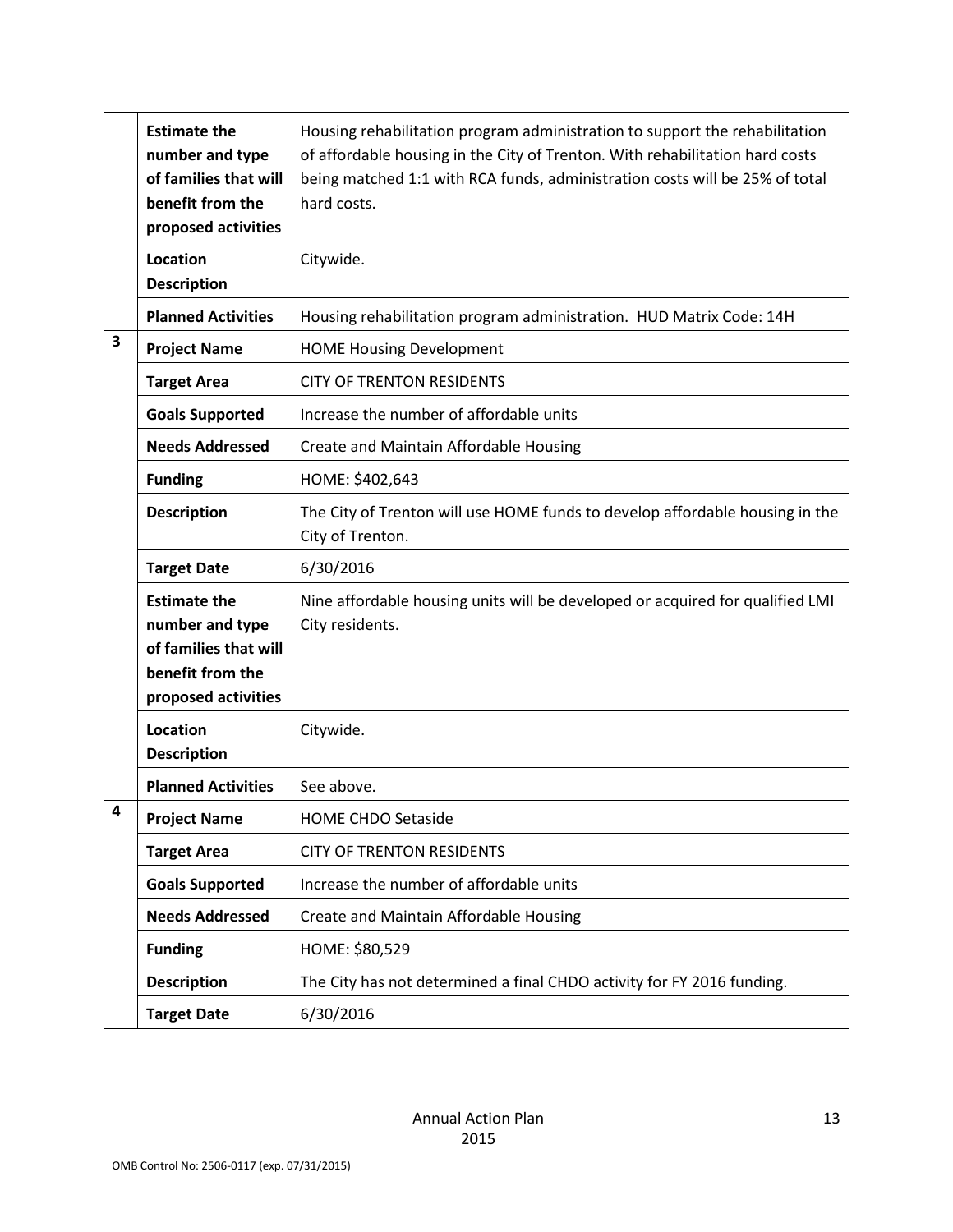|   | <b>Estimate the</b><br>number and type<br>of families that will<br>benefit from the<br>proposed activities | An estimated two LMI families will benefit from the CHDO setaside activity.                                                                                                                       |
|---|------------------------------------------------------------------------------------------------------------|---------------------------------------------------------------------------------------------------------------------------------------------------------------------------------------------------|
|   | <b>Location</b><br><b>Description</b>                                                                      | Citywide.                                                                                                                                                                                         |
|   | <b>Planned Activities</b>                                                                                  | To be determined.                                                                                                                                                                                 |
| 5 | <b>Project Name</b>                                                                                        | Public Service Projects -- Job Training & Career Development, Home Front,<br>Inc.                                                                                                                 |
|   | <b>Target Area</b>                                                                                         | <b>CITY OF TRENTON RESIDENTS</b>                                                                                                                                                                  |
|   | <b>Goals Supported</b>                                                                                     | Provide public services                                                                                                                                                                           |
|   | <b>Needs Addressed</b>                                                                                     | <b>Provide Public Services</b>                                                                                                                                                                    |
|   | <b>Funding</b>                                                                                             | CDBG: \$34,000                                                                                                                                                                                    |
|   | <b>Description</b>                                                                                         | Projects that help individuals become employed or better employed. This<br>Substantial Amendment revises the source of funding for this project from<br>CDBG entitlement funds to Program Income. |
|   | <b>Target Date</b>                                                                                         | 6/30/2016                                                                                                                                                                                         |
|   | <b>Estimate the</b><br>number and type<br>of families that will<br>benefit from the<br>proposed activities | 150 LMI persons.                                                                                                                                                                                  |
|   | Location<br><b>Description</b>                                                                             | 320-310 Sullivan Way, Building 24, West Trenton NJ 08628.                                                                                                                                         |
|   | <b>Planned Activities</b>                                                                                  | See above. Matrix code: 05H                                                                                                                                                                       |
| 6 | <b>Project Name</b>                                                                                        | Public Service Projects -- After School, Summer Camp, Day care; Trenton<br><b>Community Music School</b>                                                                                          |
|   | <b>Target Area</b>                                                                                         | <b>CITY OF TRENTON RESIDENTS</b>                                                                                                                                                                  |
|   | <b>Goals Supported</b>                                                                                     | Provide public services                                                                                                                                                                           |
|   | <b>Needs Addressed</b>                                                                                     | <b>Provide Public Services</b>                                                                                                                                                                    |
|   | <b>Funding</b>                                                                                             | CDBG: \$21,250                                                                                                                                                                                    |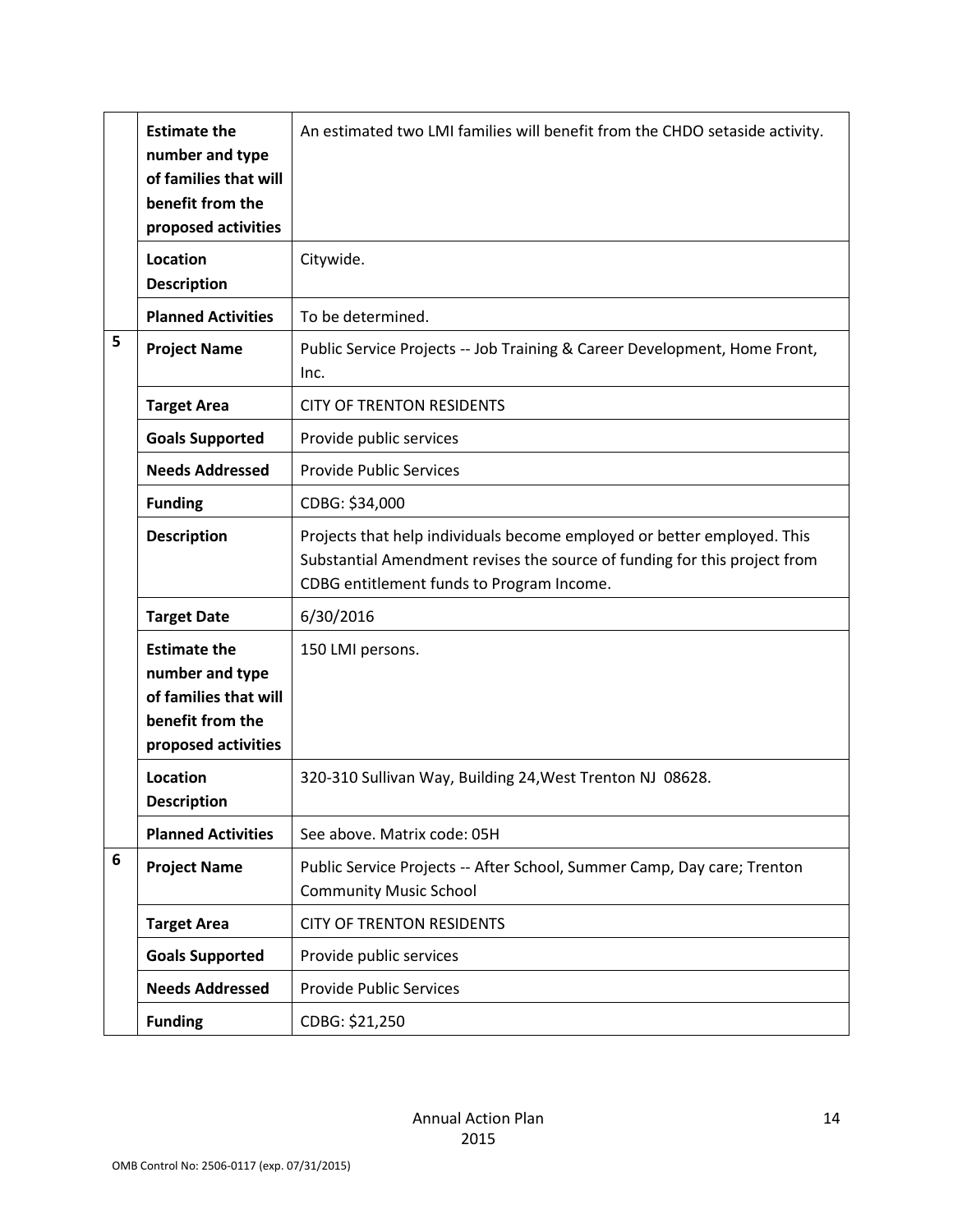|                         | <b>Description</b>                                                                                         | Trenton Music Makers - an El Sistema inspired Community Youth Orchestra.<br>This Substantial Amendment revises the source of funding for this project                                                                                                                                                  |
|-------------------------|------------------------------------------------------------------------------------------------------------|--------------------------------------------------------------------------------------------------------------------------------------------------------------------------------------------------------------------------------------------------------------------------------------------------------|
|                         |                                                                                                            | from CDBG entitlement funds to Program Income.                                                                                                                                                                                                                                                         |
|                         | <b>Target Date</b>                                                                                         | 6/30/2016                                                                                                                                                                                                                                                                                              |
|                         | <b>Estimate the</b><br>number and type<br>of families that will<br>benefit from the<br>proposed activities | 20 low-income kids will be assisted.                                                                                                                                                                                                                                                                   |
|                         | Location<br><b>Description</b>                                                                             | Grant Elementary School, 159 North Clinton Ave., in Trenton.                                                                                                                                                                                                                                           |
|                         | <b>Planned Activities</b>                                                                                  | After School, Summer Camp, Day care. Matrix code: 05D.                                                                                                                                                                                                                                                 |
| $\overline{\mathbf{z}}$ | <b>Project Name</b>                                                                                        | Public Service Projects -- Homeless Services & Prevention                                                                                                                                                                                                                                              |
|                         | <b>Target Area</b>                                                                                         | <b>CITY OF TRENTON RESIDENTS</b>                                                                                                                                                                                                                                                                       |
|                         | <b>Goals Supported</b>                                                                                     | Provide public services<br>Provide homeless housing and services                                                                                                                                                                                                                                       |
|                         | <b>Needs Addressed</b>                                                                                     | <b>Provide Public Services</b><br>Provide Homeless Housing and Services                                                                                                                                                                                                                                |
|                         | <b>Funding</b>                                                                                             | CDBG: \$14,450                                                                                                                                                                                                                                                                                         |
|                         | <b>Description</b>                                                                                         | Projects that assist the homeless or those in jeopardy of homelessness. Youth<br>Advocacy and Mentoring Services for Adolescents Aging out of the Child<br>Welfare System. This Substantial Amendment revises the source of funding<br>for this project from CDBG Entitlement funds to Program Income. |
|                         | <b>Target Date</b>                                                                                         | 6/30/2016                                                                                                                                                                                                                                                                                              |
|                         | <b>Estimate the</b><br>number and type<br>of families that will<br>benefit from the<br>proposed activities | Seven persons will be assisted. Presumed Benefit.                                                                                                                                                                                                                                                      |
|                         | Location<br><b>Description</b>                                                                             | 1450 Parkside Avenue, Suite 22, Ewing, NJ.                                                                                                                                                                                                                                                             |
|                         | <b>Planned Activities</b>                                                                                  | See above. Matrix Code: 05D.                                                                                                                                                                                                                                                                           |
| 8                       | <b>Project Name</b>                                                                                        | Public Service Projects -- Housing Counseling & Life Skills Training                                                                                                                                                                                                                                   |
|                         | <b>Target Area</b>                                                                                         | <b>CITY OF TRENTON RESIDENTS</b>                                                                                                                                                                                                                                                                       |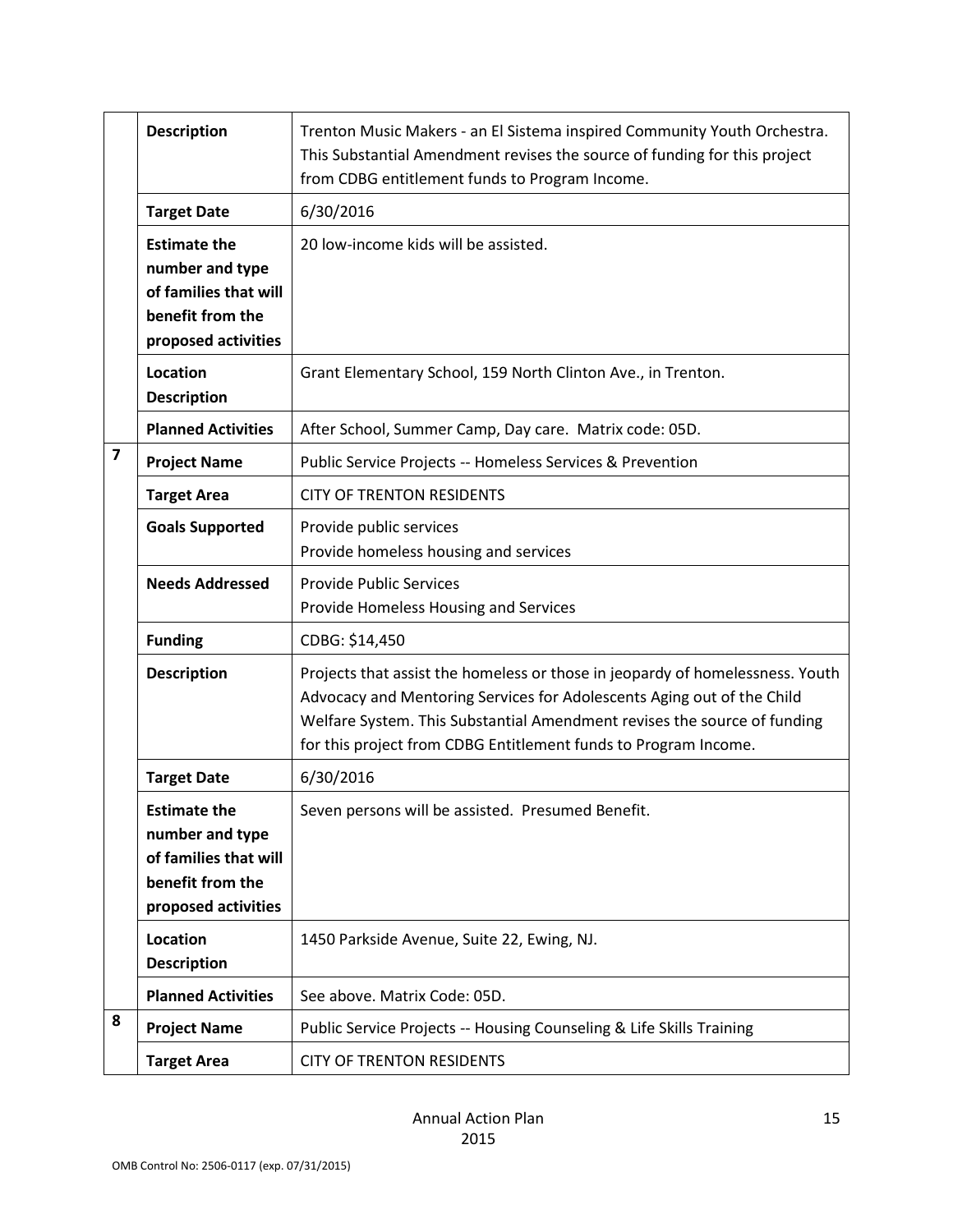|   | <b>Goals Supported</b>                                                                                     | Provide public services                                                                                                                                                                                                                                                                                                                                               |
|---|------------------------------------------------------------------------------------------------------------|-----------------------------------------------------------------------------------------------------------------------------------------------------------------------------------------------------------------------------------------------------------------------------------------------------------------------------------------------------------------------|
|   | <b>Needs Addressed</b>                                                                                     | <b>Provide Public Services</b>                                                                                                                                                                                                                                                                                                                                        |
|   | <b>Funding</b>                                                                                             | CDBG: \$34,000                                                                                                                                                                                                                                                                                                                                                        |
|   | <b>Description</b>                                                                                         | Projects that provide housing counseling or life skills training. This Substantial<br>Amendment revises the source of funding for this project from CDBG<br>Entitlement funds to Program Income.                                                                                                                                                                      |
|   | <b>Target Date</b>                                                                                         | 6/30/2016                                                                                                                                                                                                                                                                                                                                                             |
|   | <b>Estimate the</b><br>number and type<br>of families that will<br>benefit from the<br>proposed activities | 1,800 LMI households.                                                                                                                                                                                                                                                                                                                                                 |
|   | Location<br><b>Description</b>                                                                             | 669 Chambers St., Trenton.                                                                                                                                                                                                                                                                                                                                            |
|   | <b>Planned Activities</b>                                                                                  | See above. Matrix code: 05C                                                                                                                                                                                                                                                                                                                                           |
| 9 | <b>Project Name</b>                                                                                        | Public Service Projects -- After School, Summer Camp or Day Care; Boys and<br>Girls Club                                                                                                                                                                                                                                                                              |
|   | <b>Target Area</b>                                                                                         | <b>CITY OF TRENTON RESIDENTS</b>                                                                                                                                                                                                                                                                                                                                      |
|   | <b>Goals Supported</b>                                                                                     | Provide public services                                                                                                                                                                                                                                                                                                                                               |
|   | <b>Needs Addressed</b>                                                                                     | <b>Provide Public Services</b>                                                                                                                                                                                                                                                                                                                                        |
|   | <b>Funding</b>                                                                                             | CDBG: \$25,500                                                                                                                                                                                                                                                                                                                                                        |
|   | <b>Description</b>                                                                                         | School Age Childcare: After-School and Summer Program. This Substantial<br>Amendment revises the source of funding for this project from CDBG<br>Entitlement funds to Program Income.                                                                                                                                                                                 |
|   | <b>Target Date</b>                                                                                         | 6/30/2016                                                                                                                                                                                                                                                                                                                                                             |
|   | <b>Estimate the</b><br>number and type<br>of families that will<br>benefit from the<br>proposed activities | 35 LMI households.                                                                                                                                                                                                                                                                                                                                                    |
|   | Location<br><b>Description</b>                                                                             | After-school: Trenton Public Schools Mott School (45 Stokely Ave),<br>Monument, Jefferson (1 Whittlesey Rd), Grant (159 N. Clinton Ave), PJ Hill<br>(1010 E. State St), Village Charter School (101 Sullivan Way) or 212 Centre<br>Street locations. Summer Camp - Village Charter School located at 101<br>Sullivan Way in Trenton and 212 Centre Street in Trenton. |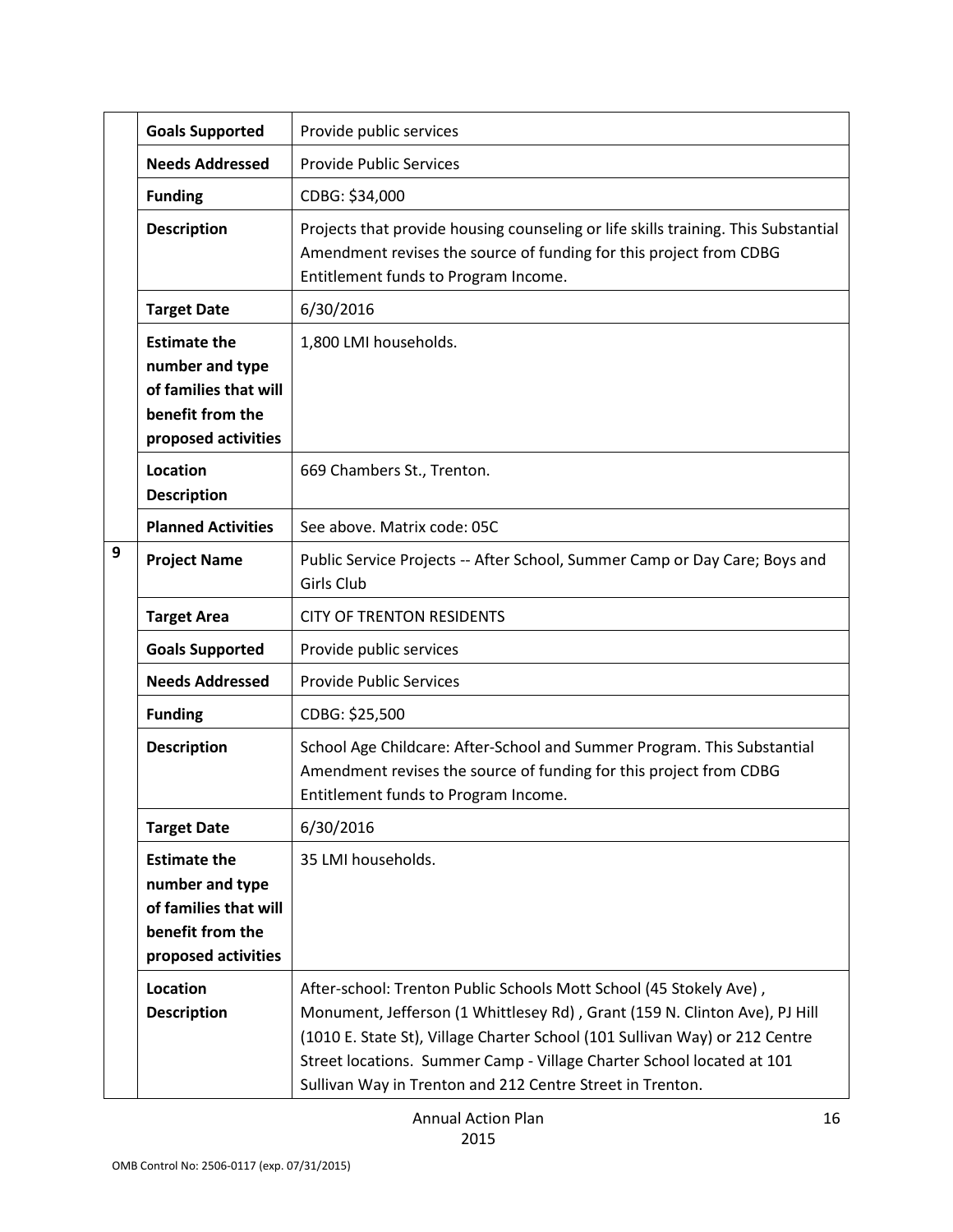|    | <b>Planned Activities</b>                                                                                  | After-School and Summer Program.                                                                                                                                                                                                    |
|----|------------------------------------------------------------------------------------------------------------|-------------------------------------------------------------------------------------------------------------------------------------------------------------------------------------------------------------------------------------|
| 10 | <b>Project Name</b>                                                                                        | Public Service Projects -- Crime Prevention, Gang Awareness, Prisoner Re-<br>entry; PEI Kids                                                                                                                                        |
|    | <b>Target Area</b>                                                                                         | <b>CITY OF TRENTON RESIDENTS</b>                                                                                                                                                                                                    |
|    | <b>Goals Supported</b>                                                                                     | Provide public services                                                                                                                                                                                                             |
|    | <b>Needs Addressed</b>                                                                                     | <b>Provide Public Services</b>                                                                                                                                                                                                      |
|    | <b>Funding</b>                                                                                             | CDBG: \$34,000                                                                                                                                                                                                                      |
|    | <b>Description</b>                                                                                         | Delinquency prevention program through the CJOOS program (t/a PEI Kids).<br>This Substantial Amendment revises the source of funding for this project<br>from CDBG Entitlement funds to Program Income.                             |
|    | <b>Target Date</b>                                                                                         | 6/30/2016                                                                                                                                                                                                                           |
|    | <b>Estimate the</b><br>number and type<br>of families that will<br>benefit from the<br>proposed activities | 60 kids from LMI families will benefit.                                                                                                                                                                                             |
|    | Location<br><b>Description</b>                                                                             | Sam Naples Senior Center, 611 Chestnut Ave., Trenton                                                                                                                                                                                |
|    | <b>Planned Activities</b>                                                                                  | See above. Matrix code: 05D.                                                                                                                                                                                                        |
| 11 | <b>Project Name</b>                                                                                        | Public Service Projects -- Job Training & Career Development; Boys and Girls<br>Club                                                                                                                                                |
|    | <b>Target Area</b>                                                                                         | <b>CITY OF TRENTON RESIDENTS</b>                                                                                                                                                                                                    |
|    | <b>Goals Supported</b>                                                                                     | Provide public services                                                                                                                                                                                                             |
|    | <b>Needs Addressed</b>                                                                                     | <b>Provide Public Services</b>                                                                                                                                                                                                      |
|    | <b>Funding</b>                                                                                             | CDBG: \$25,500                                                                                                                                                                                                                      |
|    | <b>Description</b>                                                                                         | Teen Summer Employment & Work Readiness through the Boys and Girls<br>Club of Trenton/Mercer County. This Substantial Amendment revises the<br>source of funding for this project from CDBG Entitlement funds to Program<br>Income. |
|    | <b>Target Date</b>                                                                                         | 6/30/2016                                                                                                                                                                                                                           |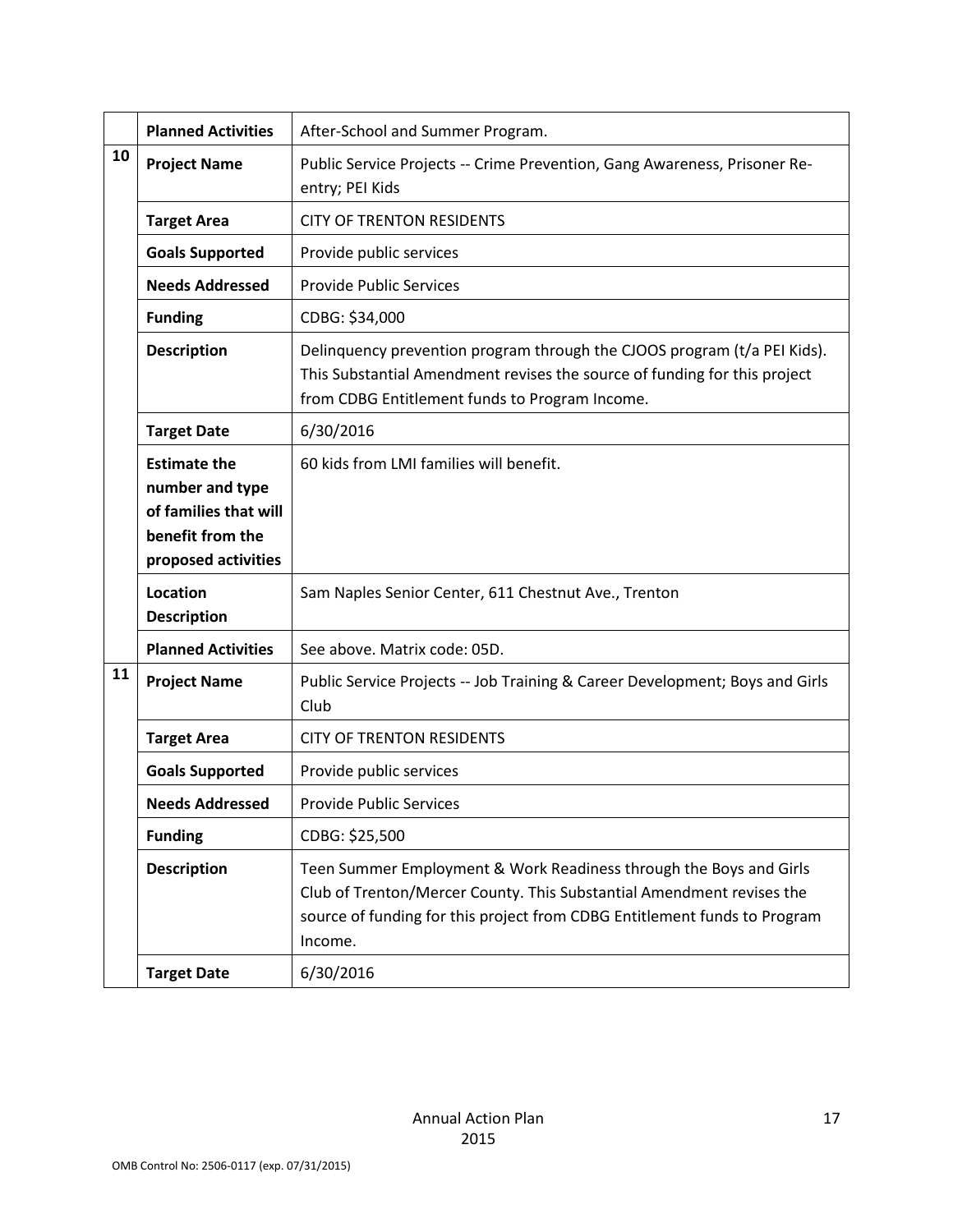|    | <b>Estimate the</b><br>number and type<br>of families that will<br>benefit from the<br>proposed activities | 50 LMI persons.                                                                                                                                                                                                                                                                                                                                                                                                                                                                                                                                                                                                       |
|----|------------------------------------------------------------------------------------------------------------|-----------------------------------------------------------------------------------------------------------------------------------------------------------------------------------------------------------------------------------------------------------------------------------------------------------------------------------------------------------------------------------------------------------------------------------------------------------------------------------------------------------------------------------------------------------------------------------------------------------------------|
|    | Location<br><b>Description</b>                                                                             | Job-Ready: 212 Centre Street in Trenton.<br>Internships: experiences will take place at Village Charter School, Bike<br>Exchange, Computer Exchange, Barber Shop or Centre Street Facility.<br>Bike Exchange (Capital Plaza Shopping Center at 1500 North Olden Avenue in<br>Ewing) The Barber Shop and Computer Exchange are located 212 Centre<br>Street in Trenton.                                                                                                                                                                                                                                                |
|    | <b>Planned Activities</b>                                                                                  | See above. MAtrix code: 05H.                                                                                                                                                                                                                                                                                                                                                                                                                                                                                                                                                                                          |
| 12 | <b>Project Name</b>                                                                                        | Public Service Projects -- Crime Prevention, Gang Awareness, Prisoner Re-<br>entry; Milhill                                                                                                                                                                                                                                                                                                                                                                                                                                                                                                                           |
|    | <b>Target Area</b>                                                                                         | <b>CITY OF TRENTON RESIDENTS</b>                                                                                                                                                                                                                                                                                                                                                                                                                                                                                                                                                                                      |
|    | <b>Goals Supported</b>                                                                                     | Provide public services                                                                                                                                                                                                                                                                                                                                                                                                                                                                                                                                                                                               |
|    | <b>Needs Addressed</b>                                                                                     | <b>Provide Public Services</b>                                                                                                                                                                                                                                                                                                                                                                                                                                                                                                                                                                                        |
|    | <b>Funding</b>                                                                                             | CDBG: \$40,694                                                                                                                                                                                                                                                                                                                                                                                                                                                                                                                                                                                                        |
|    | <b>Description</b>                                                                                         | Trenton PEERS Gang Prevention. Provides minority at-risk youth (both male<br>and female) with the tools, information, skills, and support they need to<br>successfully increase their ability to avoid violence, violent situations, and<br>poor choices. Trenton PEERS currently includes 24 peer educators (12 male<br>and 12 female students, 13-18 years of age). All participants are, due to<br>numerous risk factors, extremely vulnerable to gang activity and other<br>violence. This Substantial Amendment revises the source of funding for this<br>project from CDBG Entitlement funds to Program Income. |
|    | <b>Target Date</b>                                                                                         | 6/30/2016                                                                                                                                                                                                                                                                                                                                                                                                                                                                                                                                                                                                             |
|    | <b>Estimate the</b><br>number and type<br>of families that will<br>benefit from the<br>proposed activities | 2,800 LMI persons.                                                                                                                                                                                                                                                                                                                                                                                                                                                                                                                                                                                                    |
|    | Location<br><b>Description</b>                                                                             | 101 Oakland Street, Trenton.                                                                                                                                                                                                                                                                                                                                                                                                                                                                                                                                                                                          |
|    | <b>Planned Activities</b>                                                                                  | See above. Matrix code: 05D.                                                                                                                                                                                                                                                                                                                                                                                                                                                                                                                                                                                          |
| 13 | <b>Project Name</b>                                                                                        | Public Service Projects -- Homeless Services & Prevention; Crisis Ministry                                                                                                                                                                                                                                                                                                                                                                                                                                                                                                                                            |

Annual Action Plan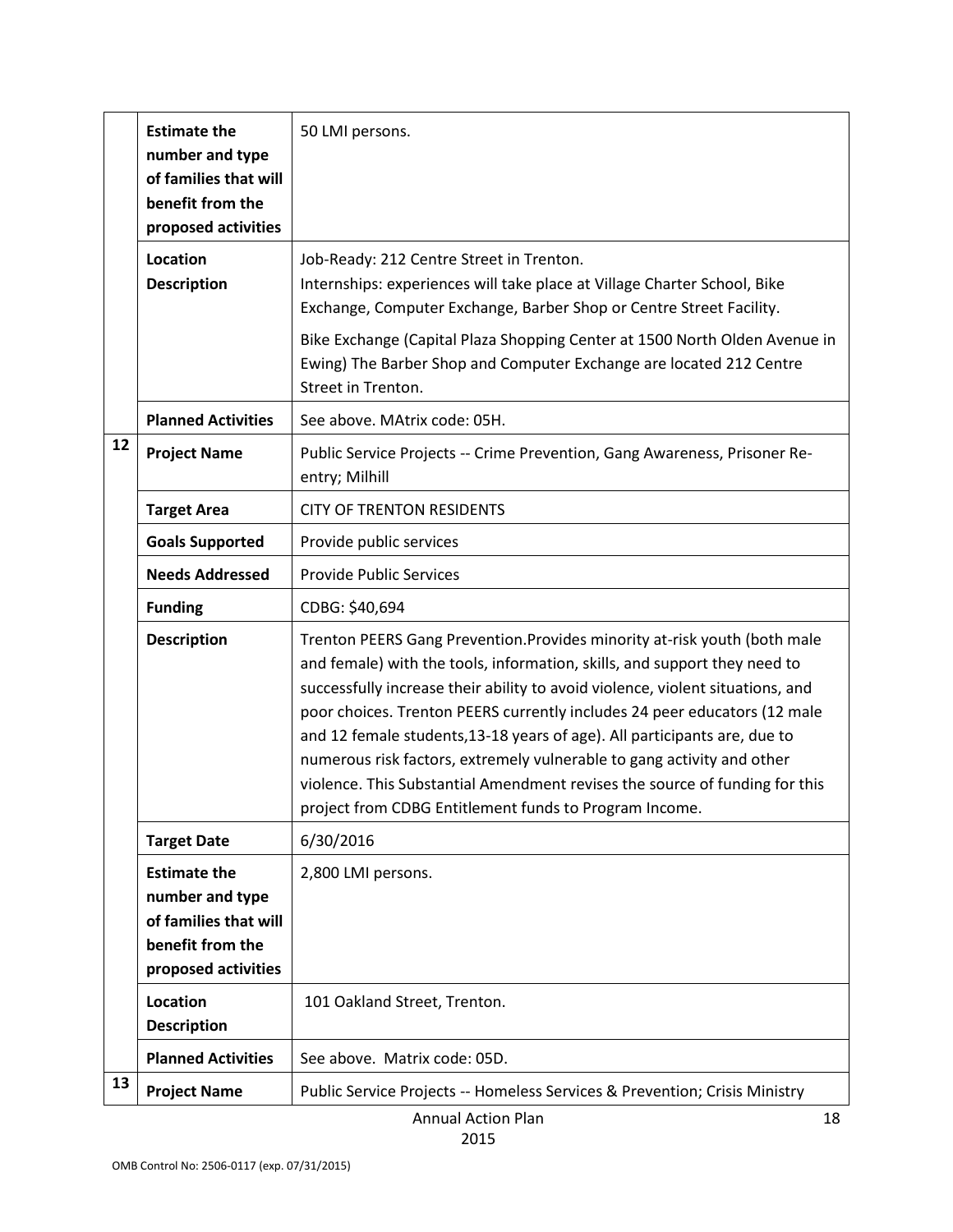|    | <b>Target Area</b>                                                                                         | <b>CITY OF TRENTON RESIDENTS</b>                                                                                                                                                                       |
|----|------------------------------------------------------------------------------------------------------------|--------------------------------------------------------------------------------------------------------------------------------------------------------------------------------------------------------|
|    | <b>Goals Supported</b>                                                                                     | Provide public services<br>Provide homeless housing and services                                                                                                                                       |
|    | <b>Needs Addressed</b>                                                                                     | <b>Provide Public Services</b><br>Provide Homeless Housing and Services                                                                                                                                |
|    | <b>Funding</b>                                                                                             | CDBG: \$42,500                                                                                                                                                                                         |
|    | <b>Description</b>                                                                                         | Projects that assist the homeless or those in jeopardy of homelessness. This<br>Substantial Amendment revises the source of funding for this project from<br>CDBG Entitlement funds to Program Income. |
|    | <b>Target Date</b>                                                                                         | 6/30/2016                                                                                                                                                                                              |
|    | <b>Estimate the</b><br>number and type<br>of families that will<br>benefit from the<br>proposed activities | 68 LMI families will be assisted.                                                                                                                                                                      |
|    | Location<br><b>Description</b>                                                                             | 123 E. Hanover St., Trenton.                                                                                                                                                                           |
|    | <b>Planned Activities</b>                                                                                  | Housing stability program for families threatened with homelessness. Matrix<br>code: 05Q                                                                                                               |
| 14 | <b>Project Name</b>                                                                                        | Public Service Project -- After School, Summer Camp or Day Care; Young<br>Scholars, Inc.                                                                                                               |
|    | <b>Target Area</b>                                                                                         | <b>CITY OF TRENTON RESIDENTS</b>                                                                                                                                                                       |
|    | <b>Goals Supported</b>                                                                                     | Provide public services                                                                                                                                                                                |
|    | <b>Needs Addressed</b>                                                                                     | <b>Provide Public Services</b>                                                                                                                                                                         |
|    | <b>Funding</b>                                                                                             | CDBG: \$38,250                                                                                                                                                                                         |
|    | <b>Description</b>                                                                                         | College prep program. This Substantial Amendment revises the source of<br>funding for this project from CDBG Entitlement funds to Program Income.                                                      |
|    | <b>Target Date</b>                                                                                         | 6/30/2016                                                                                                                                                                                              |
|    | <b>Estimate the</b><br>number and type<br>of families that will<br>benefit from the<br>proposed activities | 570 LMI persons will be assisted.                                                                                                                                                                      |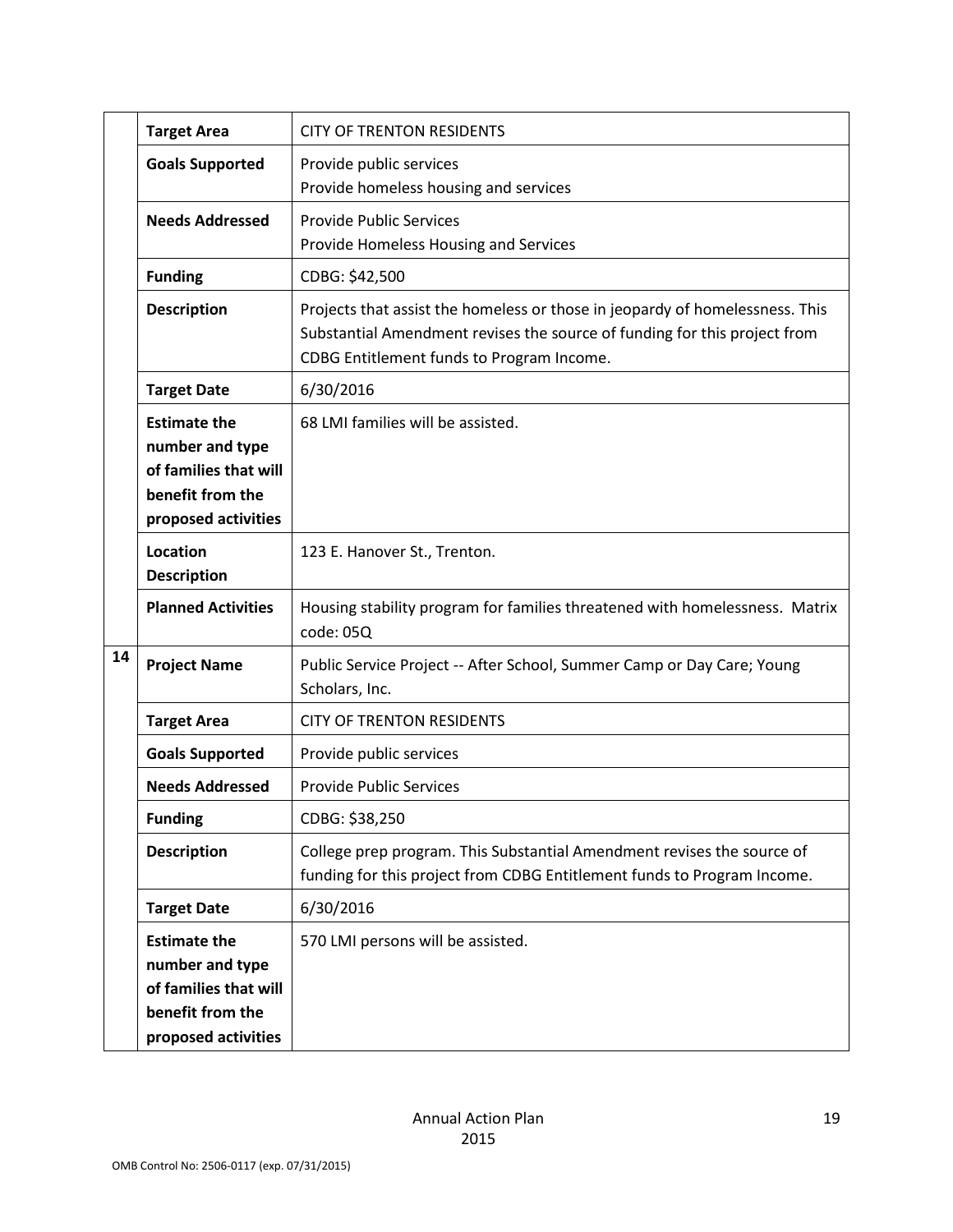|    | Location<br><b>Description</b>                                                                             | 349 W. State Street in Trenton.                                                                                                                                                                                                                                          |
|----|------------------------------------------------------------------------------------------------------------|--------------------------------------------------------------------------------------------------------------------------------------------------------------------------------------------------------------------------------------------------------------------------|
|    | <b>Planned Activities</b>                                                                                  | Matrix code: 05D.                                                                                                                                                                                                                                                        |
| 15 | <b>Project Name</b>                                                                                        | Public Service Projects -- Crime Prevention, Gang Awareness, Prisoner Re-<br>entry; Big Brothers Big Sis                                                                                                                                                                 |
|    | <b>Target Area</b>                                                                                         | <b>CITY OF TRENTON RESIDENTS</b>                                                                                                                                                                                                                                         |
|    | <b>Goals Supported</b>                                                                                     | Provide public services                                                                                                                                                                                                                                                  |
|    | <b>Needs Addressed</b>                                                                                     | <b>Provide Public Services</b>                                                                                                                                                                                                                                           |
|    | <b>Funding</b>                                                                                             | CDBG: \$25,500                                                                                                                                                                                                                                                           |
|    | <b>Description</b>                                                                                         | Trenton-Based Youth Mentoring Programs. This Substantial Amendment<br>revises the source of funding for this project from CDBG Entitlement funds to<br>Program Income.                                                                                                   |
|    | <b>Target Date</b>                                                                                         | 6/30/2016                                                                                                                                                                                                                                                                |
|    | <b>Estimate the</b><br>number and type<br>of families that will<br>benefit from the<br>proposed activities | 175 LMI persons.                                                                                                                                                                                                                                                         |
|    | Location<br><b>Description</b>                                                                             | 535 East Franklin Street, Trenton.                                                                                                                                                                                                                                       |
|    | <b>Planned Activities</b>                                                                                  | See above. Matrix code: 05D.                                                                                                                                                                                                                                             |
| 16 | <b>Project Name</b>                                                                                        | Public Service Projects -- After School, Summer Camp, Day Care: Trenton<br>Children's Chorus                                                                                                                                                                             |
|    | <b>Target Area</b>                                                                                         | <b>CITY OF TRENTON RESIDENTS</b>                                                                                                                                                                                                                                         |
|    | <b>Goals Supported</b>                                                                                     | Provide public services                                                                                                                                                                                                                                                  |
|    | <b>Needs Addressed</b>                                                                                     | <b>Provide Public Services</b>                                                                                                                                                                                                                                           |
|    | <b>Funding</b>                                                                                             | CDBG: \$21,250                                                                                                                                                                                                                                                           |
|    | <b>Description</b>                                                                                         | Choral music education and performance opportunities to Trenton's under-<br>served children and youth in kindergarten through 12th grade. This<br>Substantial Amendment revises the source of funding for this project from<br>CDBG Entitlement funds to Program Income. |
|    | <b>Target Date</b>                                                                                         | 6/30/2016                                                                                                                                                                                                                                                                |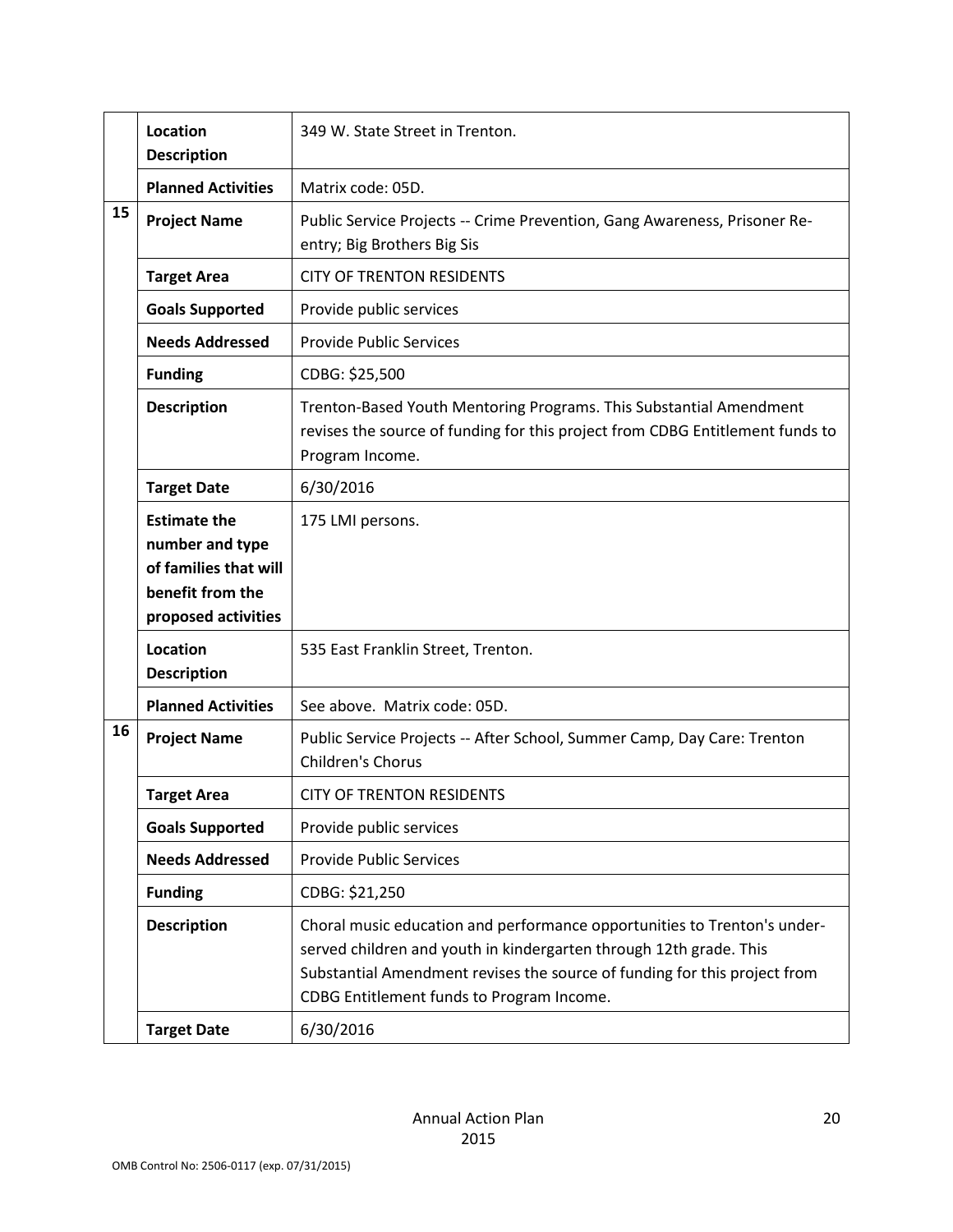|    | <b>Estimate the</b><br>number and type<br>of families that will<br>benefit from the<br>proposed activities | 125 LMI persons.                                                                                                                                                                      |
|----|------------------------------------------------------------------------------------------------------------|---------------------------------------------------------------------------------------------------------------------------------------------------------------------------------------|
|    | Location<br><b>Description</b>                                                                             | Covenant Presbyterian Church, 471 Parkway Avenue, Trenton, NJ 08618.                                                                                                                  |
|    | <b>Planned Activities</b>                                                                                  | Matrix code: 05D.                                                                                                                                                                     |
| 17 | <b>Project Name</b>                                                                                        | Public Service Projects -- Homeless Services & Prevention; Crisis Ministry                                                                                                            |
|    | <b>Target Area</b>                                                                                         | <b>CITY OF TRENTON RESIDENTS</b>                                                                                                                                                      |
|    | <b>Goals Supported</b>                                                                                     | Provide public services<br>Provide homeless housing and services                                                                                                                      |
|    | <b>Needs Addressed</b>                                                                                     | <b>Provide Public Services</b><br>Provide Homeless Housing and Services                                                                                                               |
|    | <b>Funding</b>                                                                                             | CDBG: \$42,500                                                                                                                                                                        |
|    | <b>Description</b>                                                                                         | Housing Stability Shallow Subsidy and Case Management. This Substantial<br>Amendment revises the source of funding for this project from CDBG<br>Entitlement funds to Program Income. |
|    | <b>Target Date</b>                                                                                         | 6/30/2016                                                                                                                                                                             |
|    | <b>Estimate the</b><br>number and type<br>of families that will<br>benefit from the<br>proposed activities | 80 LMI persons assisted.                                                                                                                                                              |
|    | Location<br><b>Description</b>                                                                             | 123 E. Hanover St. location in downtown Trenton.                                                                                                                                      |
|    | <b>Planned Activities</b>                                                                                  | See above. Matrix code: 05Q.                                                                                                                                                          |
| 18 | <b>Project Name</b>                                                                                        | Public Service Projects -- Homeless Services & Prevention; Rescue Mission of<br>Trenton                                                                                               |
|    | <b>Target Area</b>                                                                                         | <b>CITY OF TRENTON RESIDENTS</b>                                                                                                                                                      |
|    | <b>Goals Supported</b>                                                                                     | Provide public services<br>Provide homeless housing and services                                                                                                                      |
|    | <b>Needs Addressed</b>                                                                                     | <b>Provide Public Services</b><br>Provide Homeless Housing and Services                                                                                                               |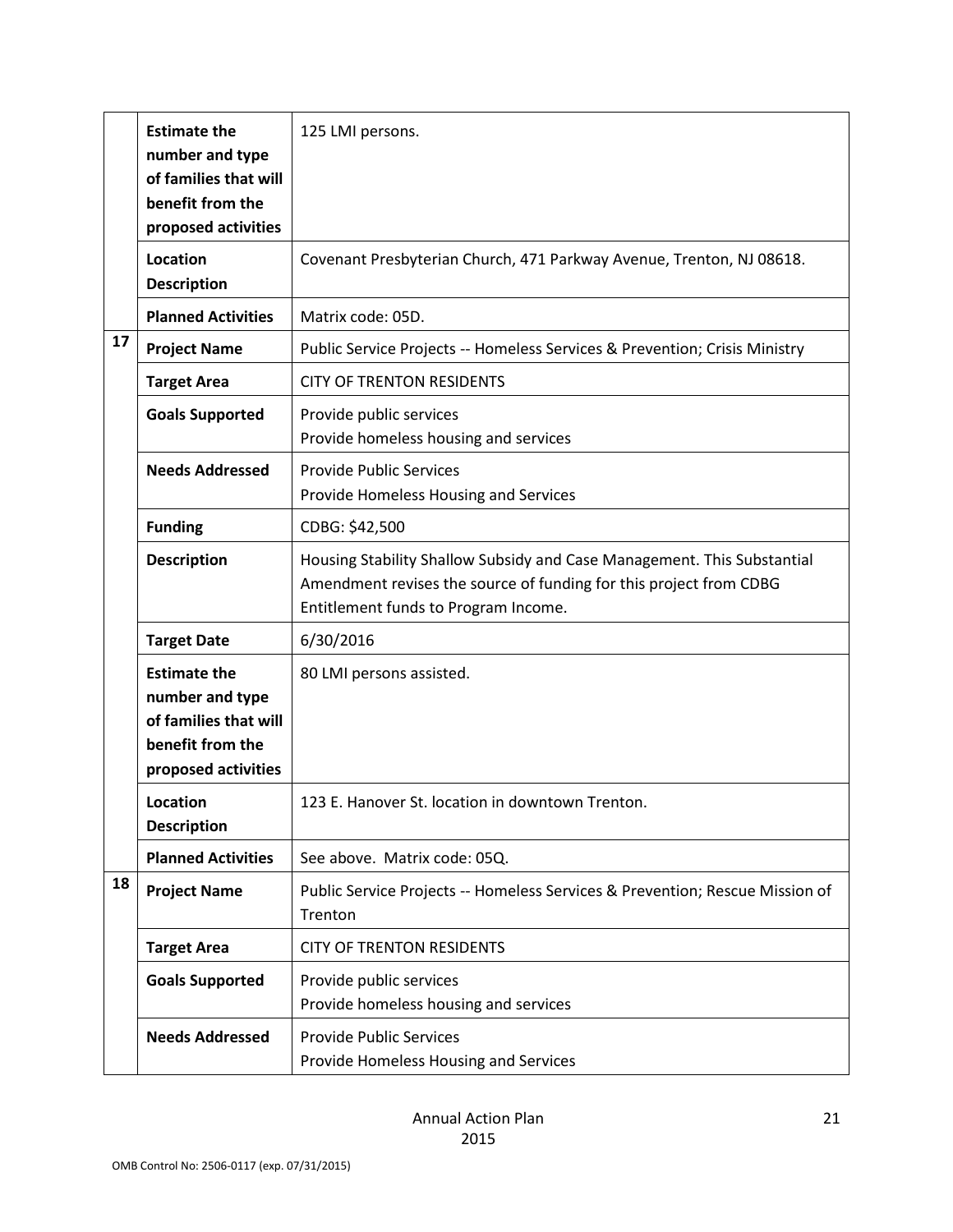|    | <b>Funding</b>                                                                                             | CDBG: \$50,000                                                                                                                                           |
|----|------------------------------------------------------------------------------------------------------------|----------------------------------------------------------------------------------------------------------------------------------------------------------|
|    | <b>Description</b>                                                                                         | Emergency Shelter - Bed Nights.                                                                                                                          |
|    | <b>Target Date</b>                                                                                         | 6/30/2016                                                                                                                                                |
|    | <b>Estimate the</b><br>number and type<br>of families that will<br>benefit from the<br>proposed activities | 1321 LMI families. Presumed benefit.                                                                                                                     |
|    | <b>Location</b><br><b>Description</b>                                                                      | 89 Ewing Street in Trenton.                                                                                                                              |
|    | <b>Planned Activities</b>                                                                                  | See above. Matrix code: 05                                                                                                                               |
| 19 | <b>Project Name</b>                                                                                        | Public Service Projects -- Health Care, Nutrition, Mental Health, Substance<br>Abuse Rehab: TASK                                                         |
|    | <b>Target Area</b>                                                                                         | <b>CITY OF TRENTON RESIDENTS</b>                                                                                                                         |
|    | <b>Goals Supported</b>                                                                                     | Provide public services                                                                                                                                  |
|    | <b>Needs Addressed</b>                                                                                     | <b>Provide Public Services</b>                                                                                                                           |
|    | <b>Funding</b>                                                                                             | CDBG: \$8,500                                                                                                                                            |
|    | <b>Description</b>                                                                                         | TASK provides meal services. This Substantial Amendment revises the source<br>of funding for this project from CDBG Entitlement funds to Program Income. |
|    | <b>Target Date</b>                                                                                         | 6/30/2016                                                                                                                                                |
|    | <b>Estimate the</b><br>number and type<br>of families that will<br>benefit from the<br>proposed activities | 3,000 low-income persons are provided with meals on an annual basis.                                                                                     |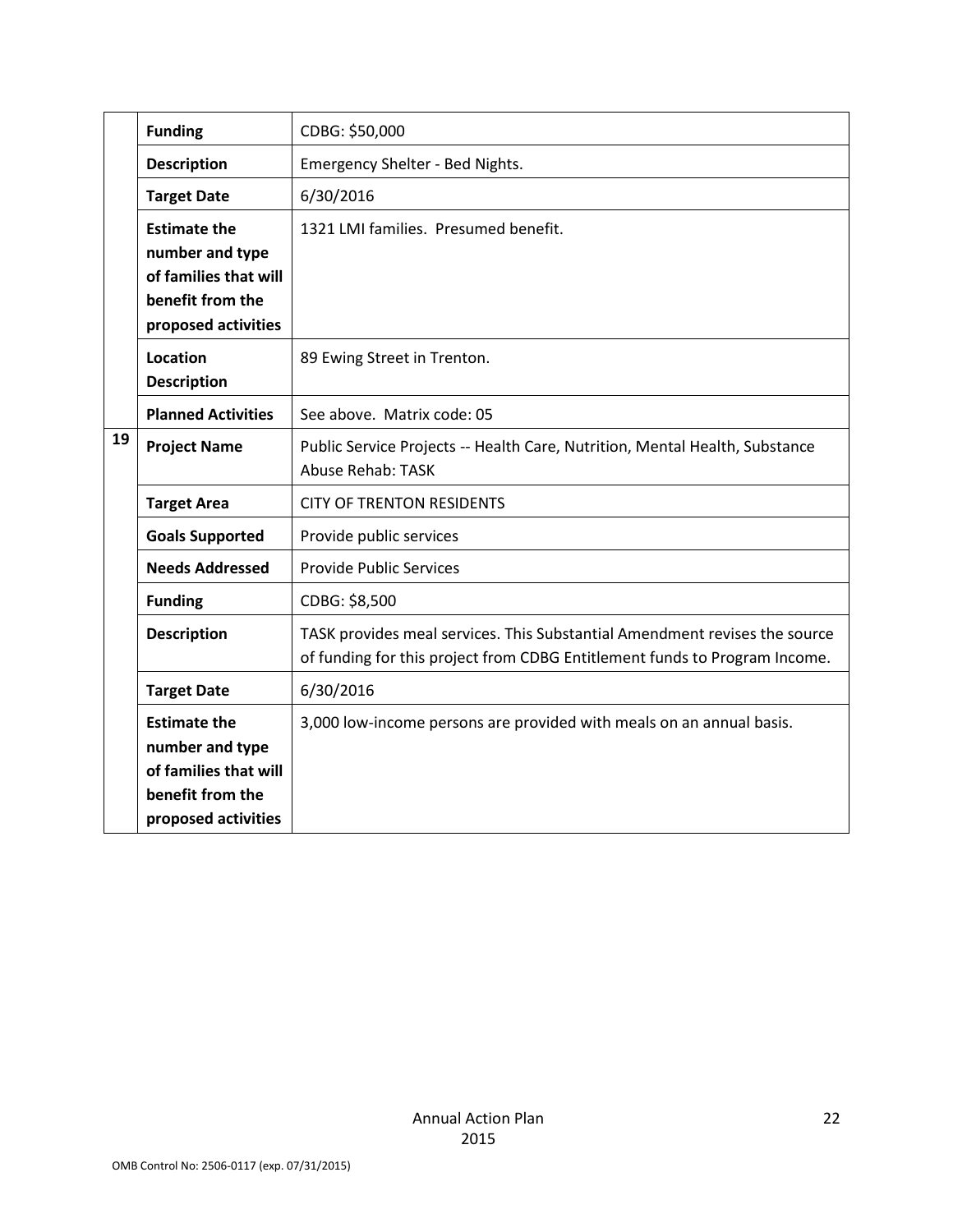|    | Location                                                                                                   | 72 1/2 Escher Street, Trenton, NJ 08609.                                                                                                                                                                                                                                                             |
|----|------------------------------------------------------------------------------------------------------------|------------------------------------------------------------------------------------------------------------------------------------------------------------------------------------------------------------------------------------------------------------------------------------------------------|
|    | <b>Description</b>                                                                                         | South Trenton Soup Kitchen Satellite<br>Site #1.) The First Baptist Church of Trenton is handicap accessible and is<br>located at 128 Centre Street, Trenton, NJ 08611. The First Baptist Church of<br>Trenton serves meals every Monday and Wednesday from 3:00pm to<br>5:00pm.                     |
|    |                                                                                                            | Site #2.) St. Stanislaus Church of Divine Mercy Parish is handicap accessible<br>and is located at 60 Randall Ave., Trenton, NJ 08611. Divine Mercy Parish<br>serves each Thursday night from 4:30pm to 6:00pm.                                                                                      |
|    |                                                                                                            | Low-income housing that surrounds the South Trenton Soup Kitchen sites<br>include: Kingsbury Square, Luther Arms, Trent Center West, Trent Center<br>East, and Project Freedom.                                                                                                                      |
|    |                                                                                                            | West Trenton Soup Kitchen Satellite<br>Trinity Cathedral is handicap accessible and is located at 801 West State<br>Street, Trenton, NJ 08618. Trinity Episcopal Cathedral serves dinner each<br>Thursday from 5:00pm to 6:30pm.                                                                     |
|    |                                                                                                            | Low income housing that surrounds the West Trenton Soup Kitchen includes:<br>Rowan Tower Apartments, Oakland Apartments, J. Conner French Towers,<br>Prospect Village, Frazier Courts, James J. Abbott Apartments, Louis Josephson<br>Apartments, Woodrow Wilson Homes, and Samuel Haverstick Homes. |
|    | <b>Planned Activities</b>                                                                                  | See above. Matrix code: 05                                                                                                                                                                                                                                                                           |
| 20 | <b>Project Name</b>                                                                                        | Public Service Projects -- After School, Summer Camp, Day care: CYO                                                                                                                                                                                                                                  |
|    | <b>Target Area</b>                                                                                         | <b>CITY OF TRENTON RESIDENTS</b>                                                                                                                                                                                                                                                                     |
|    | <b>Goals Supported</b>                                                                                     | Provide public services                                                                                                                                                                                                                                                                              |
|    | <b>Needs Addressed</b>                                                                                     | <b>Provide Public Services</b>                                                                                                                                                                                                                                                                       |
|    | <b>Funding</b>                                                                                             | CDBG: \$25,500                                                                                                                                                                                                                                                                                       |
|    | <b>Description</b>                                                                                         | CYO's Broad St. Center Recreational/Educational Summer Day Camp Program<br>(REC). This Substantial Amendment revises the source of funding for this<br>project from CDBG Entitlement funds to Program Income.                                                                                        |
|    | <b>Target Date</b>                                                                                         | 6/30/2016                                                                                                                                                                                                                                                                                            |
|    | <b>Estimate the</b><br>number and type<br>of families that will<br>benefit from the<br>proposed activities | 165 LMI persons.                                                                                                                                                                                                                                                                                     |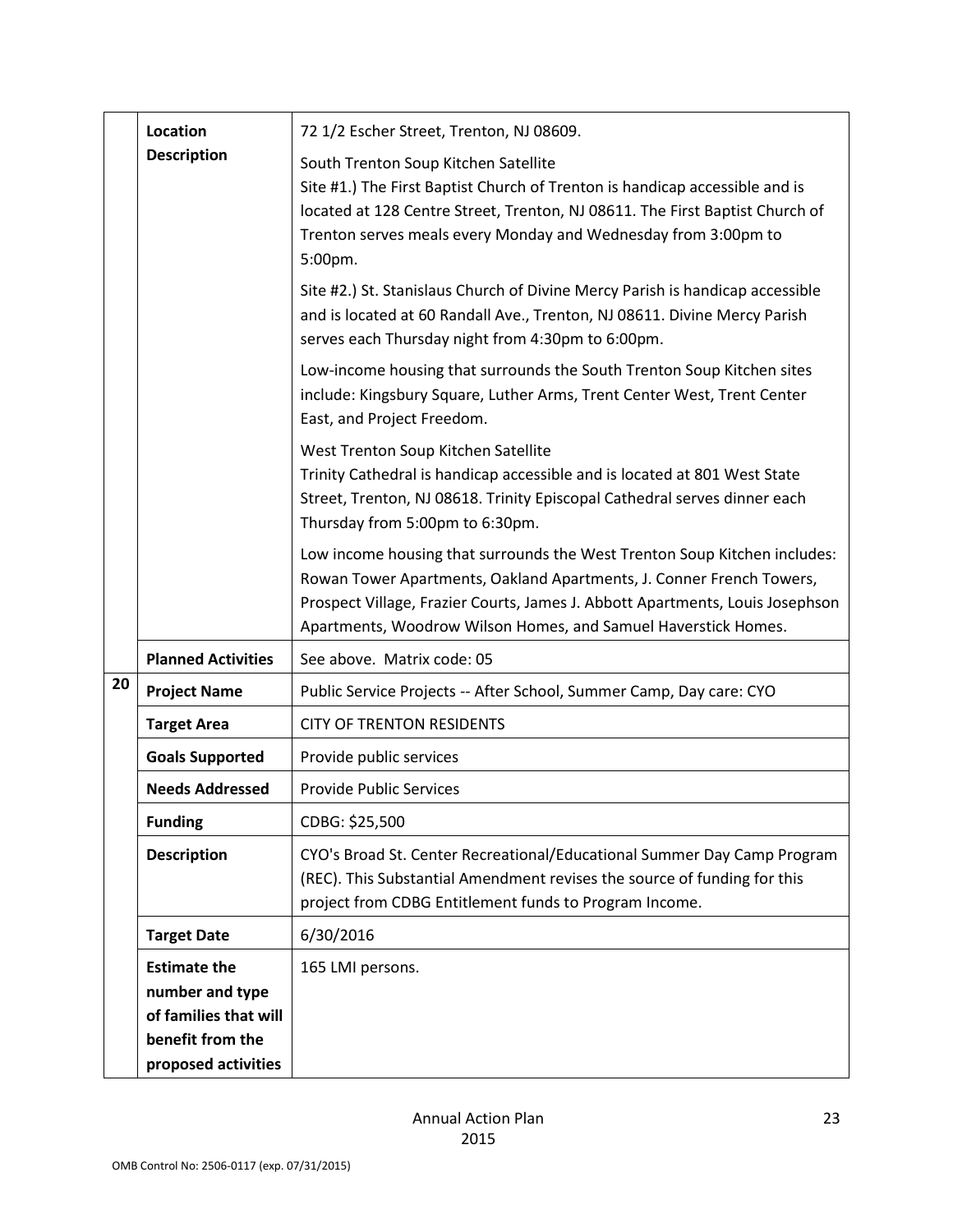|    | Location<br><b>Description</b>                                                      | REC takes place at CYO's Broad St. Center, 920 South Broad Street, Trenton,<br>NJ 08611. REC does include programming, e.g. swimming, that takes place<br>off-site, in City pools and parks, as well as field trips, for which the children<br>may be transported outside the City to various educational/recreational<br>sites.                                                                                                                                                                                                                                                                                                                                                                                                                                                                                                                                                                                                    |
|----|-------------------------------------------------------------------------------------|-------------------------------------------------------------------------------------------------------------------------------------------------------------------------------------------------------------------------------------------------------------------------------------------------------------------------------------------------------------------------------------------------------------------------------------------------------------------------------------------------------------------------------------------------------------------------------------------------------------------------------------------------------------------------------------------------------------------------------------------------------------------------------------------------------------------------------------------------------------------------------------------------------------------------------------|
|    | <b>Planned Activities</b>                                                           | See above. Matrix code: 05D.                                                                                                                                                                                                                                                                                                                                                                                                                                                                                                                                                                                                                                                                                                                                                                                                                                                                                                        |
| 21 | <b>Project Name</b>                                                                 | Public Service Project -- After School, Summer Camp or Day Care; NJTLT                                                                                                                                                                                                                                                                                                                                                                                                                                                                                                                                                                                                                                                                                                                                                                                                                                                              |
|    | <b>Target Area</b>                                                                  | <b>CITY OF TRENTON RESIDENTS</b>                                                                                                                                                                                                                                                                                                                                                                                                                                                                                                                                                                                                                                                                                                                                                                                                                                                                                                    |
|    | <b>Goals Supported</b>                                                              | Provide public services                                                                                                                                                                                                                                                                                                                                                                                                                                                                                                                                                                                                                                                                                                                                                                                                                                                                                                             |
|    | <b>Needs Addressed</b>                                                              | <b>Provide Public Services</b>                                                                                                                                                                                                                                                                                                                                                                                                                                                                                                                                                                                                                                                                                                                                                                                                                                                                                                      |
|    | <b>Funding</b>                                                                      | CDBG: \$29,750                                                                                                                                                                                                                                                                                                                                                                                                                                                                                                                                                                                                                                                                                                                                                                                                                                                                                                                      |
|    | <b>Description</b>                                                                  | NJTLT ASHE And ACE Program Expansion. Unique learning and recreational<br>Education and Tennis opportunities for underserved young people. Gets<br>them involved in a healthy life sport that provides both physical and personal<br>development benefits. This Substantial Amendment revises the source of<br>funding for this project from CDBG Entitlement funds to Program Income.                                                                                                                                                                                                                                                                                                                                                                                                                                                                                                                                              |
|    | <b>Target Date</b>                                                                  | 6/30/2016                                                                                                                                                                                                                                                                                                                                                                                                                                                                                                                                                                                                                                                                                                                                                                                                                                                                                                                           |
|    | <b>Estimate the</b>                                                                 | 2983 LMI persons will be assisted.                                                                                                                                                                                                                                                                                                                                                                                                                                                                                                                                                                                                                                                                                                                                                                                                                                                                                                  |
|    | number and type<br>of families that will<br>benefit from the<br>proposed activities |                                                                                                                                                                                                                                                                                                                                                                                                                                                                                                                                                                                                                                                                                                                                                                                                                                                                                                                                     |
|    | Location<br><b>Description</b>                                                      | <div>Various site throughout the City of Trenton</div> <div>Boys &amp; Girls Club<br/>Centre Street, PE Programs in 6 Trenton Schools, YMCA of Trenton, YWCA of<br/>Trenton, CYO, Foundation Academy, Parker Elementary, Momument<br/>Elementary, Mott Elementary, Gregory Elementary, Franklin Elementary,<br/>Village Charter School, Trenton Catholic Academy, Outside at the Cadwalader<br/>Park Tennis Facility, YMCA of Trenton, Trinity Cathedral, Cadwalader Park<br/>Tennis Facility</div> <div></div> <div>lndoor Season (Nov to March) rented<br/>court time at various tennis clubs:</div> <div></div> <div>Princeton Tennis<br/>Program 92 Washington Road, Princeton NJ</div> <div>Mercer County<br/>Indoor Tennis Center Mercer County Park</div> <div>Pennsbury Racquet &amp;<br/>Athletic Club W. Trenton Ave, Morrisville, PA</div> <div>PEAC Health &amp;<br/>Fitness Club 1440 Lower Ferry Road, Ewing NJ</div> |
|    | <b>Planned Activities</b>                                                           | See above. Matrix code: 05D.                                                                                                                                                                                                                                                                                                                                                                                                                                                                                                                                                                                                                                                                                                                                                                                                                                                                                                        |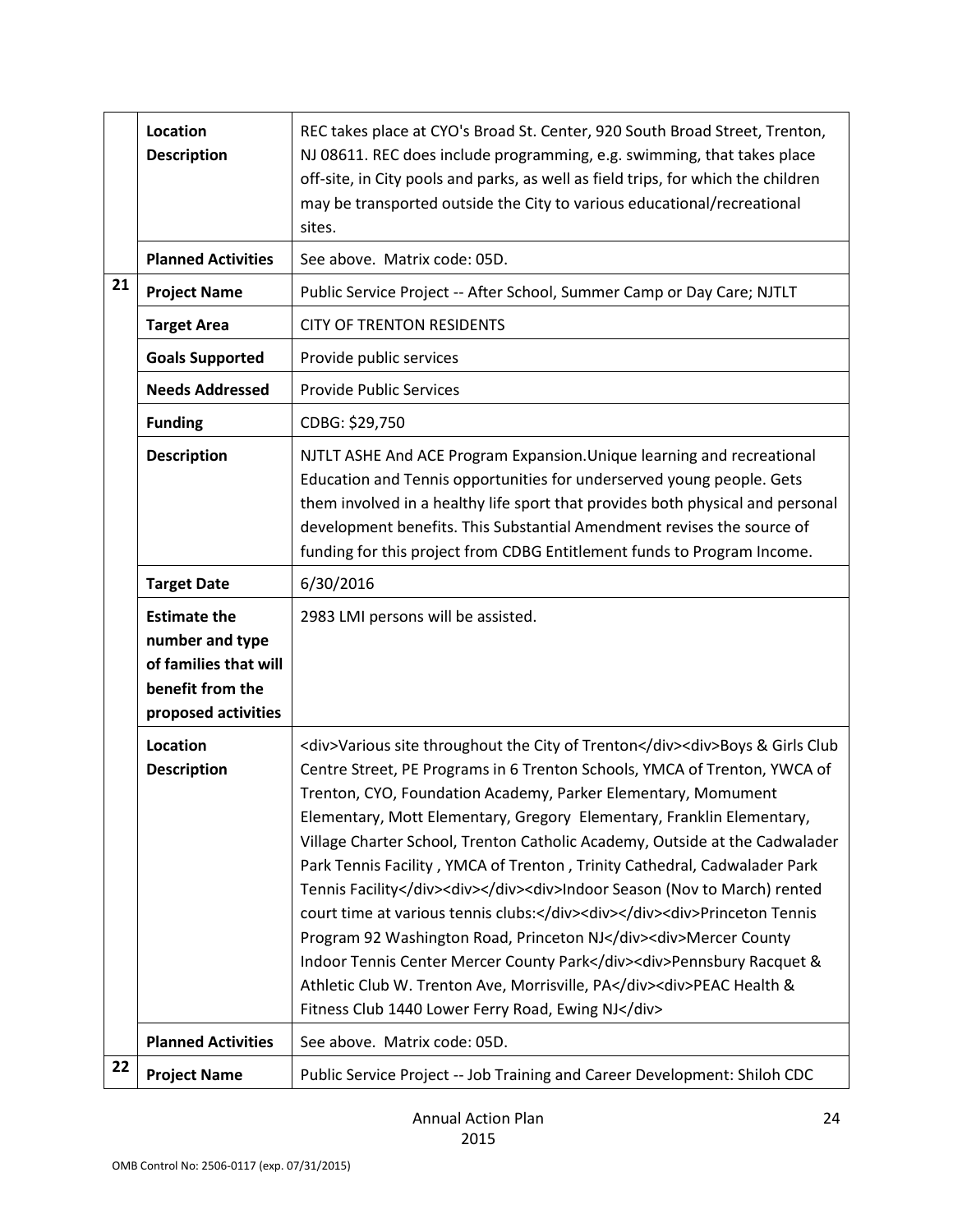|    | <b>Target Area</b>                                                                                         | <b>CITY OF TRENTON RESIDENTS</b>                                                                                                                                                             |
|----|------------------------------------------------------------------------------------------------------------|----------------------------------------------------------------------------------------------------------------------------------------------------------------------------------------------|
|    | <b>Goals Supported</b>                                                                                     | Provide public services                                                                                                                                                                      |
|    | <b>Needs Addressed</b>                                                                                     | <b>Provide Public Services</b>                                                                                                                                                               |
|    | <b>Funding</b>                                                                                             | CDBG: \$23,617                                                                                                                                                                               |
|    | <b>Description</b>                                                                                         | Ready to Launch" Work Readiness Program." This Substantial Amendment<br>revises the source of funding for this project from CDBG Entitlement funds to<br>Program Income.                     |
|    | <b>Target Date</b>                                                                                         | 6/30/2016                                                                                                                                                                                    |
|    | <b>Estimate the</b><br>number and type<br>of families that will<br>benefit from the<br>proposed activities | 125 LMI families.                                                                                                                                                                            |
|    | Location<br><b>Description</b>                                                                             | 416 Bellevue Ave, Trenton, NJ; North 25 senior building (260 N Willow St,<br>Trenton NJ); Carver Center (40 Fowler St, Trenton); and Rowan Towers<br>Building (620 W State St, Trenton, NJ). |
|    | <b>Planned Activities</b>                                                                                  | See above. Matrix code: 05H                                                                                                                                                                  |
| 23 | <b>Project Name</b>                                                                                        | Public Service Projects -- Housing Counseling or Life Skills Training: Mercer<br><b>County Hispanic Associ</b>                                                                               |
|    | <b>Target Area</b>                                                                                         | <b>CITY OF TRENTON RESIDENTS</b>                                                                                                                                                             |
|    | <b>Goals Supported</b>                                                                                     | Provide public services                                                                                                                                                                      |
|    | <b>Needs Addressed</b>                                                                                     | <b>Provide Public Services</b>                                                                                                                                                               |
|    | <b>Funding</b>                                                                                             | CDBG: \$42,500                                                                                                                                                                               |
|    | <b>Description</b>                                                                                         | Choose to Live in Trenton Program. This Substantial Amendment revises the<br>source of funding for this project from CDBG Entitlement funds to Program<br>Income.                            |
|    | <b>Target Date</b>                                                                                         | 6/30/2016                                                                                                                                                                                    |
|    | <b>Estimate the</b><br>number and type<br>of families that will<br>benefit from the<br>proposed activities | 1,700 LMI persons.                                                                                                                                                                           |
|    | Location<br><b>Description</b>                                                                             | 821 South Broad St. Trenton, New Jersey 08611                                                                                                                                                |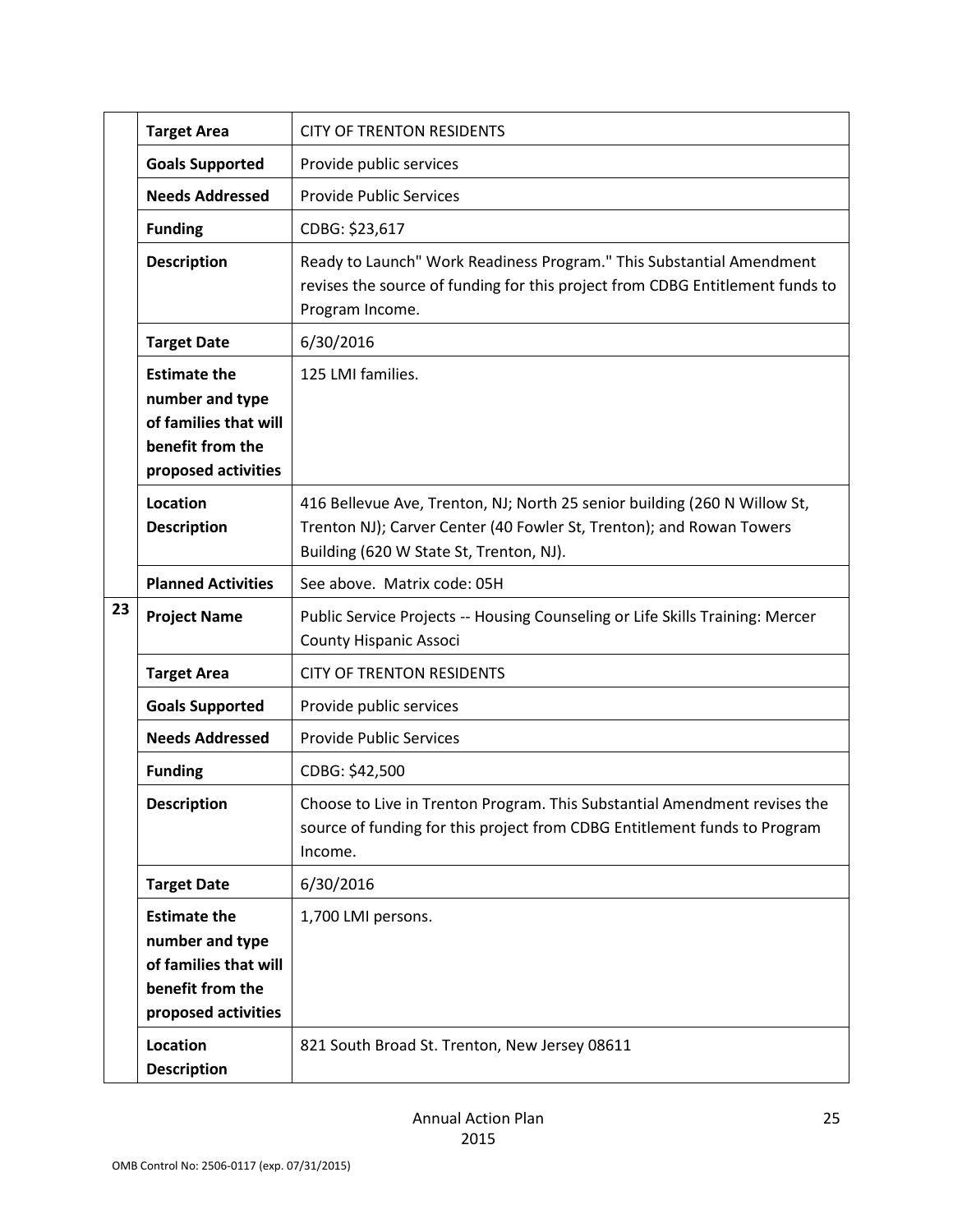|    | <b>Planned Activities</b>                                                                                  | Choose to Live in Trenton Program.                                                                                                                                                                    |
|----|------------------------------------------------------------------------------------------------------------|-------------------------------------------------------------------------------------------------------------------------------------------------------------------------------------------------------|
| 24 | <b>Project Name</b>                                                                                        | Public Service Projects -- Job Training & Career Dev., Vocational Arts Science<br>and Training Center                                                                                                 |
|    | <b>Target Area</b>                                                                                         | <b>CITY OF TRENTON RESIDENTS</b>                                                                                                                                                                      |
|    | <b>Goals Supported</b>                                                                                     | Provide public services                                                                                                                                                                               |
|    | <b>Needs Addressed</b>                                                                                     | <b>Provide Public Services</b>                                                                                                                                                                        |
|    | <b>Funding</b>                                                                                             | CDBG: \$15,000                                                                                                                                                                                        |
|    | <b>Description</b>                                                                                         | GED/Employability Training and Community Service Project. This Substantial<br>Amendment revises the source of funding for this project from CDBG<br>Entitlement funds to Program Income.              |
|    | <b>Target Date</b>                                                                                         | 6/30/2016                                                                                                                                                                                             |
|    | <b>Estimate the</b><br>number and type<br>of families that will<br>benefit from the<br>proposed activities | 54 LMI persons.                                                                                                                                                                                       |
|    | Location<br><b>Description</b>                                                                             | 110 Prospect Street, Trenton, New Jersey 08618.                                                                                                                                                       |
|    | <b>Planned Activities</b>                                                                                  | See above. Matrix code: 05H.                                                                                                                                                                          |
| 25 | <b>Project Name</b>                                                                                        | Public Service Projects -- Home Improvements, Isles                                                                                                                                                   |
|    | <b>Target Area</b>                                                                                         | <b>CITY OF TRENTON RESIDENTS</b>                                                                                                                                                                      |
|    | <b>Goals Supported</b>                                                                                     | Provide public services                                                                                                                                                                               |
|    | <b>Needs Addressed</b>                                                                                     | <b>Provide Public Services</b>                                                                                                                                                                        |
|    | <b>Funding</b>                                                                                             | CDBG: \$68,000                                                                                                                                                                                        |
|    | <b>Description</b>                                                                                         | Trenton Residential Healthy, Energy, and Environmental Transformation. This<br>Substantial Amendment revises the source of funding for this project from<br>CDBG Entitlement funds to Program Income. |
|    | <b>Target Date</b>                                                                                         | 6/30/2016                                                                                                                                                                                             |
|    | <b>Estimate the</b><br>number and type<br>of families that will<br>benefit from the<br>proposed activities | 12 LMI persons.                                                                                                                                                                                       |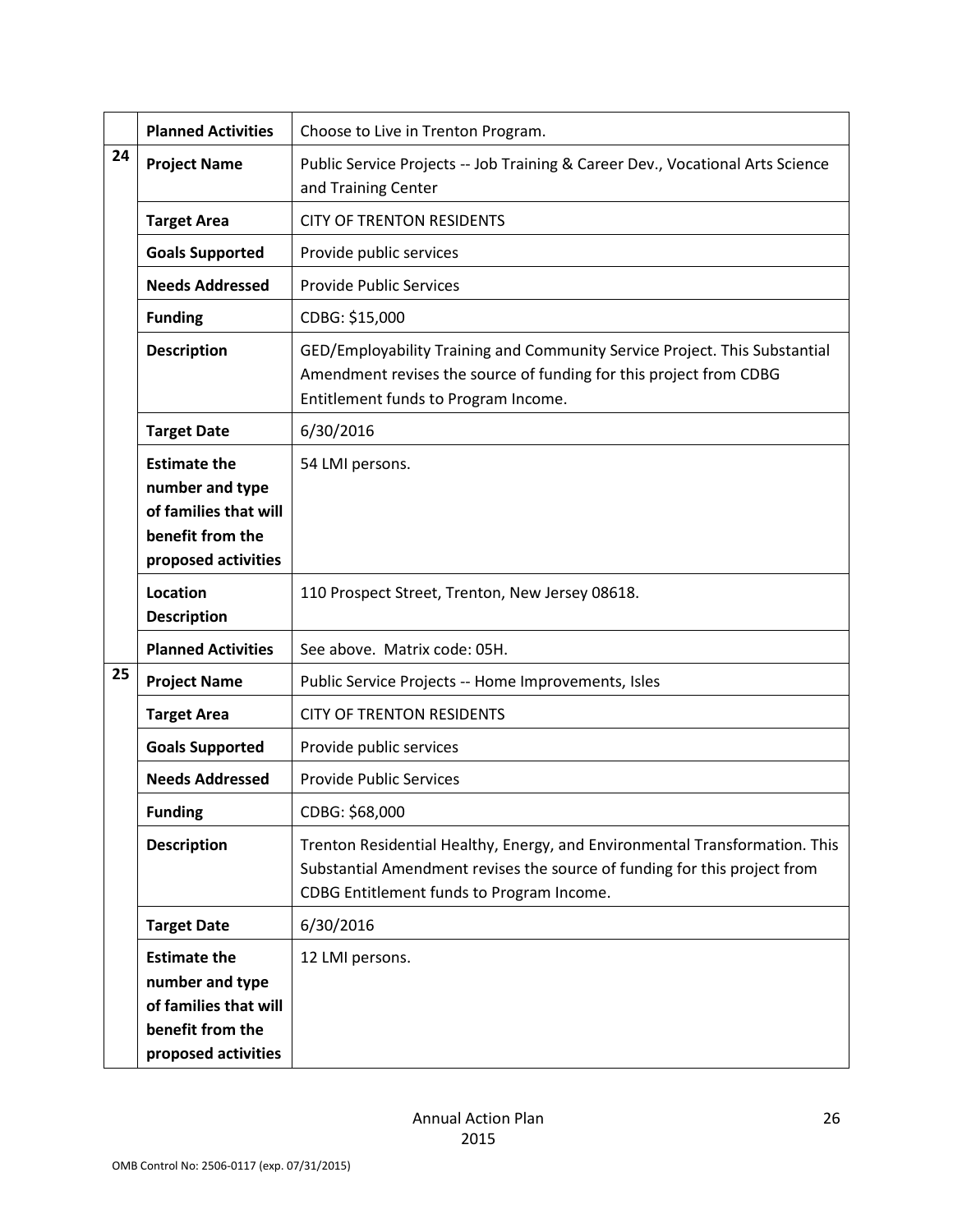|    | Location<br><b>Description</b>                                                                             | 110 Wood Street and 33 Tucker Street in Trenton. The project intends to<br>provide services to any qualified resident of Trenton, as long as funding is<br>available. |
|----|------------------------------------------------------------------------------------------------------------|-----------------------------------------------------------------------------------------------------------------------------------------------------------------------|
|    | <b>Planned Activities</b>                                                                                  | See above. Matrix code: 05.                                                                                                                                           |
| 26 | <b>Project Name</b>                                                                                        | Public Service Project -- After School, Summer Camp or Day Care; Family<br><b>Guidance Center Corp</b>                                                                |
|    | <b>Target Area</b>                                                                                         | <b>CITY OF TRENTON RESIDENTS</b>                                                                                                                                      |
|    | <b>Goals Supported</b>                                                                                     | Provide public services                                                                                                                                               |
|    | <b>Needs Addressed</b>                                                                                     | <b>Provide Public Services</b>                                                                                                                                        |
|    | <b>Funding</b>                                                                                             | CDBG: \$21,250                                                                                                                                                        |
|    | <b>Description</b>                                                                                         | Children's Day Treatment. This Substantial Amendment revises the source of<br>funding for this project from CDBG Entitlement funds to Program Income.                 |
|    | <b>Target Date</b>                                                                                         | 6/30/2016                                                                                                                                                             |
|    | <b>Estimate the</b><br>number and type<br>of families that will<br>benefit from the<br>proposed activities | 30 LMI persons.                                                                                                                                                       |
|    | Location<br><b>Description</b>                                                                             | 1925 Pennington Road, Trenton, NJ 08618.                                                                                                                              |
|    | <b>Planned Activities</b>                                                                                  | See above. Matrix code: 05D.                                                                                                                                          |
| 27 | <b>Project Name</b>                                                                                        | Public Service Projects -- Homeless Services & Prevention; Mercer Alliance to<br><b>End Homelessness</b>                                                              |
|    | <b>Target Area</b>                                                                                         | <b>CITY OF TRENTON RESIDENTS</b>                                                                                                                                      |
|    | <b>Goals Supported</b>                                                                                     | Provide public services<br>Provide homeless housing and services                                                                                                      |
|    | <b>Needs Addressed</b>                                                                                     | <b>Provide Public Services</b><br>Provide Homeless Housing and Services                                                                                               |
|    | <b>Funding</b>                                                                                             | CDBG: \$12,325                                                                                                                                                        |
|    | <b>Description</b>                                                                                         | Homeless ID Project. This Substantial Amendment revises the source of<br>funding for this project from CDBG Entitlement funds to Program Income.                      |
|    | <b>Target Date</b>                                                                                         | 6/30/2016                                                                                                                                                             |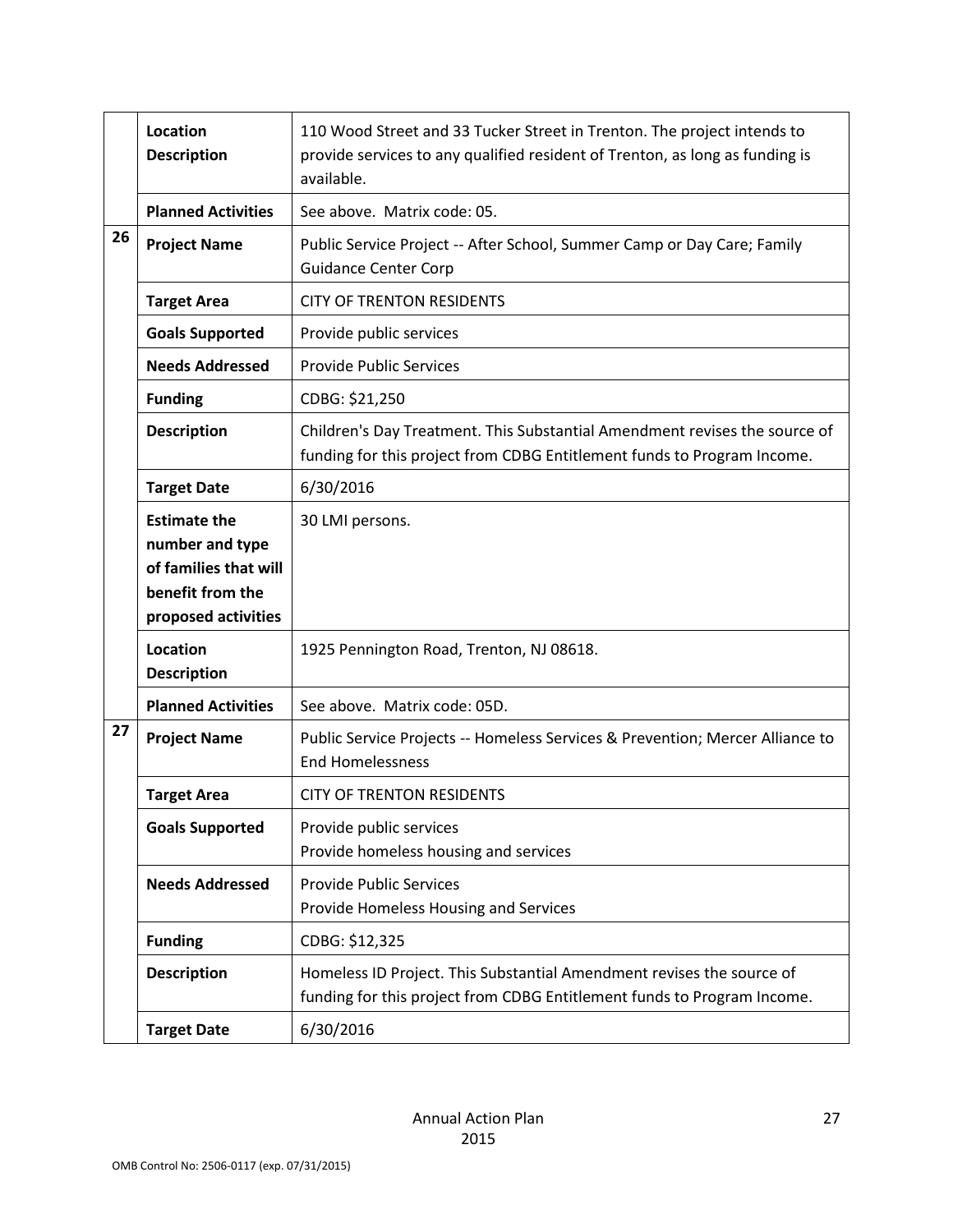|    | <b>Estimate the</b><br>number and type<br>of families that will<br>benefit from the<br>proposed activities | 100 to 150 LMI individuals. Presumed Benefit.                                                                                                                                  |
|----|------------------------------------------------------------------------------------------------------------|--------------------------------------------------------------------------------------------------------------------------------------------------------------------------------|
|    | Location<br><b>Description</b>                                                                             | 509 Perry St., Trenton.                                                                                                                                                        |
|    | <b>Planned Activities</b>                                                                                  | Homeless ID Project.                                                                                                                                                           |
| 28 | <b>Project Name</b>                                                                                        | Public Service Project: After School, Summer Camp or Day Care; Bonner<br>Center for Civic and Community                                                                        |
|    | <b>Target Area</b>                                                                                         | <b>CITY OF TRENTON RESIDENTS</b>                                                                                                                                               |
|    | <b>Goals Supported</b>                                                                                     | Provide public services                                                                                                                                                        |
|    | <b>Needs Addressed</b>                                                                                     | <b>Provide Public Services</b>                                                                                                                                                 |
|    | <b>Funding</b>                                                                                             | CDBG: \$42,296                                                                                                                                                                 |
|    | <b>Description</b>                                                                                         | Trenton Youth Empowerment Project.                                                                                                                                             |
|    | <b>Target Date</b>                                                                                         | 6/30/2016                                                                                                                                                                      |
|    | <b>Estimate the</b><br>number and type<br>of families that will<br>benefit from the<br>proposed activities | 25 LMI individuals or families with combined income of less than 80% of area<br>median income                                                                                  |
|    | Location<br><b>Description</b>                                                                             | 5 North Broad Street, Trenton.                                                                                                                                                 |
|    | <b>Planned Activities</b>                                                                                  | Trenton Youth Empowerment Project.                                                                                                                                             |
| 29 | <b>Project Name</b>                                                                                        | Public Service Projects -- Summer Camp; Catholic Youth Organization (CYO)<br>of Mercer Co                                                                                      |
|    | <b>Target Area</b>                                                                                         | <b>CITY OF TRENTON RESIDENTS</b>                                                                                                                                               |
|    | <b>Goals Supported</b>                                                                                     | Provide public services                                                                                                                                                        |
|    | <b>Needs Addressed</b>                                                                                     | <b>Provide Public Services</b>                                                                                                                                                 |
|    | <b>Funding</b>                                                                                             | CDBG: \$17,000                                                                                                                                                                 |
|    | <b>Description</b>                                                                                         | CYO's East State St. Center (ESSC) Summer Camp. This Substantial<br>Amendment revises the source of funding for this project from CDBG<br>Entitlement funds to Program Income. |
|    | <b>Target Date</b>                                                                                         | 6/30/2016                                                                                                                                                                      |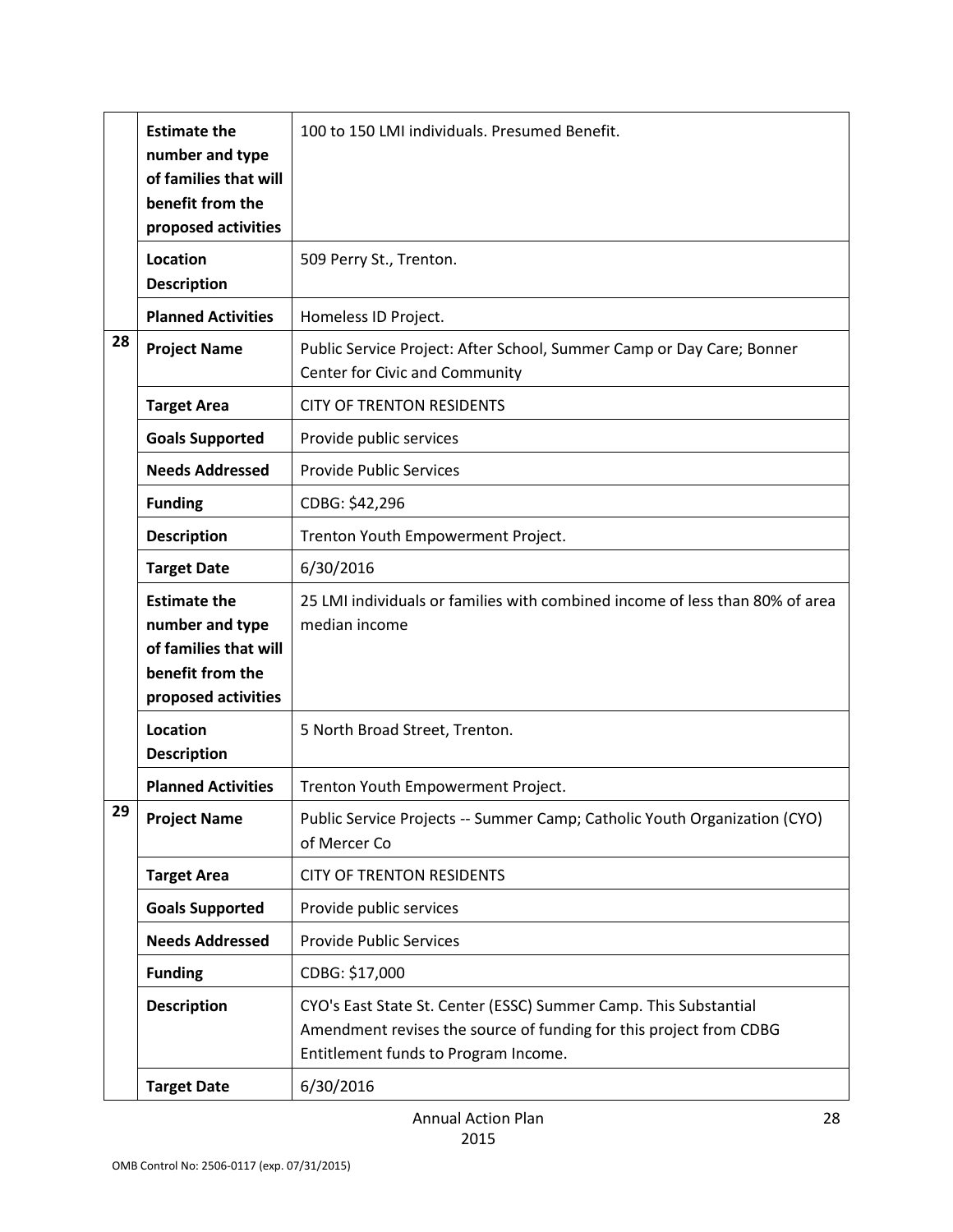|    | <b>Estimate the</b><br>number and type<br>of families that will<br>benefit from the<br>proposed activities | 150 LMI individuals or families with combined income of less than 80% of<br>area median income.                                                                                                        |
|----|------------------------------------------------------------------------------------------------------------|--------------------------------------------------------------------------------------------------------------------------------------------------------------------------------------------------------|
|    | Location<br><b>Description</b>                                                                             | CYO 794 East State Street, Trenton, NJ 08609.                                                                                                                                                          |
|    | <b>Planned Activities</b>                                                                                  | CYO's East State St. Center (ESSC) Summer Camp.                                                                                                                                                        |
| 30 | <b>Project Name</b>                                                                                        | Public Service Projects -- Health Care, Nutrition, Mental Health: Isles, Inc.                                                                                                                          |
|    | <b>Target Area</b>                                                                                         | <b>CITY OF TRENTON RESIDENTS</b>                                                                                                                                                                       |
|    | <b>Goals Supported</b>                                                                                     | Provide public services                                                                                                                                                                                |
|    | <b>Needs Addressed</b>                                                                                     | <b>Provide Public Services</b>                                                                                                                                                                         |
|    | <b>Funding</b>                                                                                             | CDBG: \$34,000                                                                                                                                                                                         |
|    | <b>Description</b>                                                                                         | Urban Agriculture in Trenton. This Substantial Amendment revises the source<br>of funding for this project from CDBG Entitlement funds to Program Income.                                              |
|    | <b>Target Date</b>                                                                                         | 6/30/2016                                                                                                                                                                                              |
|    | <b>Estimate the</b><br>number and type<br>of families that will<br>benefit from the<br>proposed activities | 500 student gardeners: LMI individuals or families with combined income of<br>less than 80% of area median income.                                                                                     |
|    | Location<br><b>Description</b>                                                                             | 10 Wood Street, but work will take place across the city. The Incubator<br>Garden will be located next to Isles office at 33 Tucker Street on City-owned<br>vacant land that has been leased to Isles. |
|    | <b>Planned Activities</b>                                                                                  | Urban Agriculture in Trenton.                                                                                                                                                                          |
| 31 | <b>Project Name</b>                                                                                        | Public Service -- Health Care, Nutrition, Mental Health: Interfaith Caregivers                                                                                                                         |
|    | <b>Target Area</b>                                                                                         | <b>CITY OF TRENTON RESIDENTS</b>                                                                                                                                                                       |
|    | <b>Goals Supported</b>                                                                                     | Provide public services                                                                                                                                                                                |
|    | <b>Needs Addressed</b>                                                                                     | <b>Provide Public Services</b>                                                                                                                                                                         |
|    | <b>Funding</b>                                                                                             | CDBG: \$21,250                                                                                                                                                                                         |
|    | <b>Description</b>                                                                                         | Neighbors Helping Neighbors Stay Healthy. This Substantial Amendment<br>revises the source of funding for this project from CDBG Entitlement funds to<br>Program Income.                               |
|    | <b>Target Date</b>                                                                                         | 6/30/2016                                                                                                                                                                                              |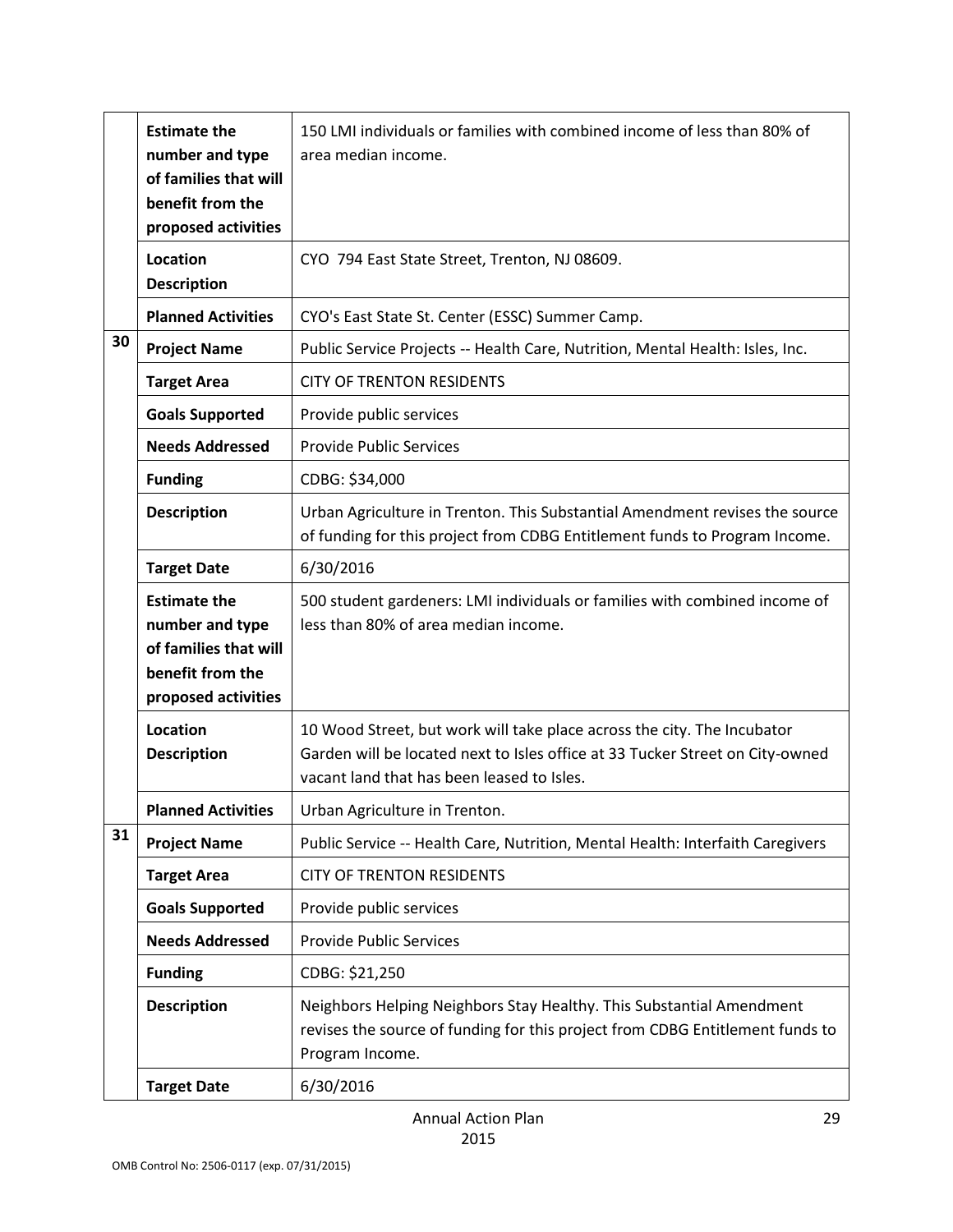|    | <b>Estimate the</b><br>number and type<br>of families that will<br>benefit from the<br>proposed activities | 119 LMI seniors and persons with disablities.                                                                                                                                                                                                                                                                                                                                                                                                                                                                                                                                                                                                                                                                                                                                                                                                                                                                                                                                                                                                                                                                                                                                                                                                                                                                                                                                                                                                                                                                      |
|----|------------------------------------------------------------------------------------------------------------|--------------------------------------------------------------------------------------------------------------------------------------------------------------------------------------------------------------------------------------------------------------------------------------------------------------------------------------------------------------------------------------------------------------------------------------------------------------------------------------------------------------------------------------------------------------------------------------------------------------------------------------------------------------------------------------------------------------------------------------------------------------------------------------------------------------------------------------------------------------------------------------------------------------------------------------------------------------------------------------------------------------------------------------------------------------------------------------------------------------------------------------------------------------------------------------------------------------------------------------------------------------------------------------------------------------------------------------------------------------------------------------------------------------------------------------------------------------------------------------------------------------------|
|    | Location<br><b>Description</b>                                                                             | <div>3635 Quakerbridge Road, Suite 16, Hamilton, New Jersey. Church of<br/>the Blessed Sacrament/Our Lady of the Divine Shepherd, 716 Bellevue Ave.<br/>West Ward, Church of the Divine Mercy, 201 Adeline St. South<br/>Ward, Covenant Presbyterian Church, 741 Parkway Ave. Our Lady of the<br/>Angels (formerly Immaculate Conception and St. Joachias), 2123 Bayard St<br/>East Ward, Sacred Heart Church, 343 South Broad St. North Ward, Shiloh<br/>Baptist Church, 340 Calhoun St. North Ward, St. Joseph Church, 540 North<br/>Olden Ave. North Ward, St. Mary's Cathedral, 151 North Warren St. North<br/>Ward, Trinity Episcopal Cathedral, 801 West State St. West Ward, Union<br/>Baptist Church, 301 Pennington Ave. - West Ward, and Grace Community<br/>Church, 700 West State St. West Ward. Actual delivery of most direct<br/>services occurs in the home of the care receivers residing in Trenton, which<br/>occurs in all Wards of the City. Volunteer management activities (e.g.<br/>recruitment of volunteers and care receivers, receipt of referrals, assignment<br/>of volunteers, tracking of services etc.) occur at or through these<br/>congregations and at the ICGMC office. Workshops or training sessions would<br/>also be provided at these sites, at senior centers, or other locales within the<br/>City. The established PHB program is held at St. Marys Cathedral in the North<br/>Ward and new PHB site is being implemented at Trent Center West East<br/>Ward. </div> |
|    | <b>Planned Activities</b>                                                                                  | Neighbors Helping Neighbors Stay Healthy.                                                                                                                                                                                                                                                                                                                                                                                                                                                                                                                                                                                                                                                                                                                                                                                                                                                                                                                                                                                                                                                                                                                                                                                                                                                                                                                                                                                                                                                                          |
| 32 | <b>Project Name</b>                                                                                        | Public Service -- After School, Summer Camp or Day Care; Living Hope<br><b>Empowerment Center</b>                                                                                                                                                                                                                                                                                                                                                                                                                                                                                                                                                                                                                                                                                                                                                                                                                                                                                                                                                                                                                                                                                                                                                                                                                                                                                                                                                                                                                  |
|    | <b>Target Area</b>                                                                                         | <b>CITY OF TRENTON RESIDENTS</b>                                                                                                                                                                                                                                                                                                                                                                                                                                                                                                                                                                                                                                                                                                                                                                                                                                                                                                                                                                                                                                                                                                                                                                                                                                                                                                                                                                                                                                                                                   |
|    | <b>Goals Supported</b>                                                                                     | Provide public services                                                                                                                                                                                                                                                                                                                                                                                                                                                                                                                                                                                                                                                                                                                                                                                                                                                                                                                                                                                                                                                                                                                                                                                                                                                                                                                                                                                                                                                                                            |
|    | <b>Needs Addressed</b>                                                                                     | <b>Provide Public Services</b>                                                                                                                                                                                                                                                                                                                                                                                                                                                                                                                                                                                                                                                                                                                                                                                                                                                                                                                                                                                                                                                                                                                                                                                                                                                                                                                                                                                                                                                                                     |
|    | <b>Funding</b>                                                                                             | CDBG: \$28,526                                                                                                                                                                                                                                                                                                                                                                                                                                                                                                                                                                                                                                                                                                                                                                                                                                                                                                                                                                                                                                                                                                                                                                                                                                                                                                                                                                                                                                                                                                     |
|    | <b>Description</b>                                                                                         | Youth Living with Hope - Out of School Program. This Substantial Amendment<br>revises the source of funding for this project from CDBG Entitlement funds to<br>Program Income.                                                                                                                                                                                                                                                                                                                                                                                                                                                                                                                                                                                                                                                                                                                                                                                                                                                                                                                                                                                                                                                                                                                                                                                                                                                                                                                                     |
|    | <b>Target Date</b>                                                                                         | 6/30/2016                                                                                                                                                                                                                                                                                                                                                                                                                                                                                                                                                                                                                                                                                                                                                                                                                                                                                                                                                                                                                                                                                                                                                                                                                                                                                                                                                                                                                                                                                                          |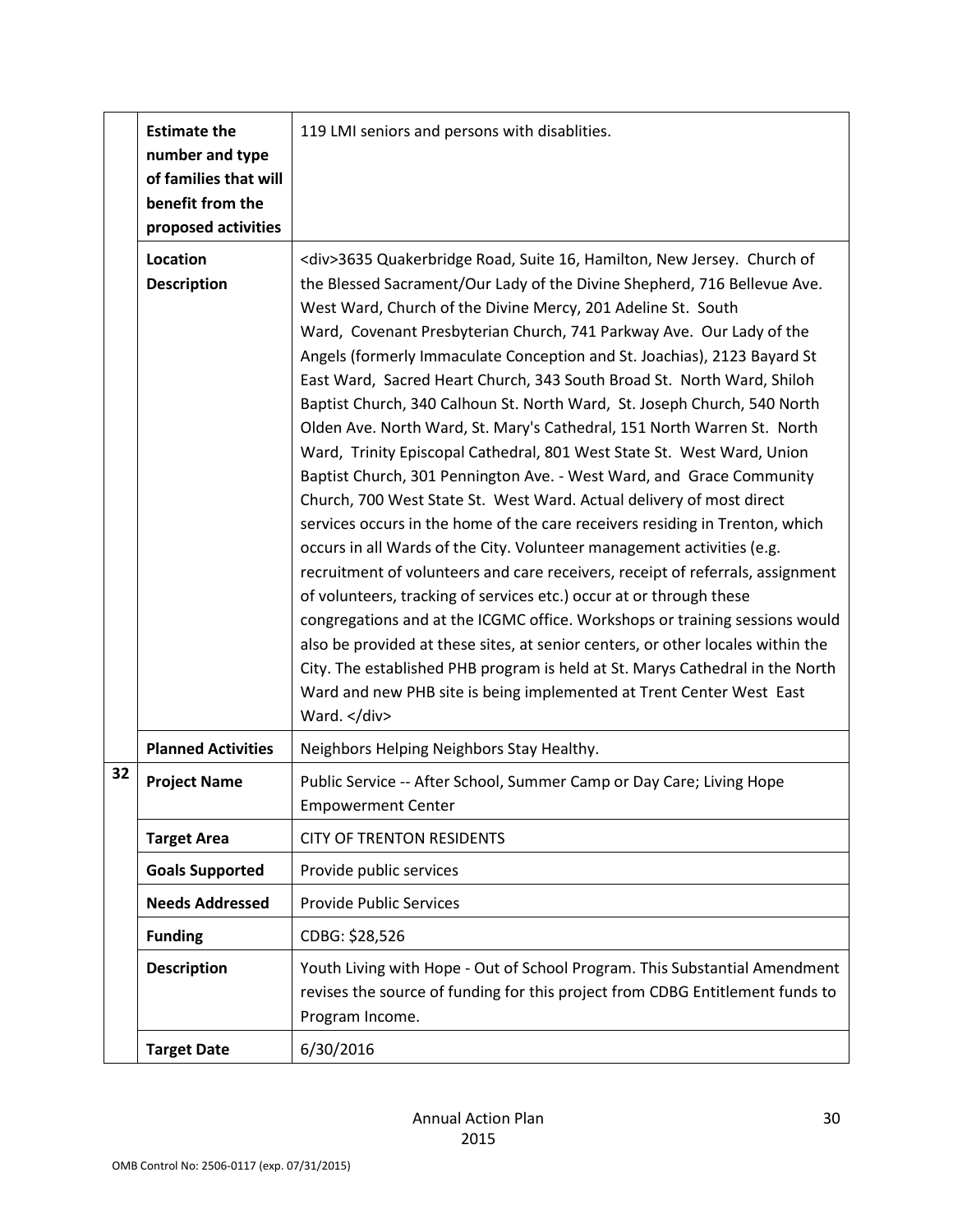|    | <b>Estimate the</b><br>number and type<br>of families that will<br>benefit from the<br>proposed activities | 25 LMI individuals or families with combined income of less than 80% of area<br>median income.                                                                       |
|----|------------------------------------------------------------------------------------------------------------|----------------------------------------------------------------------------------------------------------------------------------------------------------------------|
|    | Location<br><b>Description</b>                                                                             | 401 Farragut Avenue, Trenton.                                                                                                                                        |
|    | <b>Planned Activities</b>                                                                                  | Youth Living with Hope - Out of School Program.                                                                                                                      |
| 33 | <b>Project Name</b>                                                                                        | Public Service -- After School, Summer Camp or Day Care: YMCA of Trenton                                                                                             |
|    | <b>Target Area</b>                                                                                         | <b>CITY OF TRENTON RESIDENTS</b>                                                                                                                                     |
|    | <b>Goals Supported</b>                                                                                     | Provide public services                                                                                                                                              |
|    | <b>Needs Addressed</b>                                                                                     | <b>Provide Public Services</b>                                                                                                                                       |
|    | <b>Funding</b>                                                                                             | CDBG: \$34,000                                                                                                                                                       |
|    | <b>Description</b>                                                                                         | After School Academic Success. This Substantial Amendment revises the<br>source of funding for this project from CDBG Entitlement funds to Program<br>Income.        |
|    | <b>Target Date</b>                                                                                         | 6/30/2016                                                                                                                                                            |
|    | <b>Estimate the</b><br>number and type<br>of families that will<br>benefit from the<br>proposed activities | 100 LMI individuals or families with combined income of less than 80% of<br>area median income.                                                                      |
|    | Location<br><b>Description</b>                                                                             | 431 Pennington Avenue, Trenton, NJ 08618. 359 Pennington Avenue,<br>Trenton NJ.                                                                                      |
|    | <b>Planned Activities</b>                                                                                  | After School Academic Success.                                                                                                                                       |
| 34 | <b>Project Name</b>                                                                                        | Public Service -- After School, Summer Camp or Day Care: Play Soccer<br>Nonprofit International                                                                      |
|    | <b>Target Area</b>                                                                                         | <b>CITY OF TRENTON RESIDENTS</b>                                                                                                                                     |
|    | <b>Goals Supported</b>                                                                                     | Provide public services                                                                                                                                              |
|    | <b>Needs Addressed</b>                                                                                     | <b>Provide Public Services</b>                                                                                                                                       |
|    | <b>Funding</b>                                                                                             | CDBG: \$32,045                                                                                                                                                       |
|    | <b>Description</b>                                                                                         | Play for Fun, Learn for Life Trenton. This Substantial Amendment revises the<br>source of funding for this project from CDBG Entitlement funds to Program<br>Income. |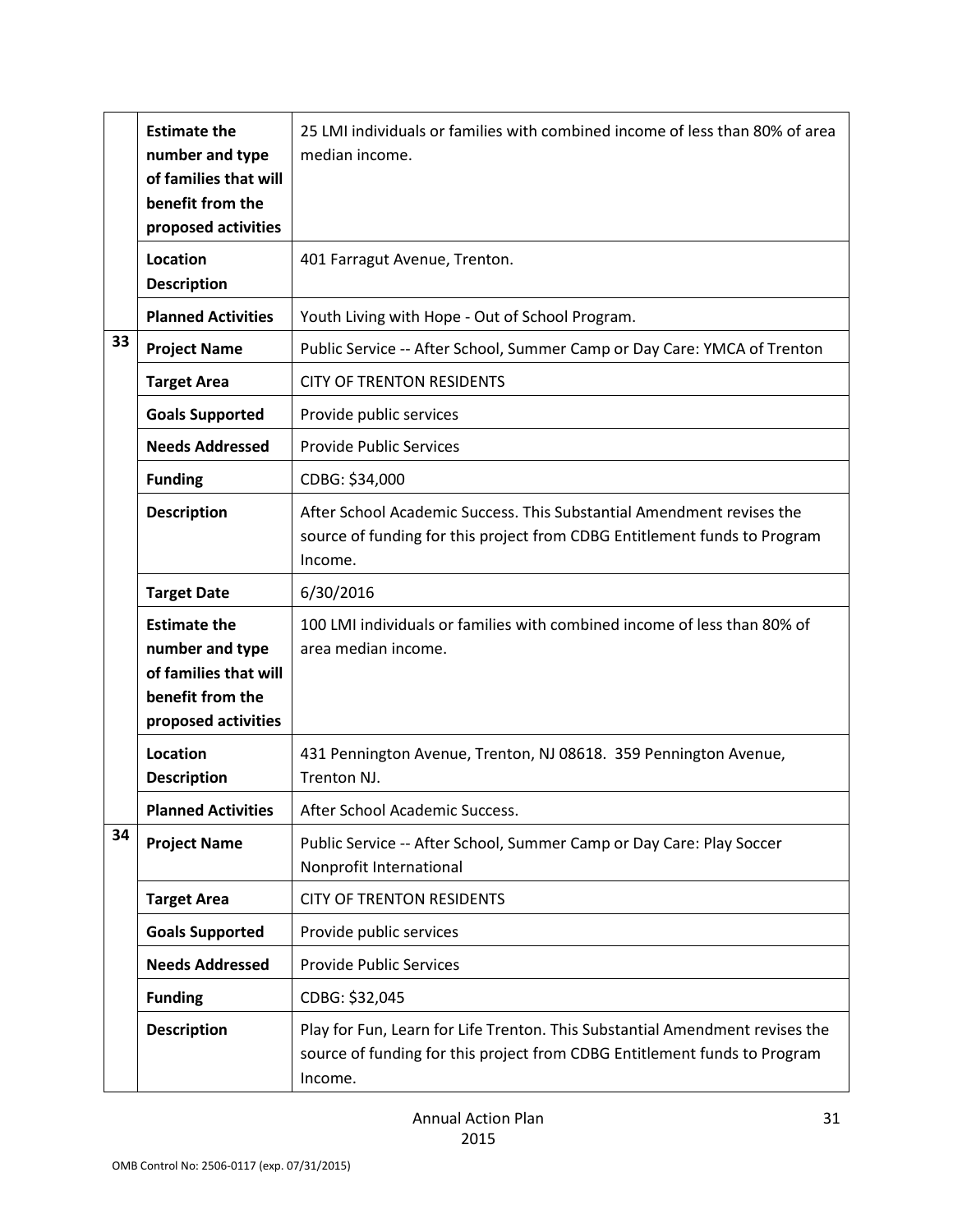|    | <b>Target Date</b>                                                                                         | 6/30/2016                                                                                                                                                                                          |
|----|------------------------------------------------------------------------------------------------------------|----------------------------------------------------------------------------------------------------------------------------------------------------------------------------------------------------|
|    | <b>Estimate the</b><br>number and type<br>of families that will<br>benefit from the<br>proposed activities | 100 LMI individuals or families with combined income of less than 80% of<br>area median income.                                                                                                    |
|    | Location<br><b>Description</b>                                                                             |                                                                                                                                                                                                    |
|    | <b>Planned Activities</b>                                                                                  | Play for Fun, Learn for Life Trenton.                                                                                                                                                              |
| 35 | <b>Project Name</b>                                                                                        | Public Service -- Home Improvements: Enable, Inc.                                                                                                                                                  |
|    | <b>Target Area</b>                                                                                         | <b>CITY OF TRENTON RESIDENTS</b>                                                                                                                                                                   |
|    | <b>Goals Supported</b>                                                                                     | Provide public services                                                                                                                                                                            |
|    | <b>Needs Addressed</b>                                                                                     | <b>Provide Public Services</b>                                                                                                                                                                     |
|    | <b>Funding</b>                                                                                             | CDBG: \$42,092                                                                                                                                                                                     |
|    | <b>Description</b>                                                                                         | Home Modifications/ Accessibilities Projects for Trenton Residents. This<br>Substantial Amendment revises the source of funding for this project from<br>CDBG Entitlement funds to Program Income. |
|    | <b>Target Date</b>                                                                                         | 6/30/2016                                                                                                                                                                                          |
|    | <b>Estimate the</b><br>number and type<br>of families that will<br>benefit from the<br>proposed activities | 12 LMI individuals or families with combined income of less than 80% of area<br>median income:<br>Senior citizens and Individuals with disabilities.                                               |
|    | Location<br><b>Description</b>                                                                             | The project will serve residents who can demonstrate that their primary<br>residence is in the City of Trenton and demonstrate financial eligibility.                                              |
|    | <b>Planned Activities</b>                                                                                  | Home Modifications/ Accessibilities Projects for Trenton Residents.                                                                                                                                |
| 36 | <b>Project Name</b>                                                                                        | Public Service -- After School, Summer Camp or Day Care: YMCA of Trenton                                                                                                                           |
|    | <b>Target Area</b>                                                                                         | <b>CITY OF TRENTON RESIDENTS</b>                                                                                                                                                                   |
|    | <b>Goals Supported</b>                                                                                     | Provide public services                                                                                                                                                                            |
|    | <b>Needs Addressed</b>                                                                                     | <b>Provide Public Services</b>                                                                                                                                                                     |
|    | <b>Funding</b>                                                                                             | CDBG: \$29,750                                                                                                                                                                                     |
|    | <b>Description</b>                                                                                         | YWCA Trenton After School Program. This Substantial Amendment revises<br>the source of funding for this project from CDBG Entitlement funds to<br>Program Income.                                  |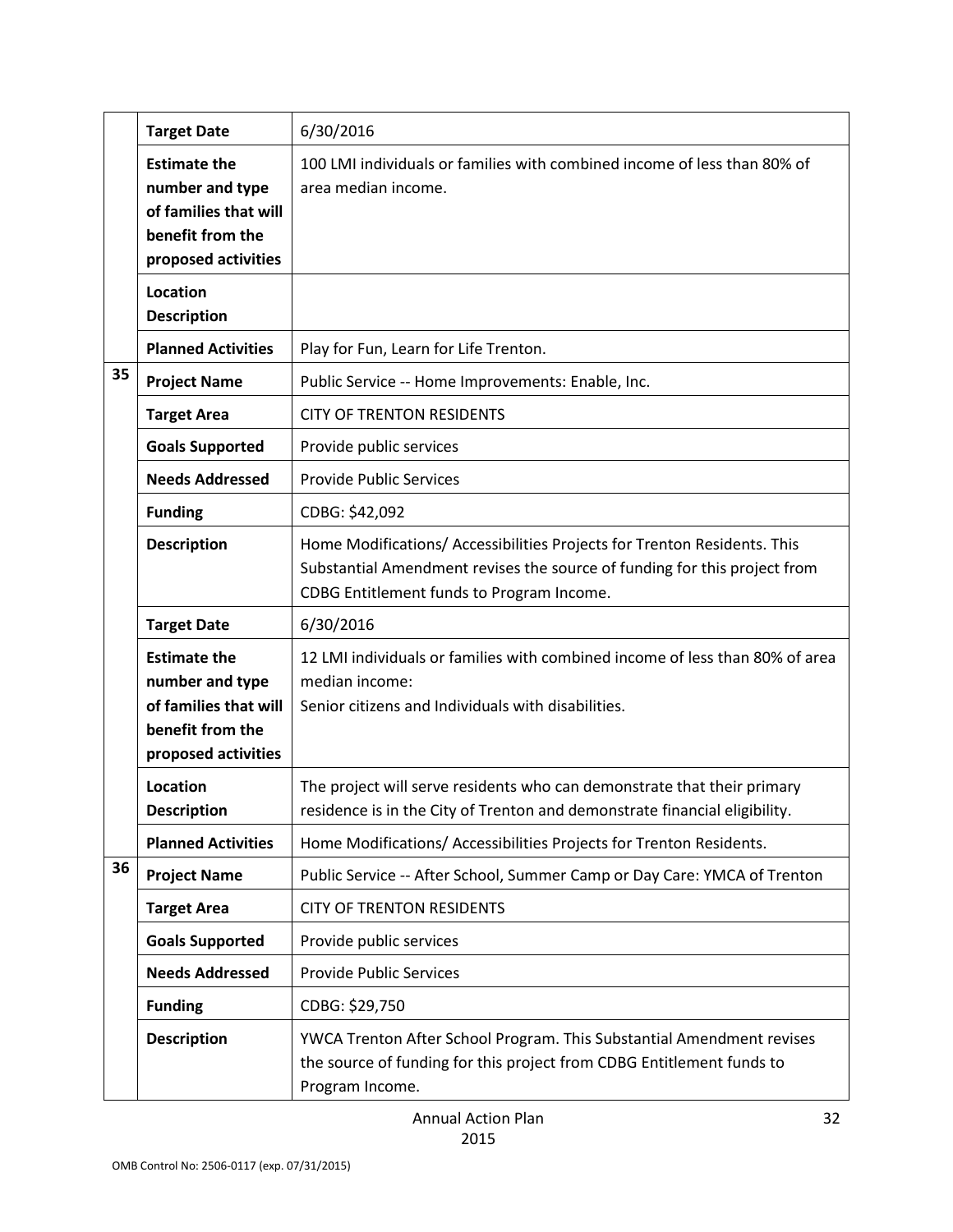|    | <b>Target Date</b>                                                                                         | 6/30/2016                                                                                                                                                                              |
|----|------------------------------------------------------------------------------------------------------------|----------------------------------------------------------------------------------------------------------------------------------------------------------------------------------------|
|    | <b>Estimate the</b><br>number and type<br>of families that will<br>benefit from the<br>proposed activities | 60 LMI individuals or families with combined income of less than 80% of area<br>median income                                                                                          |
|    | Location<br><b>Description</b>                                                                             | 140 East Hanover Street, Trenton, NJ 08608                                                                                                                                             |
|    | <b>Planned Activities</b>                                                                                  | YWCA Trenton After School Program.                                                                                                                                                     |
| 37 | <b>Project Name</b>                                                                                        | Public Facilities-Improvements to Senior Centers                                                                                                                                       |
|    | <b>Target Area</b>                                                                                         | <b>CITY OF TRENTON RESIDENTS</b>                                                                                                                                                       |
|    | <b>Goals Supported</b>                                                                                     | Improve public facilities                                                                                                                                                              |
|    | <b>Needs Addressed</b>                                                                                     | <b>Improve Public Facilities</b>                                                                                                                                                       |
|    | <b>Funding</b>                                                                                             | CDBG: \$150,000                                                                                                                                                                        |
|    | <b>Description</b>                                                                                         | Funds will be used to make improvements to the City's senior centers.<br>Improvements include the repair or replacement of major systems and the<br>removal of architectural barriers. |
|    | <b>Target Date</b>                                                                                         | 6/30/2016                                                                                                                                                                              |
|    | <b>Estimate the</b><br>number and type<br>of families that will<br>benefit from the<br>proposed activities | 4837 Senior citizens.                                                                                                                                                                  |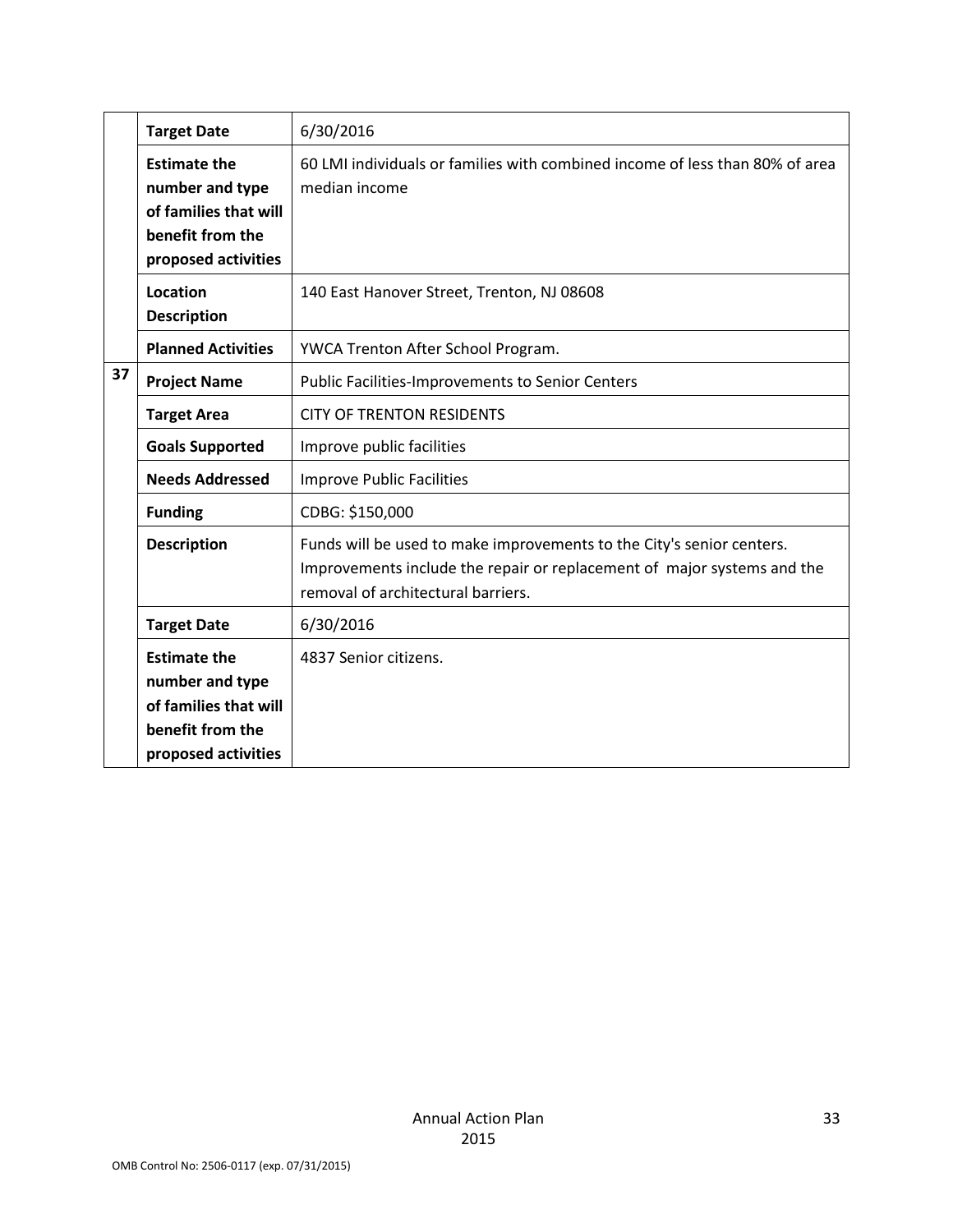|    | Location                  | The centers proposed for improvement are as follows:                                                                                              |
|----|---------------------------|---------------------------------------------------------------------------------------------------------------------------------------------------|
|    | <b>Description</b>        | Msgr. Lipinski Senior Center                                                                                                                      |
|    |                           | 19 Heil Avenue                                                                                                                                    |
|    |                           | Trenton, New Jersey 08638                                                                                                                         |
|    |                           | (609) 989-3465                                                                                                                                    |
|    |                           | Samuel Naples Senior Center                                                                                                                       |
|    |                           | 611 Chestnut Avenue                                                                                                                               |
|    |                           | Trenton, New Jersey 08611                                                                                                                         |
|    |                           | (609) 989-3462                                                                                                                                    |
|    |                           | SOUTH WARD SENIOR CENTER                                                                                                                          |
|    |                           | 870 S. BROAD ST.                                                                                                                                  |
|    |                           | TRENTON, NJ 08611<br>989-3466                                                                                                                     |
|    |                           |                                                                                                                                                   |
|    |                           | <b>Reading Senior Center</b><br>15 Ringold Street                                                                                                 |
|    |                           | Trenton, New Jersey 08618                                                                                                                         |
|    |                           | Jennye W. Stubblefield Senior Center                                                                                                              |
|    |                           | 301 Prospect Street                                                                                                                               |
|    |                           | Trenton, New Jersey 08618                                                                                                                         |
|    | <b>Planned Activities</b> | Funds will be used to make improvements to the City's senior                                                                                      |
|    |                           | centers. Improvements include the repair or replacement of major systems                                                                          |
|    |                           | and the removal of architectural barriers. Matrix code: 03A.                                                                                      |
|    |                           |                                                                                                                                                   |
|    |                           | See the "Unique Appendices" in "AD-25 Administration" for more detailed                                                                           |
|    |                           | information on the selection process for senior centers improvements in<br>addition to a general scope of work and a project completion timeline. |
| 38 | <b>Project Name</b>       | City Run Public Service Projects: Operation of Senior Centers                                                                                     |
|    |                           | <b>CITY OF TRENTON RESIDENTS</b>                                                                                                                  |
|    | <b>Target Area</b>        |                                                                                                                                                   |
|    | <b>Goals Supported</b>    | Provide public services                                                                                                                           |
|    | <b>Needs Addressed</b>    | <b>Provide Public Services</b>                                                                                                                    |
|    | <b>Funding</b>            | CDBG: \$186,054                                                                                                                                   |
|    | <b>Description</b>        | These funds will be used for operations and staffing of the City's senior                                                                         |
|    |                           | centers. Services include health screening, counseling, physical                                                                                  |
|    |                           | examinations, immunizations, STD screening, testing and treatment.                                                                                |
|    | <b>Target Date</b>        | 6/30/2016                                                                                                                                         |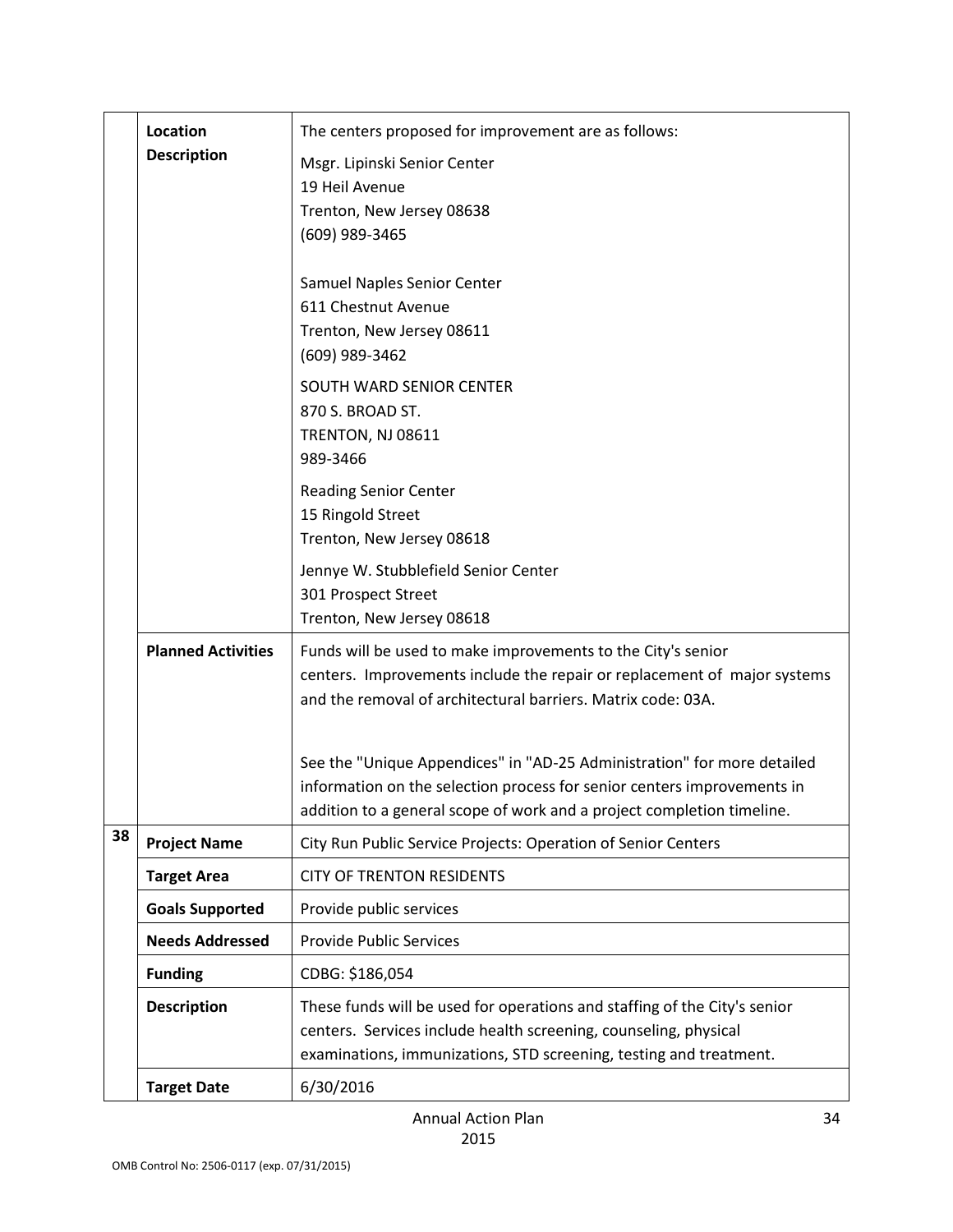|    | <b>Estimate the</b><br>number and type<br>of families that will<br>benefit from the<br>proposed activities | 110 LMI seniors daily.                                                                                                |
|----|------------------------------------------------------------------------------------------------------------|-----------------------------------------------------------------------------------------------------------------------|
|    | Location<br><b>Description</b>                                                                             | Citywide (senior centers).                                                                                            |
|    | <b>Planned Activities</b>                                                                                  | See above.                                                                                                            |
| 39 | <b>Project Name</b>                                                                                        | <b>Public Infrastructure: Road Reconstruction</b>                                                                     |
|    | <b>Target Area</b>                                                                                         |                                                                                                                       |
|    | <b>Goals Supported</b>                                                                                     | Improve public infrastructure                                                                                         |
|    | <b>Needs Addressed</b>                                                                                     | Improve Public Infrastructure                                                                                         |
|    | <b>Funding</b>                                                                                             | CDBG: \$1,375,000                                                                                                     |
|    | <b>Description</b>                                                                                         | Funds will be used to reconstruct local roads that serve primarily LMI areas of<br>the City.                          |
|    | <b>Target Date</b>                                                                                         | 6/30/2016                                                                                                             |
|    | <b>Estimate the</b><br>number and type<br>of families that will<br>benefit from the<br>proposed activities | LMI areas of the City (10,270).                                                                                       |
|    | <b>Location</b><br><b>Description</b>                                                                      |                                                                                                                       |
|    | <b>Planned Activities</b>                                                                                  | See above. Matrix code: 03K.                                                                                          |
| 40 | <b>Project Name</b>                                                                                        | City-Run Public Service Projects: Health Clinic Operations                                                            |
|    | <b>Target Area</b>                                                                                         | <b>CITY OF TRENTON RESIDENTS</b>                                                                                      |
|    | <b>Goals Supported</b>                                                                                     | Improve health care                                                                                                   |
|    | <b>Needs Addressed</b>                                                                                     | Improve Health Care                                                                                                   |
|    | <b>Funding</b>                                                                                             | CDBG: \$108,768                                                                                                       |
|    | <b>Description</b>                                                                                         | The Trenton Health Clinic provides health screening and testing, including<br>STD diagnosis, treatment and education. |
|    | <b>Target Date</b>                                                                                         | 6/30/2016                                                                                                             |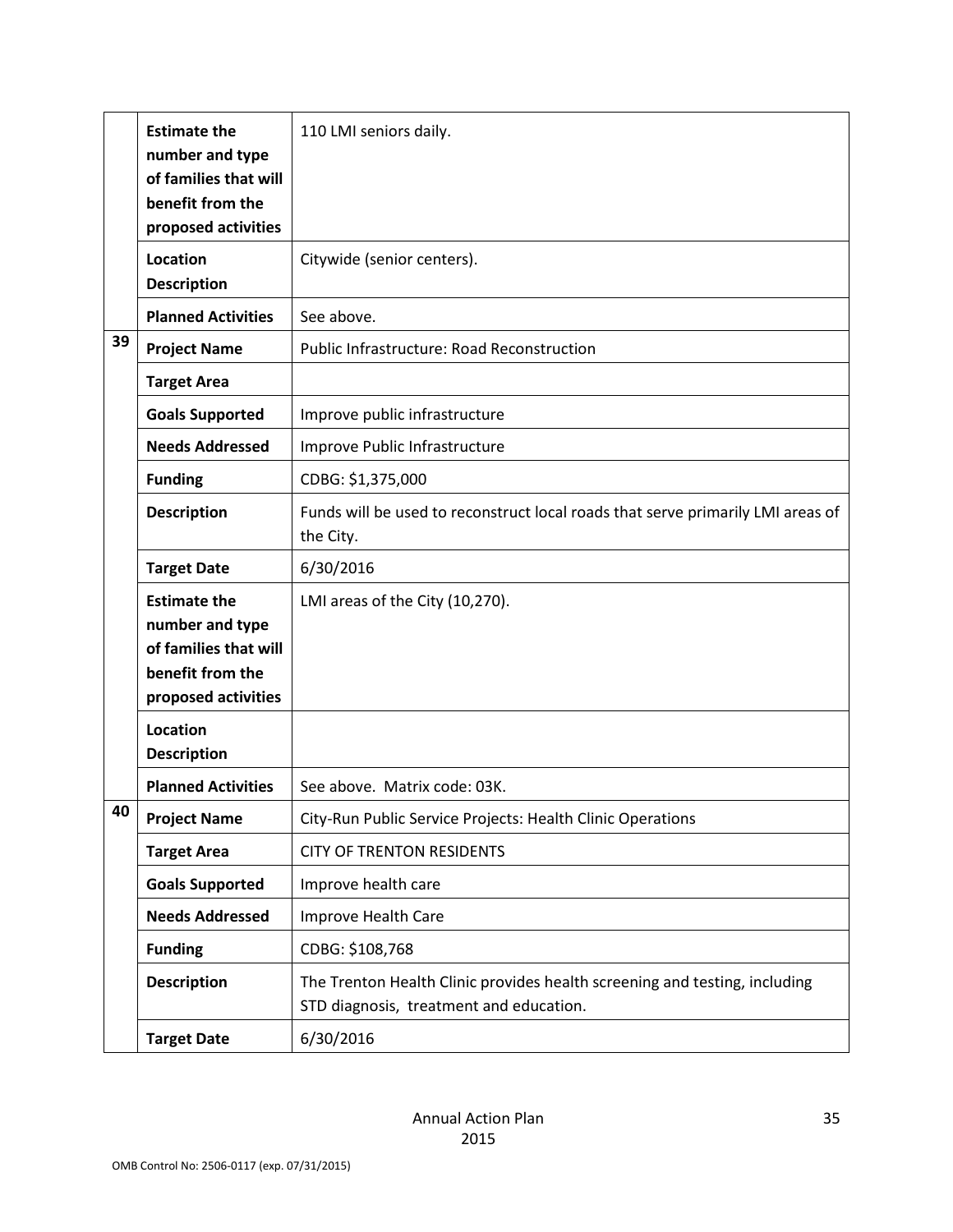|    | <b>Estimate the</b>                                                                 | 4,000 LMI persons will be assisted.                                                                                                                                                                                                                                                                                                                                                                                                                                                                                                                                                                                        |
|----|-------------------------------------------------------------------------------------|----------------------------------------------------------------------------------------------------------------------------------------------------------------------------------------------------------------------------------------------------------------------------------------------------------------------------------------------------------------------------------------------------------------------------------------------------------------------------------------------------------------------------------------------------------------------------------------------------------------------------|
|    | number and type<br>of families that will<br>benefit from the<br>proposed activities | The CDBG funds for the Health Clinic support screening and treatment in the<br>Adult Clinic and Pediatric and Adolescent Clinic at 218 North Broad Street.<br>The individuals seen in the clinic are not charged a fee, and for the most part<br>are the uninsured and undocumented. Last year, the adult clinic saw and<br>treated 2,466 individuals. The Pediatric/Adolescent clinic gave childhood<br>immunizations, flu shots, and physicals to 1,400 kids last year so they could<br>attend school. The improved access to health care enables low-income<br>residents to get health screening and preventative care. |
|    | Location<br><b>Description</b>                                                      | The facility is located at 218 N. Broad Street, an LMI area. Persons who live in<br>the area have limited access to health care. In addition, low- mod persons<br>from all over the City come to the health clinic to get needed health care.                                                                                                                                                                                                                                                                                                                                                                              |
|    | <b>Planned Activities</b>                                                           | The Trenton Health Clinic provides health screening and testing, including<br>STD diagnosis, treatment and education. Matrix code: 03P.                                                                                                                                                                                                                                                                                                                                                                                                                                                                                    |
| 41 | <b>Project Name</b>                                                                 | Homeless Housing, Services, Administration, and Shelter Operation/Repair                                                                                                                                                                                                                                                                                                                                                                                                                                                                                                                                                   |
|    | <b>Target Area</b>                                                                  | <b>CITY OF TRENTON RESIDENTS</b>                                                                                                                                                                                                                                                                                                                                                                                                                                                                                                                                                                                           |
|    | <b>Goals Supported</b>                                                              | Provide homeless housing and services                                                                                                                                                                                                                                                                                                                                                                                                                                                                                                                                                                                      |
|    | <b>Needs Addressed</b>                                                              | Provide Homeless Housing and Services                                                                                                                                                                                                                                                                                                                                                                                                                                                                                                                                                                                      |
|    | <b>Funding</b>                                                                      | ESG: \$219,357                                                                                                                                                                                                                                                                                                                                                                                                                                                                                                                                                                                                             |
|    | <b>Description</b>                                                                  | ESG funds will provide funds for Rapid Rehousing and Street Outreach,<br>administration of the ESG program, emergency shelter repairs to the<br>following facilities: Womanspace (\$20,000) and Anchor House (\$18,000). In<br>addition, ESG funds will be used to support the HMIS system (\$15,000). Also,<br>funds will be supplied to the Rescue Mission for shelter operations (\$15,000).<br>ESG funds will also be provided for street outreach and rapid rehousing<br>activities to Catholic Charities (\$129,512).                                                                                                |
|    | <b>Target Date</b>                                                                  | 6/30/2016                                                                                                                                                                                                                                                                                                                                                                                                                                                                                                                                                                                                                  |
|    | <b>Estimate the</b>                                                                 | Rapid Rehousing: 10 persons will receive rental assistance                                                                                                                                                                                                                                                                                                                                                                                                                                                                                                                                                                 |
|    | number and type<br>of families that will<br>benefit from the<br>proposed activities | Emergency shelter repairs-Homefront: 25 persons will be assisted by the<br>facility                                                                                                                                                                                                                                                                                                                                                                                                                                                                                                                                        |
|    |                                                                                     | Emergency shelter repairs-Womanspace: 220 persons will be assisted by the<br>facility.                                                                                                                                                                                                                                                                                                                                                                                                                                                                                                                                     |
|    |                                                                                     | Rescue Mission-shelter operations (utilities and supplies): 1,321 persons will<br>be assisted.                                                                                                                                                                                                                                                                                                                                                                                                                                                                                                                             |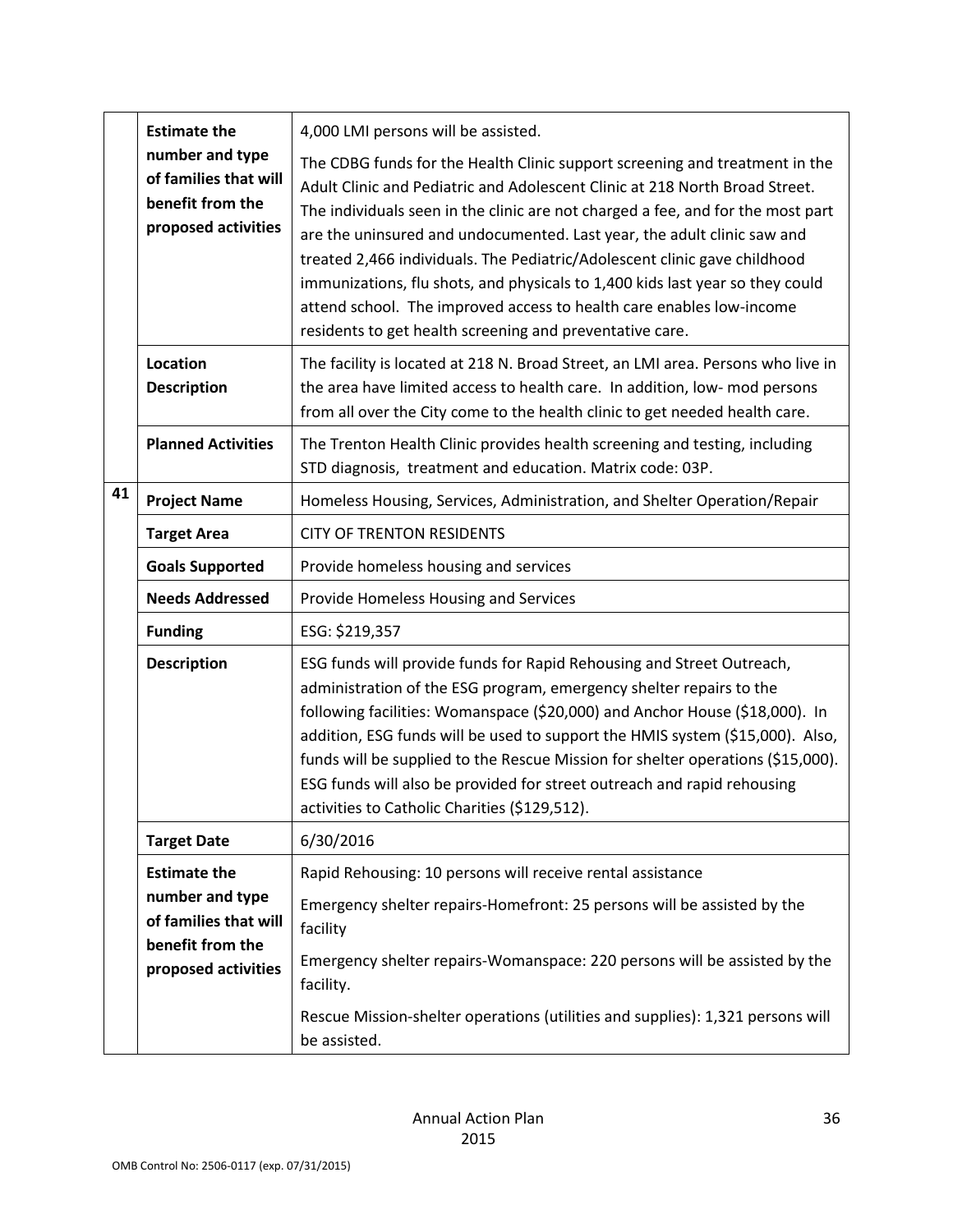|    | Location<br><b>Description</b>                                                                             | Citywide.                                                                                                                                                                                                                                                                                                                                                                                                                                                                                                                               |
|----|------------------------------------------------------------------------------------------------------------|-----------------------------------------------------------------------------------------------------------------------------------------------------------------------------------------------------------------------------------------------------------------------------------------------------------------------------------------------------------------------------------------------------------------------------------------------------------------------------------------------------------------------------------------|
|    | <b>Planned Activities</b>                                                                                  | ESG funds will provide funds for Rapid Rehousing and Street Outreach,<br>administration of the ESG program, emergency shelter repairs to the<br>following facilities: Homefront and Womanspace. In addition, ESG funds will<br>be used to support the HMIS system. Also, funds will be supplied to the<br>Rescue Mission for shelter operations (utilities and supplies).<br>Matrix code: 05S.                                                                                                                                          |
| 42 | <b>Project Name</b>                                                                                        | <b>Public Facility Projects</b>                                                                                                                                                                                                                                                                                                                                                                                                                                                                                                         |
|    | <b>Target Area</b>                                                                                         |                                                                                                                                                                                                                                                                                                                                                                                                                                                                                                                                         |
|    | <b>Goals Supported</b>                                                                                     | Improve public facilities                                                                                                                                                                                                                                                                                                                                                                                                                                                                                                               |
|    | <b>Needs Addressed</b>                                                                                     | <b>Improve Public Facilities</b>                                                                                                                                                                                                                                                                                                                                                                                                                                                                                                        |
|    | <b>Funding</b>                                                                                             | CDBG: \$846,230                                                                                                                                                                                                                                                                                                                                                                                                                                                                                                                         |
|    | <b>Description</b>                                                                                         | The City of Trenton will utilize Program Income funds for public facility<br>projects.                                                                                                                                                                                                                                                                                                                                                                                                                                                  |
|    | <b>Target Date</b>                                                                                         | 6/30/2016                                                                                                                                                                                                                                                                                                                                                                                                                                                                                                                               |
|    | <b>Estimate the</b><br>number and type<br>of families that will<br>benefit from the<br>proposed activities | Given the size and geographic distribution of the sites proposed for<br>improvement, it is estimated that 28,000 households in the City of Trenton<br>will benefit.                                                                                                                                                                                                                                                                                                                                                                     |
|    | Location<br><b>Description</b>                                                                             | Park Improvements: Wetzel Field; Community Center Improvements: North<br>Ward Center, West Ward Center, Martin Luther King Center.                                                                                                                                                                                                                                                                                                                                                                                                      |
|    | <b>Planned Activities</b>                                                                                  | <div>Park and Athletic Field Improvements \$646,230:</div> <div>Wetzel<br/>Field: Reconstruction of the baseball field with artificial turf, perimeter<br/>fencing and netting, scoreboards, a spectator bleacher, and<br/>amenities:</div> <div></div> <div><div>Community Center Improvements:<br/>\$200,000:</div><div>North Ward Center: roof replacement, electrical and<br/>plumbing repairs and upgrades; West Ward Center: roof replacement; Martin<br/>Luther King Center: indoor batting cages, roof replacement.</div></div> |
| 43 | <b>Project Name</b>                                                                                        | Capital Improvements for Nonprofit Facilities                                                                                                                                                                                                                                                                                                                                                                                                                                                                                           |
|    | <b>Target Area</b>                                                                                         |                                                                                                                                                                                                                                                                                                                                                                                                                                                                                                                                         |
|    | <b>Goals Supported</b>                                                                                     | Improve public facilities                                                                                                                                                                                                                                                                                                                                                                                                                                                                                                               |
|    | <b>Needs Addressed</b>                                                                                     | <b>Improve Public Facilities</b>                                                                                                                                                                                                                                                                                                                                                                                                                                                                                                        |
|    | <b>Funding</b>                                                                                             | CDBG: \$1,000,000                                                                                                                                                                                                                                                                                                                                                                                                                                                                                                                       |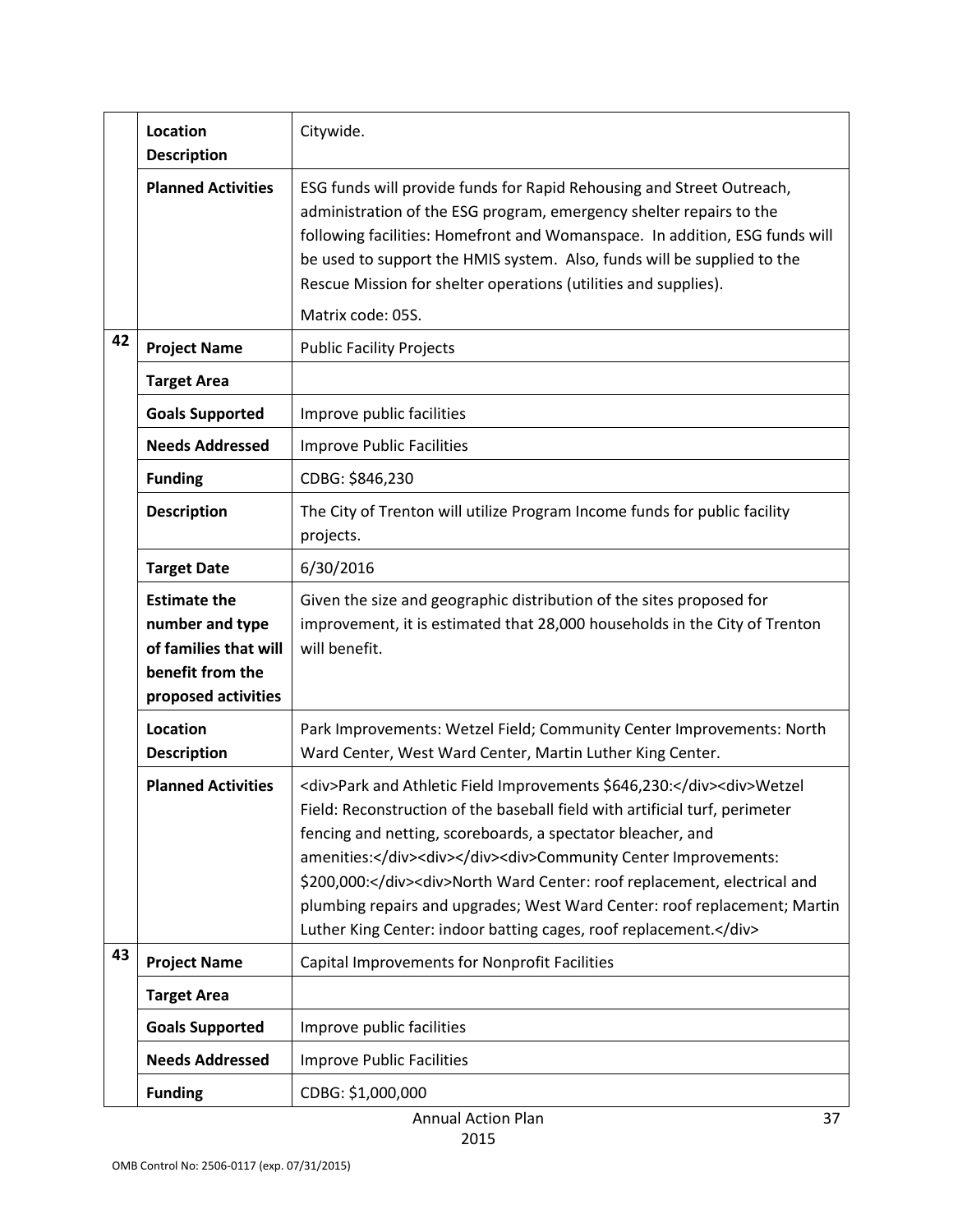|    | <b>Description</b>                                                                                         | Funds will be awarded on a competitive basis to nonprofits with shovel-ready<br>projects that will improve emergency efficiency and/or expand capacity for<br>programming.                                                                                          |
|----|------------------------------------------------------------------------------------------------------------|---------------------------------------------------------------------------------------------------------------------------------------------------------------------------------------------------------------------------------------------------------------------|
|    | <b>Target Date</b>                                                                                         | 6/30/2016                                                                                                                                                                                                                                                           |
|    | <b>Estimate the</b><br>number and type<br>of families that will<br>benefit from the<br>proposed activities | While the specific projects have not been identified. It is anticipated that at<br>least five (5) projects will be awarded and at least fifty (50) residents will<br>benefit from each project. Conservatively, 250 individuals will benefit from<br>this activity. |
|    | Location<br><b>Description</b>                                                                             | Citywide.                                                                                                                                                                                                                                                           |
|    | <b>Planned Activities</b>                                                                                  | Energy efficiency and capacity expansion.                                                                                                                                                                                                                           |
| 44 | <b>Project Name</b>                                                                                        | <b>CDBG Administration</b>                                                                                                                                                                                                                                          |
|    | <b>Target Area</b>                                                                                         | <b>CITY OF TRENTON RESIDENTS</b>                                                                                                                                                                                                                                    |
|    | <b>Goals Supported</b>                                                                                     | Planning and administration                                                                                                                                                                                                                                         |
|    | <b>Needs Addressed</b>                                                                                     | Planning and administration                                                                                                                                                                                                                                         |
|    | <b>Funding</b>                                                                                             | CDBG: \$974,397                                                                                                                                                                                                                                                     |
|    | <b>Description</b>                                                                                         | Administration of the CDBG Program.                                                                                                                                                                                                                                 |
|    | <b>Target Date</b>                                                                                         | 6/30/2016                                                                                                                                                                                                                                                           |
|    | <b>Estimate the</b><br>number and type<br>of families that will<br>benefit from the<br>proposed activities | Not applicable.                                                                                                                                                                                                                                                     |
|    | Location<br><b>Description</b>                                                                             | City office: 319 E. State Street, Trenton, NJ.                                                                                                                                                                                                                      |
|    | <b>Planned Activities</b>                                                                                  | Planning and administration.                                                                                                                                                                                                                                        |
| 45 | <b>Project Name</b>                                                                                        | <b>HOME Administration</b>                                                                                                                                                                                                                                          |
|    | <b>Target Area</b>                                                                                         | <b>CITY OF TRENTON RESIDENTS</b>                                                                                                                                                                                                                                    |
|    | <b>Goals Supported</b>                                                                                     | Planning and administration                                                                                                                                                                                                                                         |
|    | <b>Needs Addressed</b>                                                                                     | Planning and administration                                                                                                                                                                                                                                         |
|    | <b>Funding</b>                                                                                             | HOME: \$53,686                                                                                                                                                                                                                                                      |
|    | <b>Description</b>                                                                                         | HOME program administration.                                                                                                                                                                                                                                        |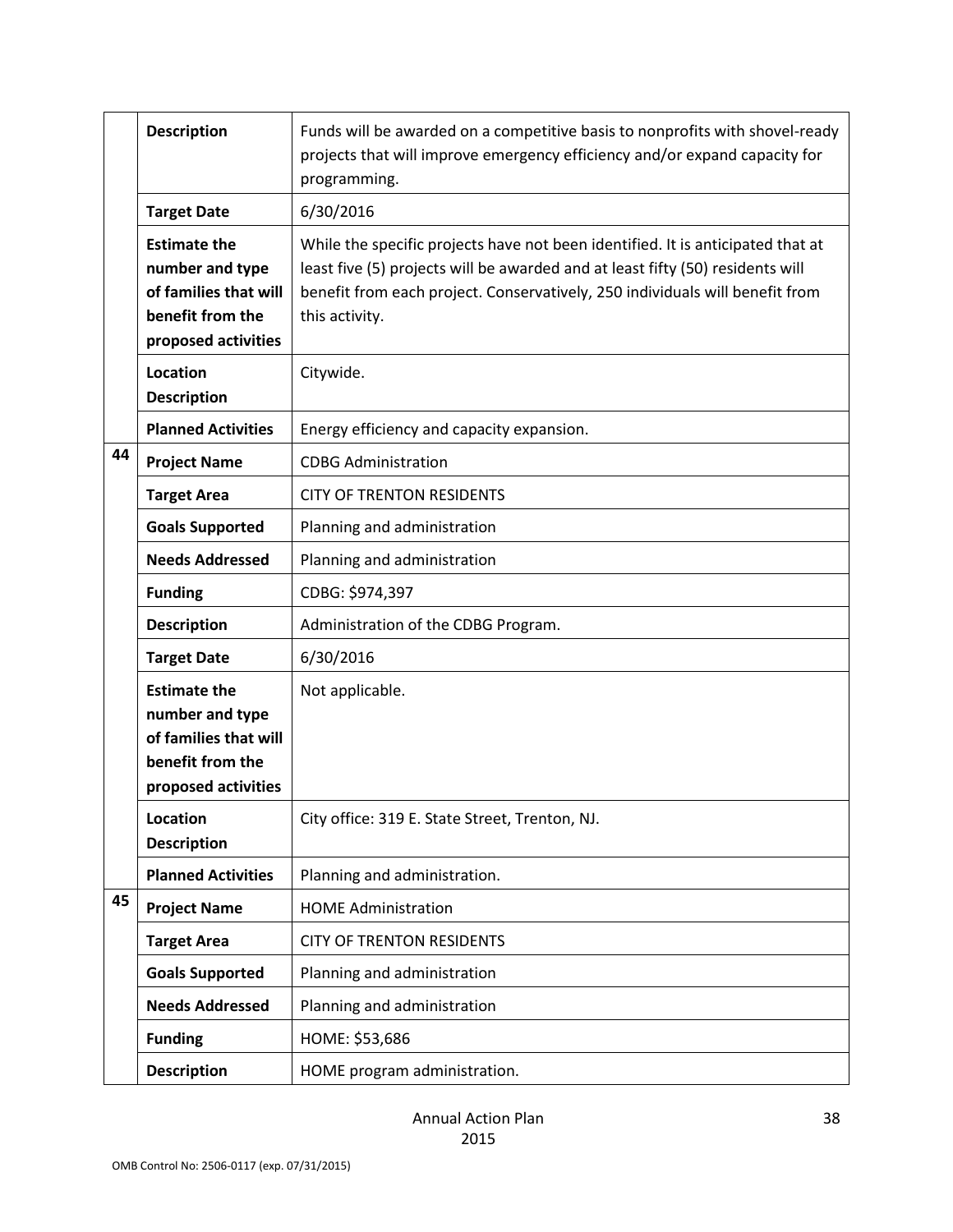| <b>Target Date</b>                                                                                         | 6/30/2016                                      |
|------------------------------------------------------------------------------------------------------------|------------------------------------------------|
| <b>Estimate the</b><br>number and type<br>of families that will<br>benefit from the<br>proposed activities | Not applicable.                                |
| Location<br><b>Description</b>                                                                             | City office: 319 E. State Street, Trenton, NJ. |
| <b>Planned Activities</b>                                                                                  | HOME program administration.                   |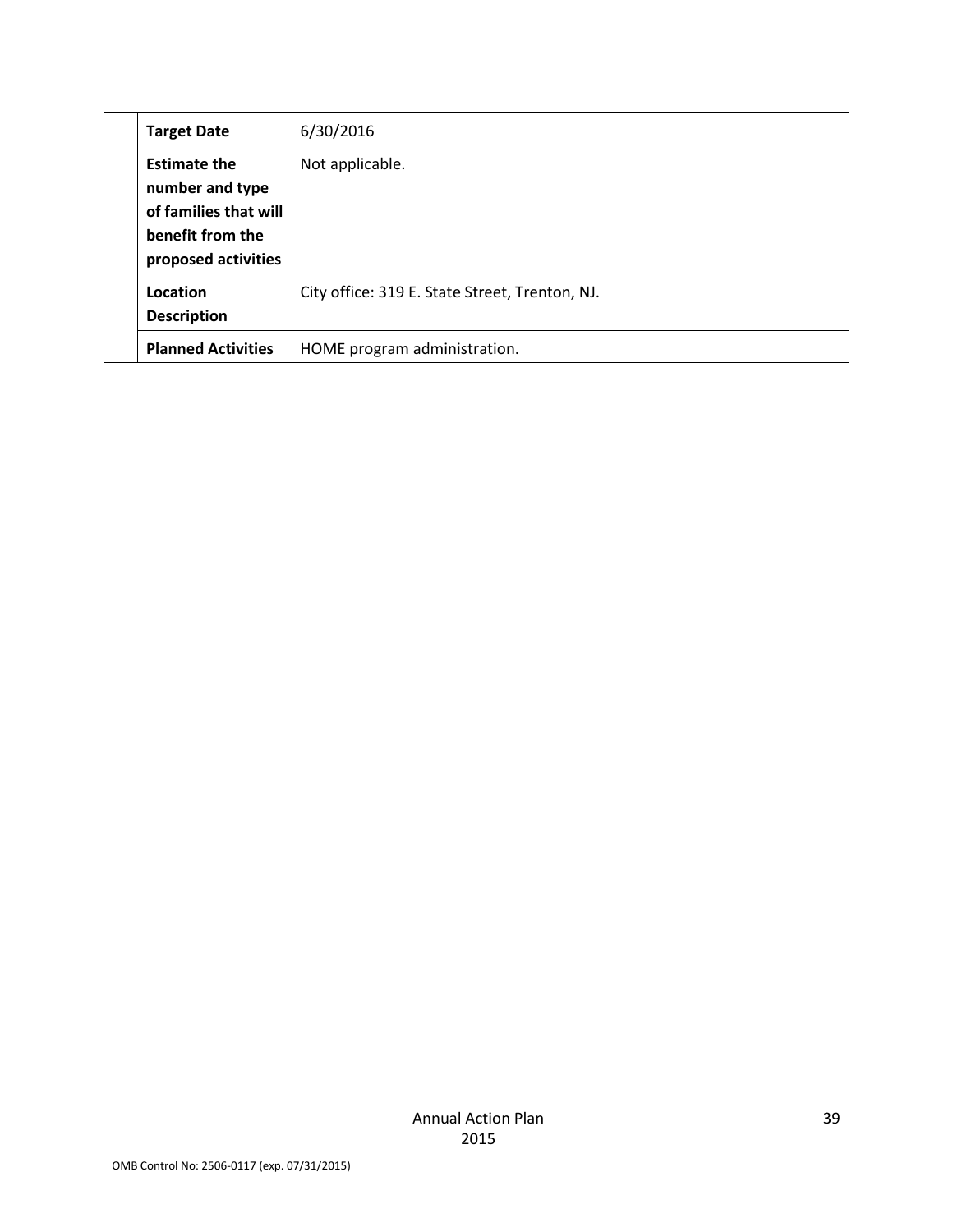# **AP-50 Geographic Distribution – 91.220(f)**

## **Description of the geographic areas of the entitlement (including areas of low-income and minority concentration) where assistance will be directed**

By federal regulation, 70% of CDBG funds must be spent in neighborhoods where at least 51% of the population is Low and Moderate Income (LMI). Portions of all census tracts in the city meet the LMI criteria with one exception (Census Tract 6, or the Villa Park neighborhood).

In Trenton itself there are clear patterns of racial segregation throughout the City. Tract data from the 2000 Census shows evidence of minority concentration with respect to both the African-American and Latino populations. Approximately 62% of the City's African-American population lived in tracts in which 65% or more of the population was African-American. The Latino population was concentrated in the city's South and East wards, Census Tracts 1, 4, 9, 10, 21 and 22.

### **Geographic Distribution**

| <b>Target Area</b>        | <b>Percentage of Funds</b> |
|---------------------------|----------------------------|
| CITY OF TRENTON RESIDENTS |                            |

**Table 4 - Geographic Distribution**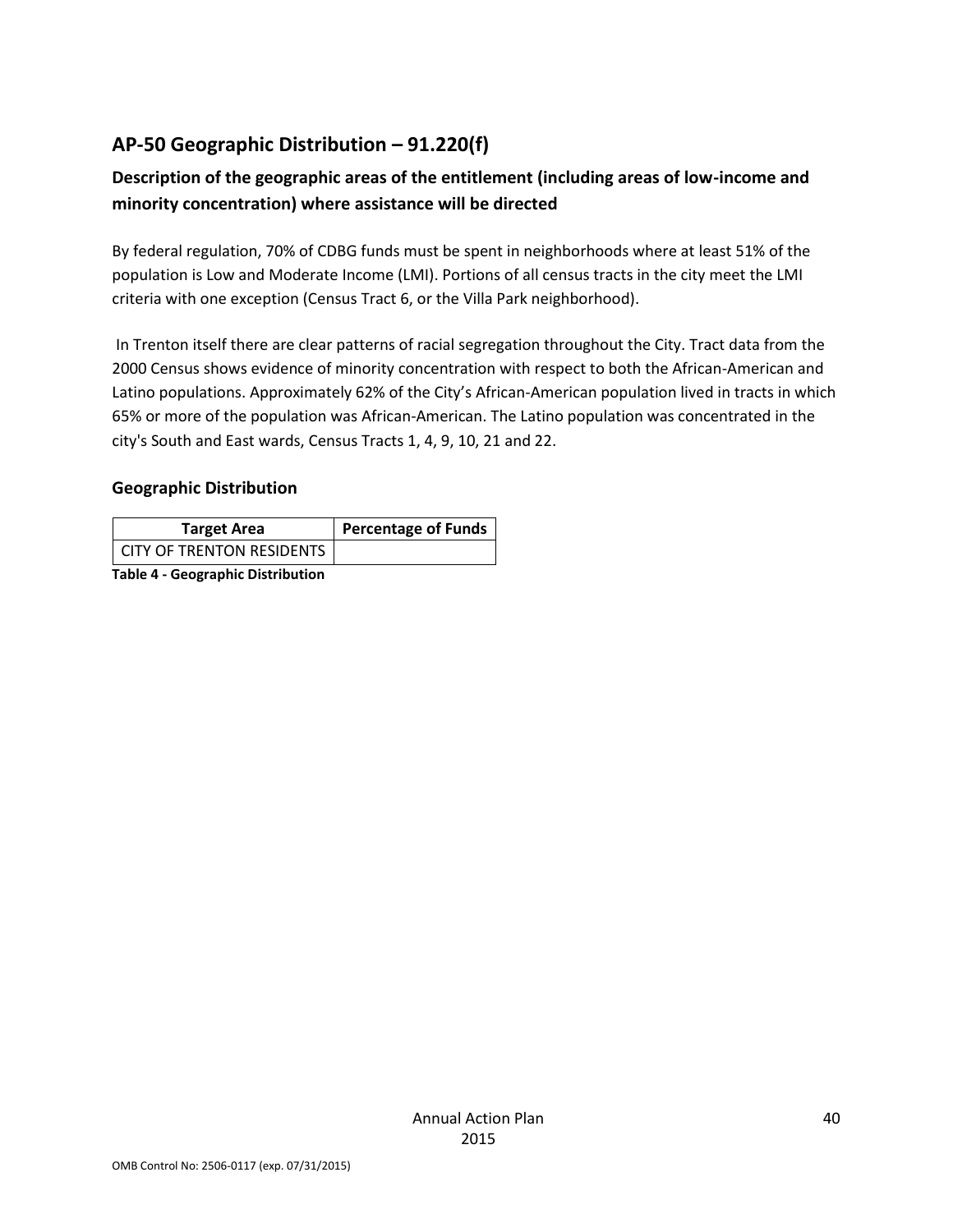### **Rationale for the priorities for allocating investments geographically**

CDBG and HOME funds are intended to provide low and moderate-income households with viable communities, including decent housing, a suitable living environment, and expanded economic opportunities. Eligible activities to be funded with CDBG funds include public improvements, housing rehabilitation and preservation, affordable housing development activities, public services, economic development, planning, and administration. ESG funds are intended to address homelessness.

The system for establishing the priority for the selection of these projects is predicated upon the following criteria:

- Meeting the statutory requirements of the CDBG program;
- Meeting the needs of very-low, low-, and moderate-income residents;
- Focusing on low- and moderate-income persons, areas, or neighborhoods;
- Coordinating and leveraging of resources;
- Responding to expressed needs;
- Achieving sustainability and/or long-term impact;

Having the ability to measure or demonstrate progress and success.

#### **Discussion**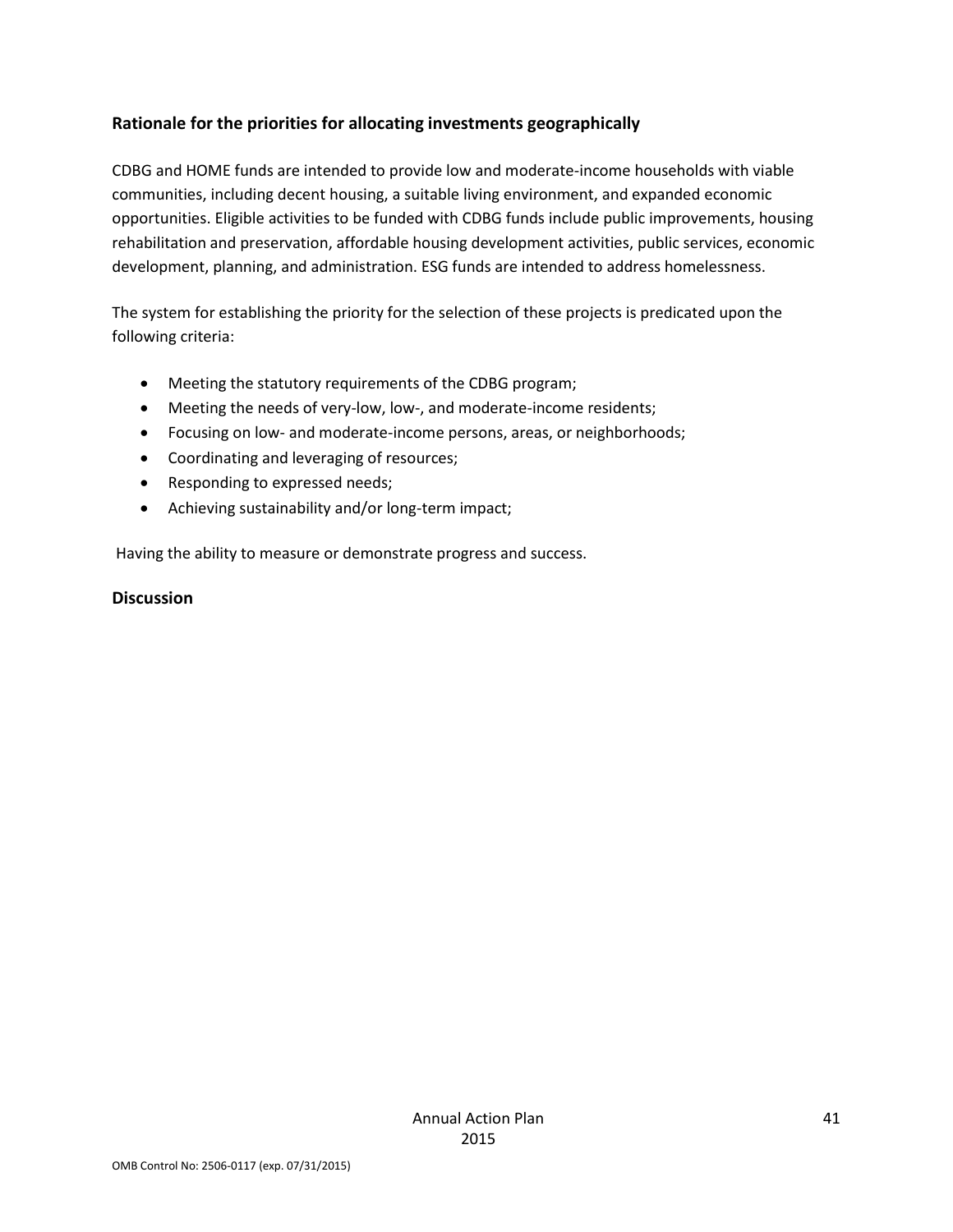# **Affordable Housing**

# **AP-55 Affordable Housing – 91.220(g)**

### **Introduction**

The following are estimates of the affordable housing goals in 2015.

| One Year Goals for the Number of Households to be Supported |     |
|-------------------------------------------------------------|-----|
| Homeless                                                    | 500 |
| Non-Homeless                                                |     |
| Special-Needs                                               |     |
| Total                                                       | 500 |

**Table 5 - One Year Goals for Affordable Housing by Support Requirement**

| One Year Goals for the Number of Households Supported Through   |    |  |
|-----------------------------------------------------------------|----|--|
| <b>Rental Assistance</b>                                        |    |  |
| The Production of New Units                                     |    |  |
| <b>Rehab of Existing Units</b>                                  | 32 |  |
| <b>Acquisition of Existing Units</b>                            |    |  |
| Total                                                           | 32 |  |
| Table 6 - One Year Goals for Affordable Housing by Support Type |    |  |

### **Discussion**

See the attached Unique Appendices in AD-25 Administration for a copy of the City of Trenton's Policies and Procedures Manual for the HOME Improvement Program.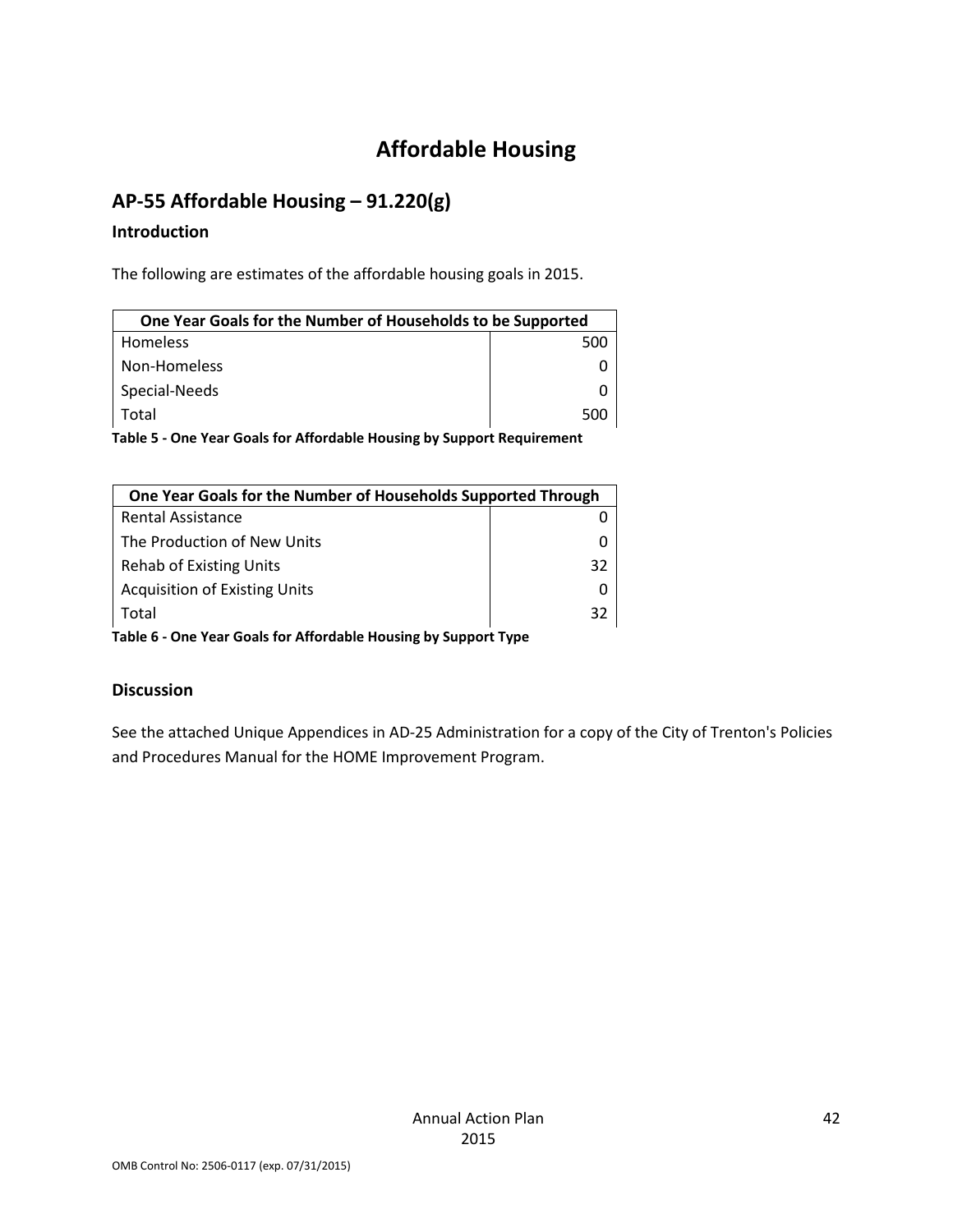# **AP-60 Public Housing** *–* **91.220(h)**

### **Introduction**

The Trenton Housing Authority (THA) provides public housing within the City of Trenton.

### **Actions planned during the next year to address the needs to public housing**

THA will continue to use its Capital Fund grant to make, physical, operational and management improvements at its various housing developments and administrative sites.

### **Actions to encourage public housing residents to become more involved in management and participate in homeownership**

THA has resident councils in its developments. These resident councils have input/involvement with THA management operations and modernization needs. Resident council officers serve on THA's Resident Advisory Board (RAB).

### **If the PHA is designated as troubled, describe the manner in which financial assistance will be provided or other assistance**

Not applicable.

**Discussion**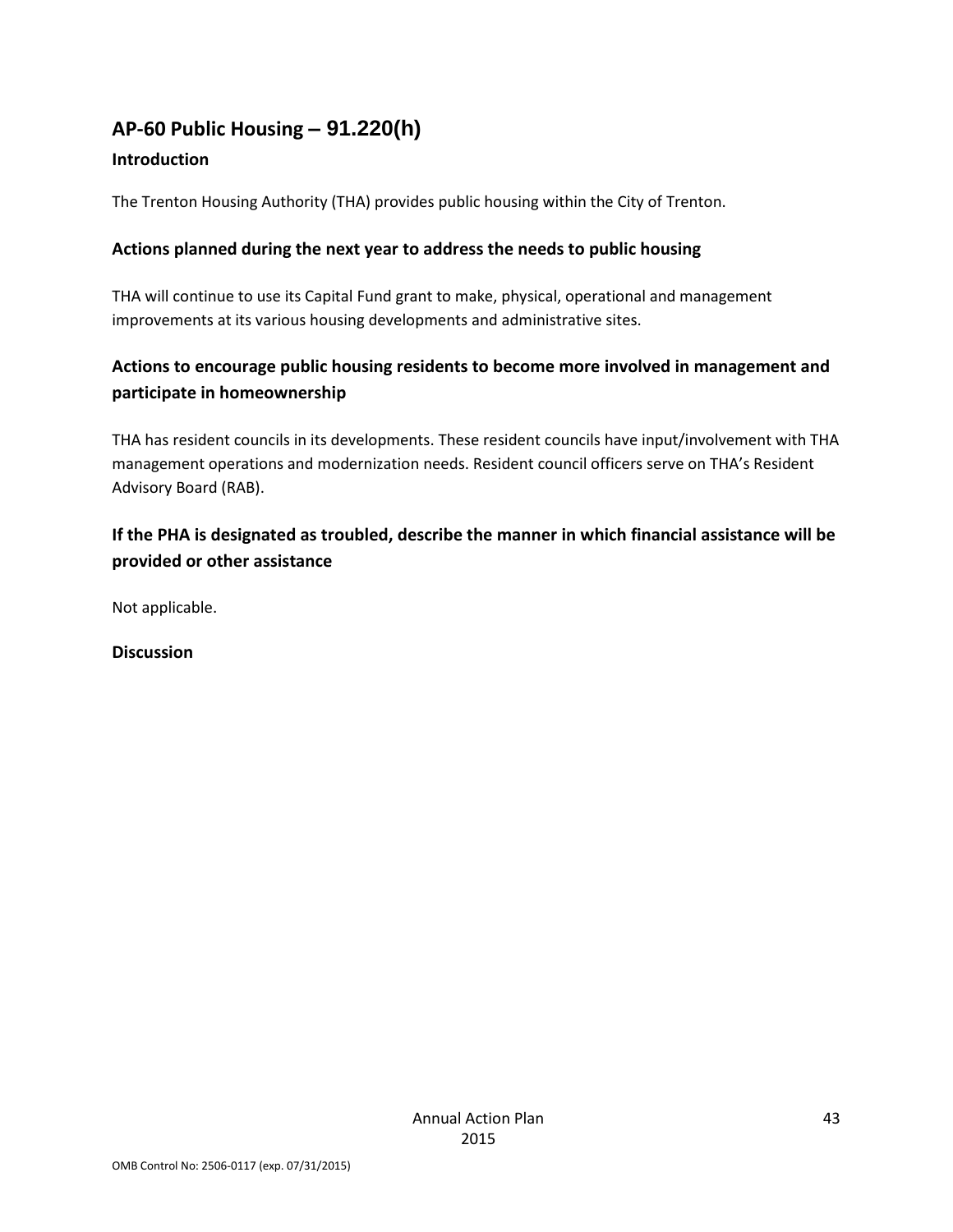# **AP-65 Homeless and Other Special Needs Activities – 91.220(i) Introduction**

See below for homeless and other special needs activities.

### **Describe the jurisdictions one-year goals and actions for reducing and ending homelessness including**

### **Reaching out to homeless persons (especially unsheltered persons) and assessing their individual needs**

The Mercer Alliance to End Homelessness with its system partners, the City of Trenton, the Mercer County Department of Human Services and the Mercer County Board of Social Services have been pursuing a system change planning and implementation process centered around Mercer County's Ten Year Plan to End Homelessness. The City of Trenton, Department of Health and Human Services is the lead agency for planning and grant applications under the Trenton/Mercer Continuum of Care process. The Continuum is made up of over 40 social service providers; both governmental and non-profit organizations.

The Trenton/Mercer CoC coordinates a broad array of services that includes, but is not limited to:

 Outreach AssessmentsPrevention of HomelessnessEmergency Shelter/ServicesRapid RehousingTransitional HousingCase management/Support ServicesPermanent HousingEducation Resources

#### **Addressing the emergency shelter and transitional housing needs of homeless persons**

#### See above.

**Helping homeless persons (especially chronically homeless individuals and families, families with children, veterans and their families, and unaccompanied youth) make the transition to permanent housing and independent living, including shortening the period of time that individuals and families experience homelessness, facilitating access for homeless individuals and families to affordable housing units, and preventing individuals and families who were recently homeless from becoming homeless again**

The City of Trenton and the CoC have a valuable partner in the Mercer Alliance to End Homelessness. In 2009, the Alliance spearheaded efforts to shift the CoC's efforts to combat homelessness in Trenton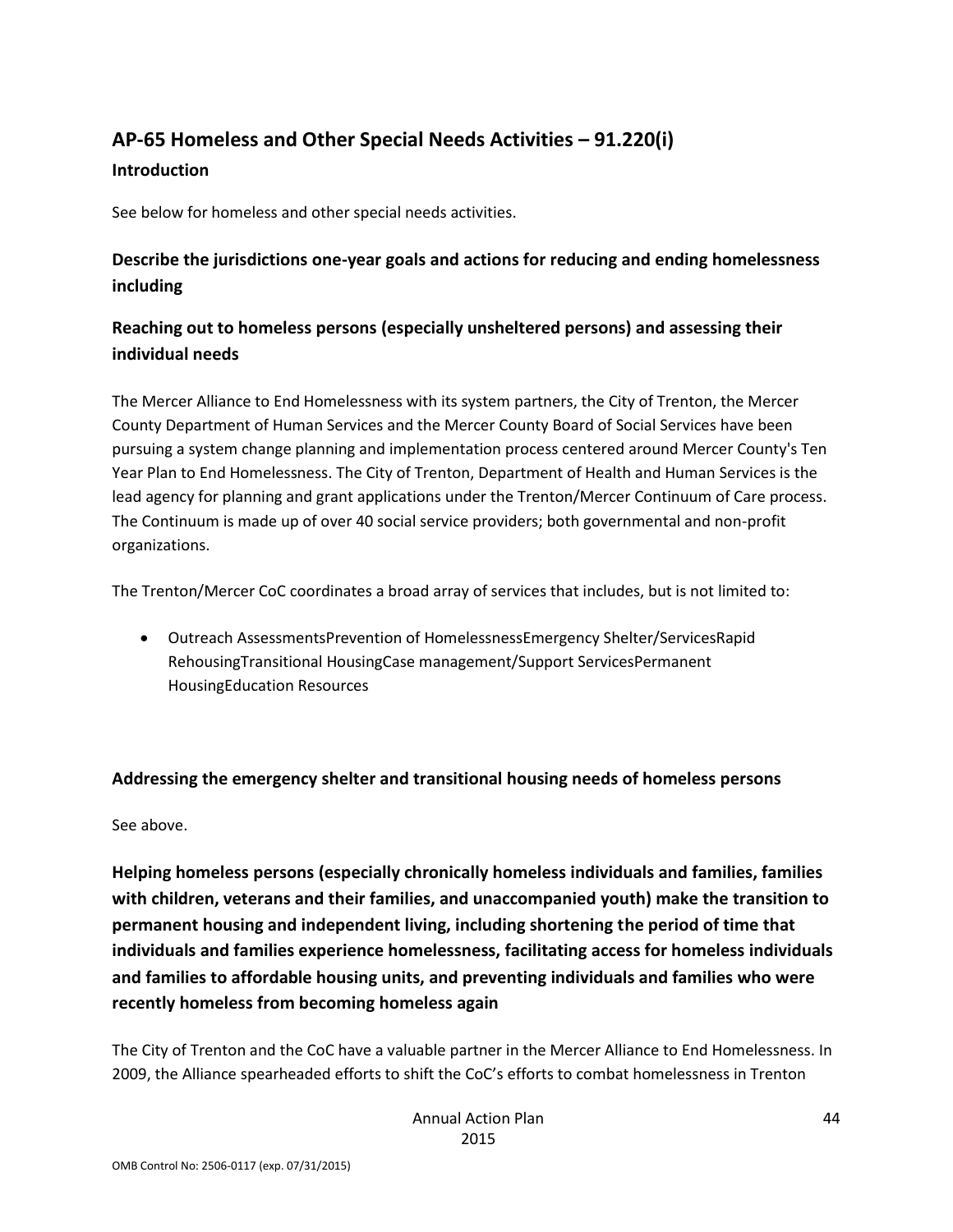from a sheltering model to a rehousing model. The Alliance has been successful at working the County Board of Social Services and City Department of Social Services to leverage significant resources.

Families receiving rapid re-housing have been very successful at remaining stably housed. Since the CoC transitioned to a rehousing service model 94% of families that were rehoused did not become homeless again. Pilot projects targeting the singles population, during the same period of time, show similar success with 98.5% of participants not returning to homelessness.

**Helping low-income individuals and families avoid becoming homeless, especially extremely low-income individuals and families and those who are: being discharged from publicly funded institutions and systems of care (such as health care facilities, mental health facilities, foster care and other youth facilities, and corrections programs and institutions); or, receiving assistance from public or private agencies that address housing, health, social services, employment, education, or youth needs.**

The Trenton/Mercer CoC worked with the New Jersey Policy academy to develop the States discharge plan. The vision for this plan is one that plans for greater coordination of services and programs required to address homelessness in New Jersey including the promotion of prevention strategies and services to prevent homelessness and reduce the risk of homelessness for families and individuals.

The New Jersey Department of Human Services Division of Mental Health Services, New Jersey Department of Children and Families, Division of Youth and Family Services, Division of Developmental Disabilities, and the New Jersey Department of Corrections in conjunction with the Department of Health and Senior Services Division of AIDS, prevents discharges from facilities without the immediate provision of shelter. Thus, the State's plan guarantees no persons being discharged from and institutional setting into homelessness.

Thus, because Foster Care in New Jersey is a statewide system it is part of this statewide discharge policy. Specially, the case worker works with the youth to identify available Trenton and Mercer County City and County resources and appropriate housing. Under current New Jersey child welfare reform legislation, several new programs have been implemented that allow for a more seamless transition from youth to adulthood. Many of these programs include permanent housing.

### **Discussion**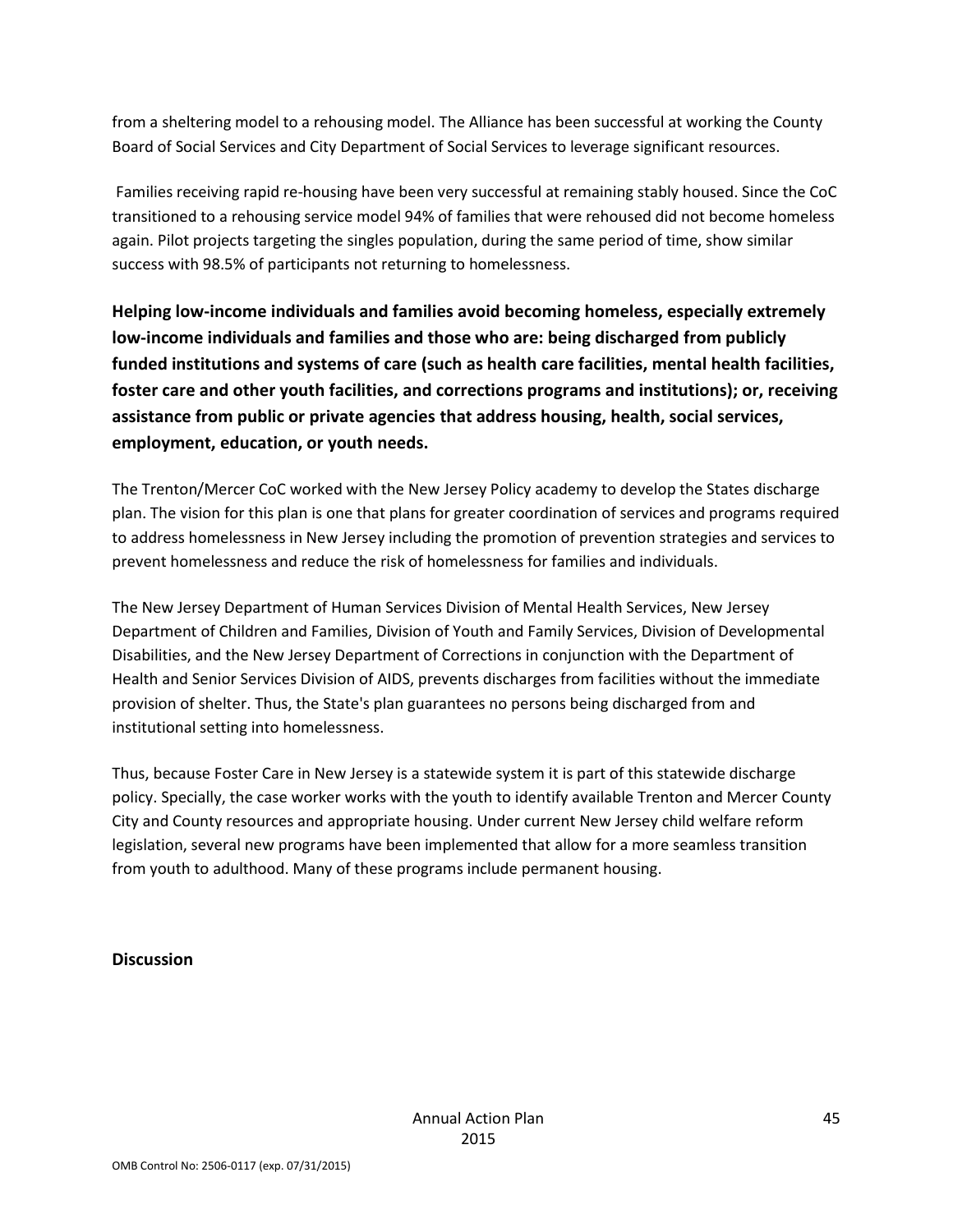# **AP-75 Barriers to affordable housing – 91.220(j) Introduction:**

See below for the actions planned to address barriers to affordable housing.

**Actions it planned to remove or ameliorate the negative effects of public policies that serve as barriers to affordable housing such as land use controls, tax policies affecting land, zoning ordinances, building codes, fees and charges, growth limitations, and policies affecting the return on residential investment**

As described in the Consolidated Plan, there are two key issues that are currently limiting the ability of would-be purchasers of government-subsidized homes to obtain mortgages. The first is the requirement of many government agencies that there be a second mortgage recorded on properties for the amount of the subsidy that has gone into the home, to help protect the public investment. This frequently raises the loan to value ratio to well beyond both the sales price and the appraised value of the home, creating a situation lenders perceive as high risk, despite the fact that these liens are subordinated to the lender's first mortgage. This practice is being required not only by the state, but also by many county and municipal governments in NJ, and is being applied to homes funded by HOME, the Neighborhood Stabilization Program, Balanced Housing and other programs.

The second issue is that many housing subsidy programs require affordability controls in the form of deed restrictions that do not extinguish in the case of foreclosure. It has become a problem over the last few years because lenders are relying increasingly on FHA to insure their mortgages, rather than private mortgage insurance companies, and FHA rules prohibit them from insuring mortgages that have deed restrictions that survive foreclosure. While this rule has been on the books at FHA for years, it apparently wasn't aggressively enforced until recently.

These issues combine in a way that is severely limiting the availability of home purchase financing for subsidized homes in Trenton.

### **Discussion:**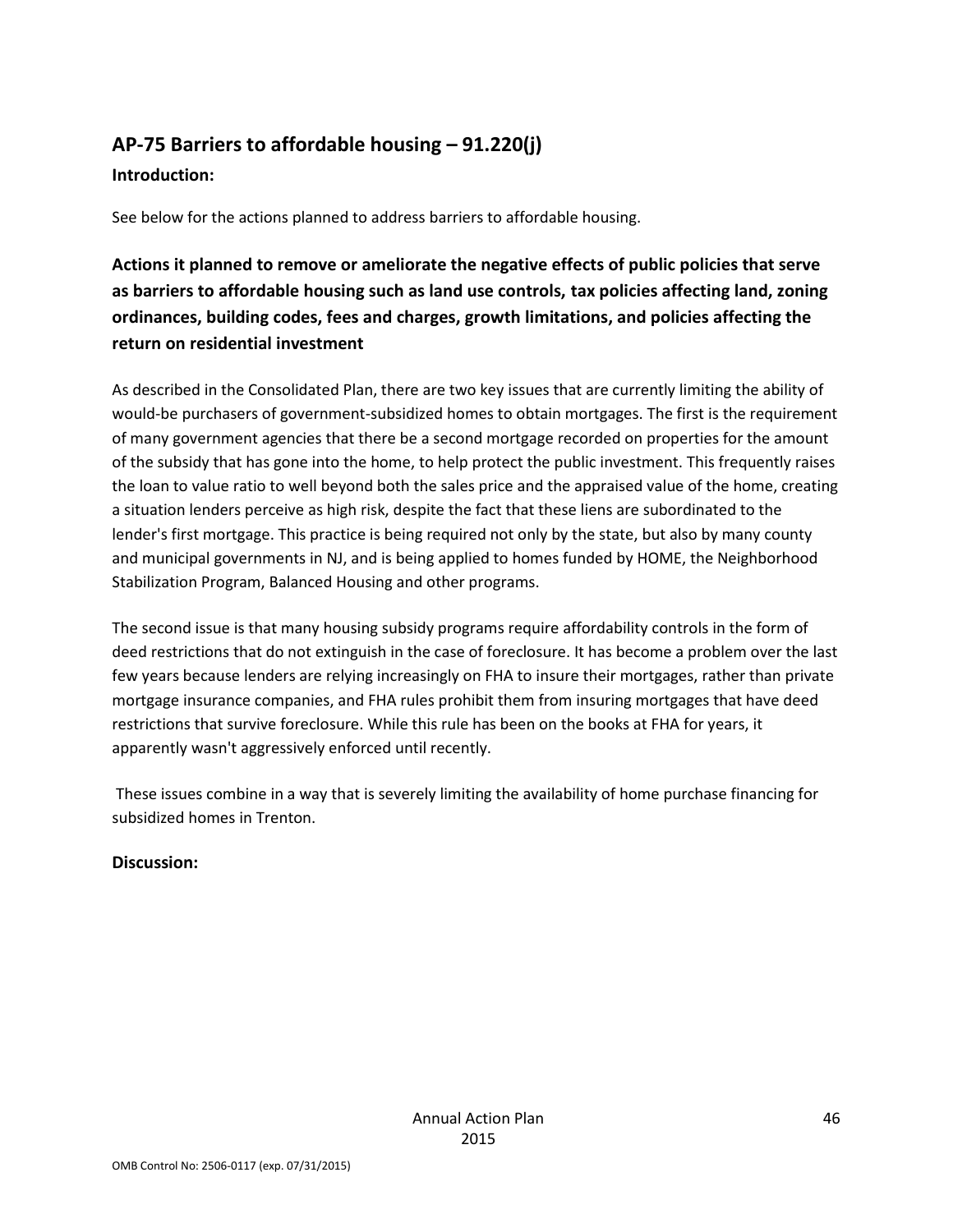# **AP-85 Other Actions – 91.220(k)**

### **Introduction:**

In FY 2015, the City of Trenton plans the following actions to help address the housing and community development needs of City residents, especially low/moderate income residents.

### **Actions planned to address obstacles to meeting underserved needs**

The chief obstacle to meeting underserved needs is a lack of, or inadequate, resources---both financial and human (staffing). The City of Trenton will continue to collaborate with human and social service agencies and the Continuum of Care to identify potential resources for meeting the service needs of City residents. The City will support the efforts of service agencies to maximize the use of available resources and to obtain additional resources whenever possible.

### **Actions planned to foster and maintain affordable housing**

The City of Trenton will allocate to create and maintain affordable housing. The City will continue to support its goals of maintaining and expanding affordable housing by utilizing its FY 2015 CDBG and HOME allocations to create new opportunities for affordable rental and homeownership and rehabilitate existing affordable units. The amount of funds allocated for these activities for FY15 is \$371,630 (CDBG) and \$483,172 (HOME).

### **Actions planned to reduce lead-based paint hazards**

Lead-based paint abatement is an eligible rehabilitation program, and participation in the City's housing rehabilitation programs will reduce the number of homes with lead-based paint hazards.

### **Actions planned to reduce the number of poverty-level families**

The resources that the City of Trenton has to reduce the number of persons with incomes below the poverty level are limited. The City will continue to pursue and support various economic development and housing activities in an effort to provide an environment that will attract or retain businesses or facilitate the expansion of existing businesses thereby securing employment and increased incomes for City residents.

#### **Actions planned to develop institutional structure**

<div>The City of Trenton relies on a network of public sector, private sector, and non-profit organizations to deliver needed housing and community development services to City residents,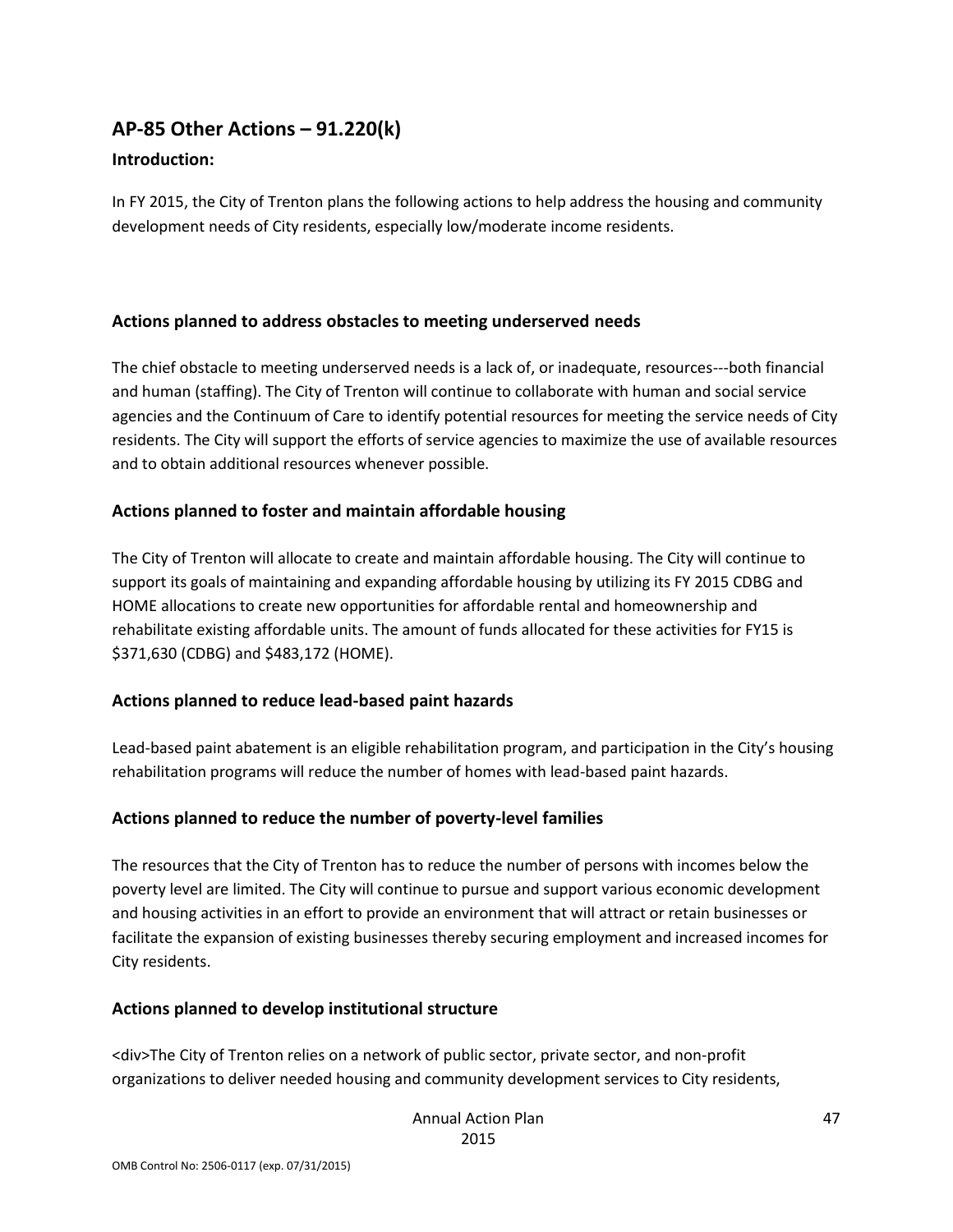particularly the homeless and special needs populations. Many of the organizations in the network operate on a county or regional level.</div><div>The demand for services greatly exceeds the available resources. The City of Trenton will continue to collaborate with human and social service agencies and the Trenton/Mercer County Continuum of Care (CoC) to identify potential resources for meeting the service needs of City residents. The City will support the efforts of service agencies to obtain any available or future resources.</div>

### **Actions planned to enhance coordination between public and private housing and social service agencies**

<div>The Department of Housing and Economic Development (HE&D) is the lead agency responsible for administering the City's CDBG and HOME programs. HE&D works with the Department of Health and Human Services, the Department of Public Works and the Department of Inspections to coordinate activities undertaken in the Action Plan. The Department of Health and Human Services administers the City's ESG program.</div><div>The Trenton/ Mercer CoC is a planning committee that reviews, evaluates , maintains and develops ongoing strategies to address quality of life issues for the residents of Mercer County who may be homeless or in jeopardy of homelessness. The CoC has developed a system-wide approach for implementation of the HEARTH Act which is to consolidate homeless assistance programs, codify the CoC planning process, and establish a goal of ensuring that families who become homeless return to permanent housing with 30 days.</div><div>The Mercer Alliance to End Homelessness, the Mercer County CoC, and County of Mercer County have all been partners in the development of this Action Plan.</div><div>Each sub-recipient "will match its allocation of ESG funds dollar for dollar in one of the following ways as outlined in 24 CFR 576.51(a)(b): cash; the value or fair rental value of any donated material or building; value of any lease on a building ; any salary paid to staff to carry out the program activities; and the value of the time and services contributed by volunteers to carry out program activities . The Sub-recipient may use any reasonable method to establish a fair market value when calculating or determining the value of any donated material or building, or any lease.</div><div></div><div>ln addition, the City of Trenton, Office of Adult and Family Services provides a number of services which address the needs of persons who are not homeless, disabled, mentally & physically ill and who require supportive housing . These services include: (a) rental assistance to families and individuals in order to prevent homelessness (b) intensive and comprehensive case management services (c) referrals to other social services agencies which include substance abuse, mental health counseling, medical and dental services •and educational and occupational training (e) referrals for emergency food, clothing and furniture (f) provide information for budget management, cleaning up personal credit, buying a home and preventing foreclosures.</div><div> divdivdivdivThe??City??continues??to??work??with??a??host??of??social service providers including:</div><div>> Enable, Inc- makes housing accessible to persons with disabilities</div><div> Mercer Arc - provides services for the developmentally disabled</div><div>• Family Guidance Centeroperates a Consumer Credit Counseling component and representative payee services for recipients of Social Security Income (SSI) and Social Security Disability Income (SSDI)</div><div>• Greater Trenton Behavioral Healthcare - provides supportive services focus on mental health issues</div><div>• Mercer

> Annual Action Plan 2015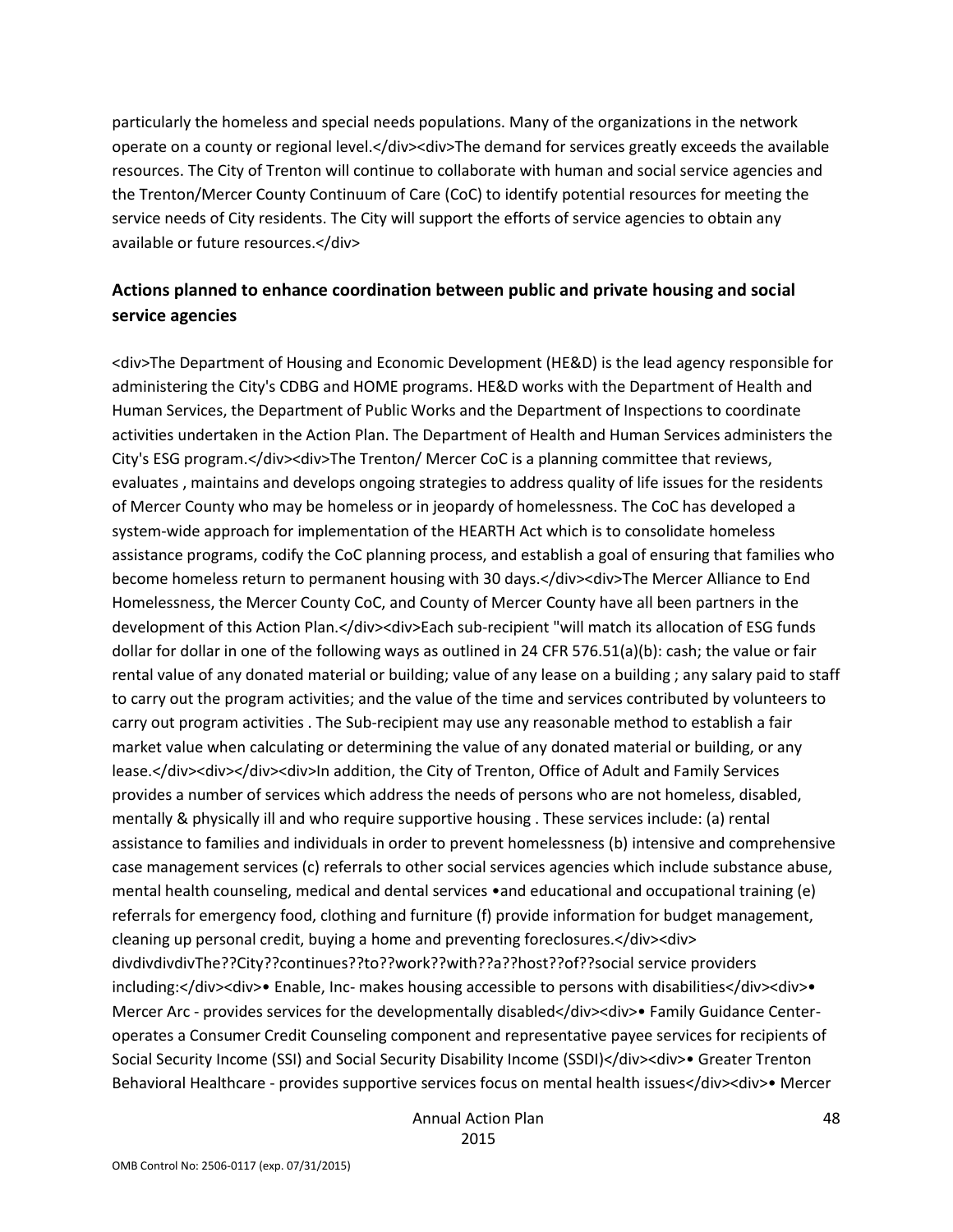County Office on Aging - provides supportive services, meals and other services to the •elderly</div><div>• Trenton Treatment Center - provides substance abuse counseling and treatment to drug and alcohol addicts</div>

### **Discussion:**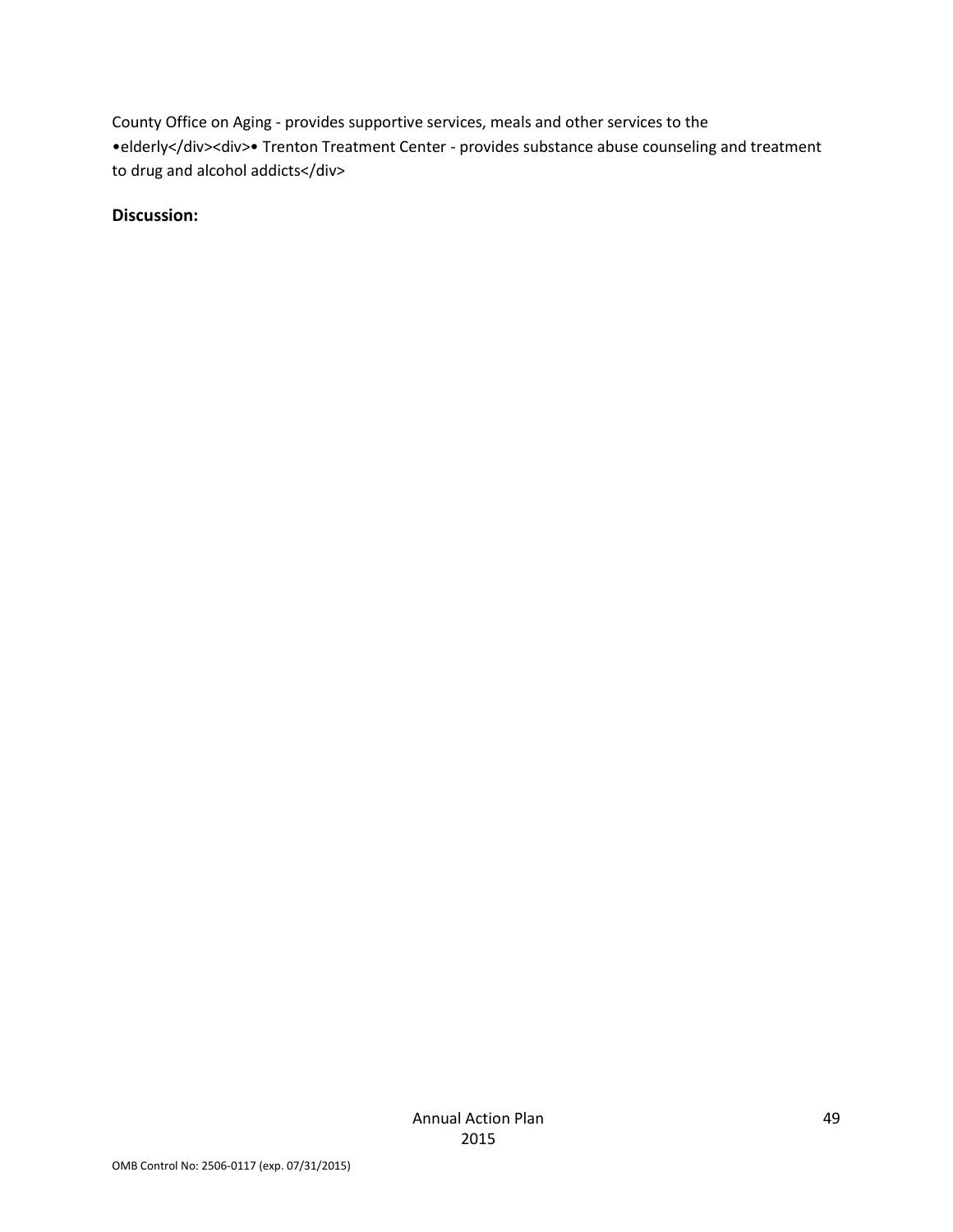# **Program Specific Requirements**

# **AP-90 Program Specific Requirements – 91.220(l)(1,2,4)**

### **Introduction:**

The following provides program specific information for the CDBG, HOME, and ESG programs.

### **Community Development Block Grant Program (CDBG) Reference 24 CFR 91.220(l)(1)**

Projects planned with all CDBG funds expected to be available during the year are identified in the Projects Table. The following identifies program income that is available for use that is included in projects to be carried out.

| <b>Total Program Income:</b>                                                                     | 3,661,889 |
|--------------------------------------------------------------------------------------------------|-----------|
| 5. The amount of income from float-funded activities                                             | $\Omega$  |
| has not been included in a prior statement or plan                                               | $\Omega$  |
| 4. The amount of any grant funds returned to the line of credit for which the planned use        |           |
| 3. The amount of surplus funds from urban renewal settlements                                    | $\Omega$  |
| plan.                                                                                            | $\Omega$  |
| year to address the priority needs and specific objectives identified in the grantee's strategic |           |
| 2. The amount of proceeds from section 108 loan guarantees that will be used during the          |           |
| next program year and that has not yet been reprogrammed                                         | 3,661,889 |
| 1. The total amount of program income that will have been received before the start of the       |           |

### **Other CDBG Requirements**

| 1. The amount of urgent need activities                                                                                                                                                                                                                                                                                                                | $\Omega$ |
|--------------------------------------------------------------------------------------------------------------------------------------------------------------------------------------------------------------------------------------------------------------------------------------------------------------------------------------------------------|----------|
| 2. The estimated percentage of CDBG funds that will be used for activities that benefit<br>persons of low and moderate income. Overall Benefit - A consecutive period of one,<br>two or three years may be used to determine that a minimum overall benefit of 70%<br>of CDBG funds is used to benefit persons of low and moderate income. Specify the |          |
| years covered that include this Annual Action Plan.                                                                                                                                                                                                                                                                                                    | 70.00%   |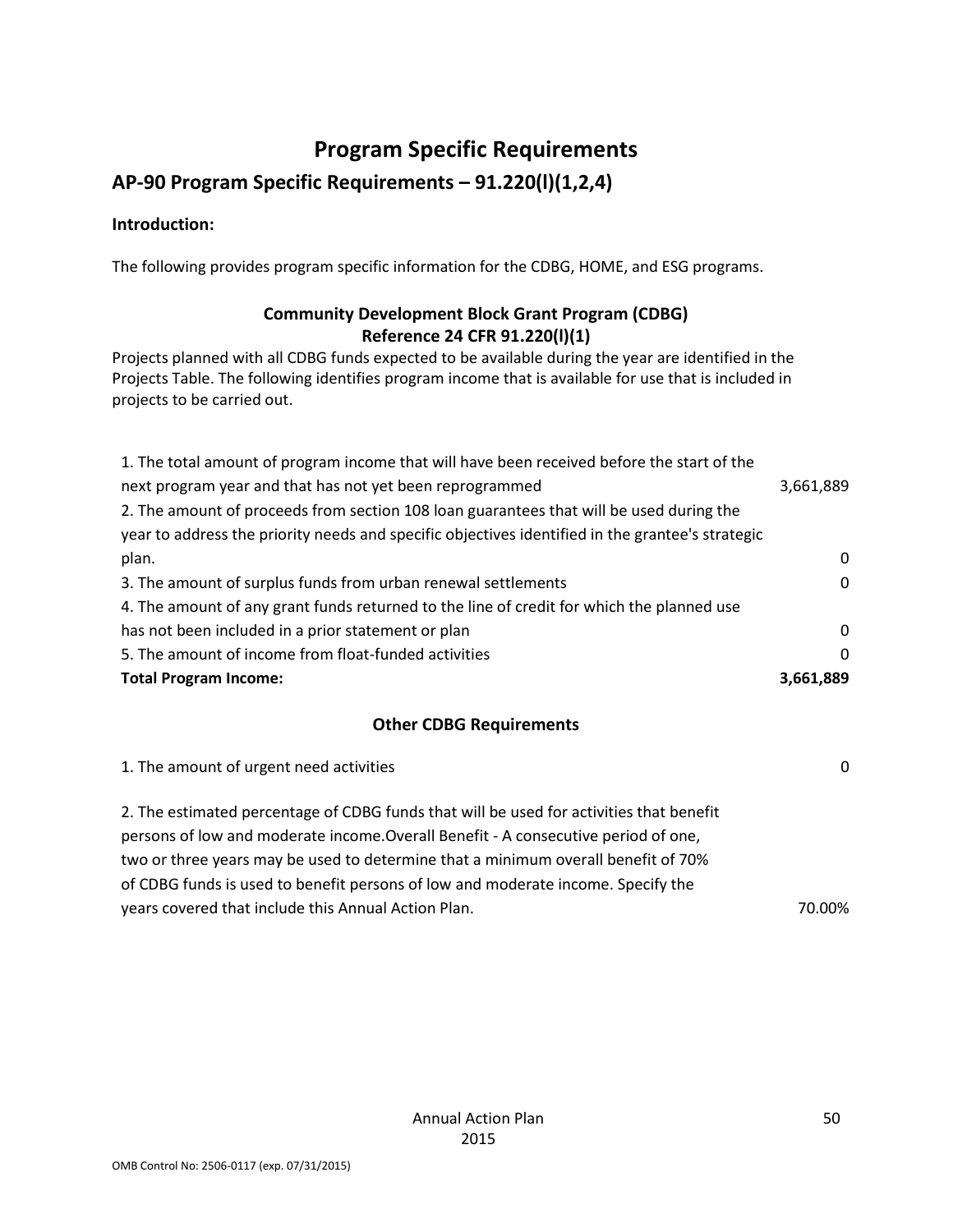### **HOME Investment Partnership Program (HOME) Reference 24 CFR 91.220(l)(2)**

1. A description of other forms of investment being used beyond those identified in Section 92.205 is as follows:

All HOME funds will be invested in a manner consistent with 24 CFR 92.205(b){l). Specifically , HOME funds are invested as construction financing for new construction and gut rehabilitation projects.

The City of Trenton HOME Program provides incentives to develop and support affordable rental housing and homeownership. New construction, reconstruction, or rehabilitation of non-luxury housing with suitable amenities, including real property acquisition, site improvements, conversion, demolition , and other expenses , including financing costs, are all considered eligible uses of HOME program funds. All HOME funded housing must be permanent or transitional housing.

2. A description of the guidelines that will be used for resale or recapture of HOME funds when used for homebuyer activities as required in 92.254, is as follows:

To promote affordabl e housing, the City of Trenton provides funds to construct or rehabilitate housing to reduce the purchase price of ownership units throughout the city. This allows households of low- or moderate- income to purchase homes at a reduced price. Each buyer enters into an Affordable Housing Agreement with the City which requires that the buyer occupy the unit as their principal residence, and that they sell their unit only to another income-eligible buyer . The future resale price will be based on the original purchase price, plus an annual return on equity utilizing the regional income limits established by the NJ Council on Affordable Housing (COAH) per N.J.A.C. 5:97-9.3 as well as allowances for eligible capital improvements which may include any additions, exterior improvements such as windows, doors, solar panels, HVAC, or other energyefficiency improvement to the housing unit. Per

COAH guidelines, the price of owner-occupied low- and moderate-income units may increase annually based on the percentage increase in the regional median income limit for each housing region. In no event shall the maximum resale price be lower than the last recorded purchase price.

3. A description of the guidelines for resale or recapture that ensures the affordability of units acquired with HOME funds? See 24 CFR 92.254(a)(4) are as follows:

See above.

4. Plans for using HOME funds to refinance existing debt secured by multifamily housing that is rehabilitated with HOME funds along with a description of the refinancing guidelines required that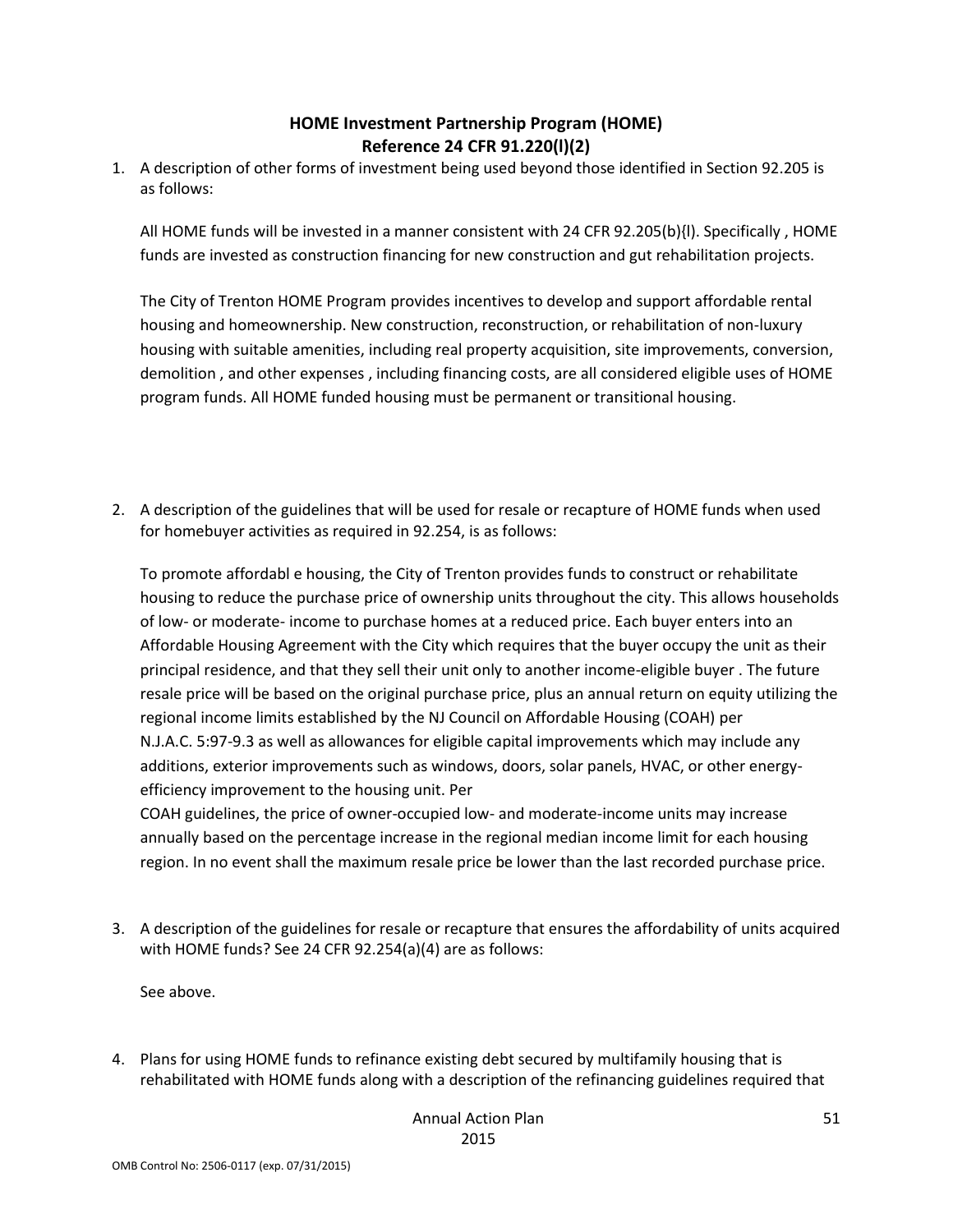will be used under 24 CFR 92.206(b), are as follows:

The City of Trenton does not use HOME funds to refinance existing debt. The City has several certified Community Housing Development Organizations (CHDOS). The City of Trenton will commit the statutory 15% CHDO set aside for several projects .

### **Emergency Solutions Grant (ESG) Reference 91.220(l)(4)**

1. Include written standards for providing ESG assistance (may include as attachment)

<div>The Department of Health and Human Services implements ESG-funded activities and supports subrecipients of ESG funds targeted to deal with health and human services issues. The Department of Health and Human Services hosts an annual capacity building workshop to provide tools for applying for funding and highlighting performance and financial management expectations.</div><div></div><div>The City will continue to help sub-recipients reach their goals through the use of performance-based contracts and conducting reviews of monthly programmatic reports. The contracts will continue to outline specific target timeframes for achieving specific goals and plans for addressing non-performance issues. Discussions and meetings will continue to be held to discuss performance issues and recommended solutions. A review of the recommendations within a reasonable timeframe will determine if issues were resolved. Severe performance issues that are not reasonably addressed may jeopardize the sub-recipients future funding opportunities.</div>

2. If the Continuum of Care has established centralized or coordinated assessment system that meets HUD requirements, describe that centralized or coordinated assessment system.

The Trenton/Mercer Continuum of Care, through a comprehensive Coordinated Assessment Process, targets and prioritizes the most vulnerable persons experiencing homelessness in the community. The CoC follows a two-part coordinated assessment process for families and individuals.

a. For homeless households with children, a centralized intake is in place at the Mercer County Board of Social Services that seeks to mediate/prevent homelessness whenever possible and reduce the length of time families are homeless through a rapid rehousing - a model that places a priority on moving a family experiencing homelessness into permanent housing as quickly as possible, ideally within 30 days of a family becoming homeless. A Universal screening Tool is used to identify and prioritize families for services with a primary goal of returning the family to permanent housing.

b. For individuals unaccompanied by children, CoC has developed a Coordinated Entry and Assessment System (CEASe) for individuals experiencing homelessness. This system operates as the point of entry to access housing and community services for homeless individuals. Through a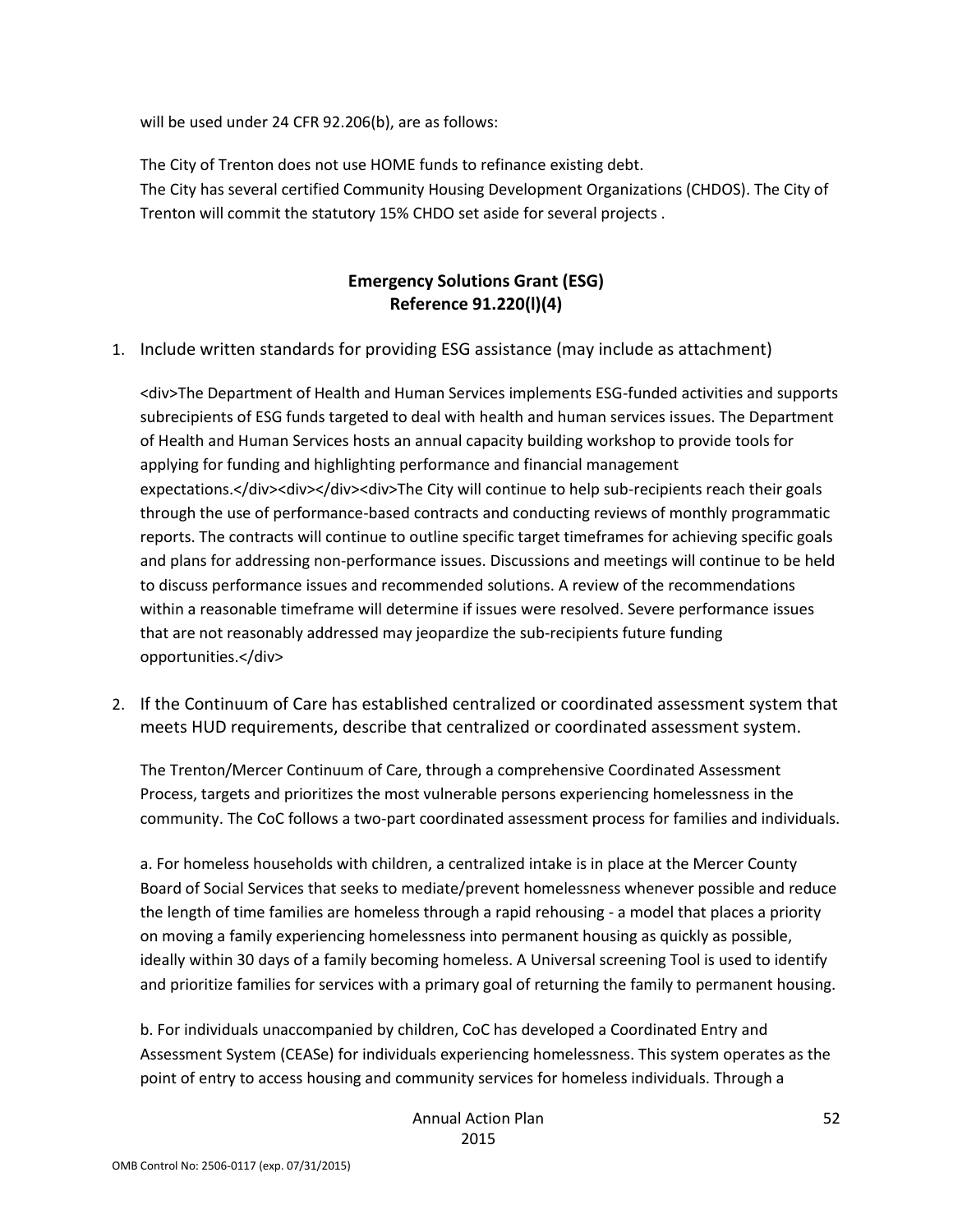coordinated assessment process, the needs of the homeless are identified and prioritized and a plan to move from homelessness to housing is developed. The goal of this system is to prioritize chronically homeless individuals and families with the longest history of homelessness and with the most severe service needs.

• During day time business hours, homeless individuals are directed to the Mercer County Board of Social Services. Screening and assessments are conducted to determine housing needs and eligibility to benefits (emergency assistance). For those persons who cannot be diverted from the system, emergency shelter referrals are provided.

• After business hours, homeless individuals are directed to the Rescue Mission Emergency Shelter where screening for housing need and shelter services are provided.

• Additional System Access Points will be added as the system develops.

• A screening tool is used to assess individuals for vulnerability risk factors and chronic homelessness.

See AP-25 Unique Appendices for the full desciption of the CoC Coordinated Assessment Process.

3. Identify the process for making sub-awards and describe how the ESG allocation available to private nonprofit organizations (including community and faith-based organizations).

Under Title I of the Housing and Community Development Act of 1974, as amended, cities such as Trenton receive formula-based entitlement grants from the US Department of Housing and Urban Development (HUD) each year. Among them is the Emergency Solutions Grant (ESG).

Nonprofit corporations and faith-based organizations are eligible to apply for ESG funds. Organization need not be located within the City limits of Trenton. However, the beneficiaries or participants of the program must be Trenton residents.

Eligible activities for ESG funds will be divided into two categories: 1) Rapid Re-Housing for Individuals; and 2) Renovations, Operations, and Essential Services for Emergency Shelters. The City intends to award the Rapid Re-Housing for Individuals Program (including Street Outreach) to one (1) agency. Multiple awards may be made for Emergency Shelter projects.

The City utilizes an online grant application system called ZoomGrants (http://www.zoomgrants.com) to facilitate the application process.

Applications to the Emergency Solutions Grant will be scored by a committee of at least three (3) individuals. Three members of the Mercer County Continuum of Care Executive Board will review and score the applications.

4. If the jurisdiction is unable to meet the homeless participation requirement in 24 CFR 576.405(a), the jurisdiction must specify its plan for reaching out to and consulting with homeless or formerly homeless individuals in considering policies and funding decisions